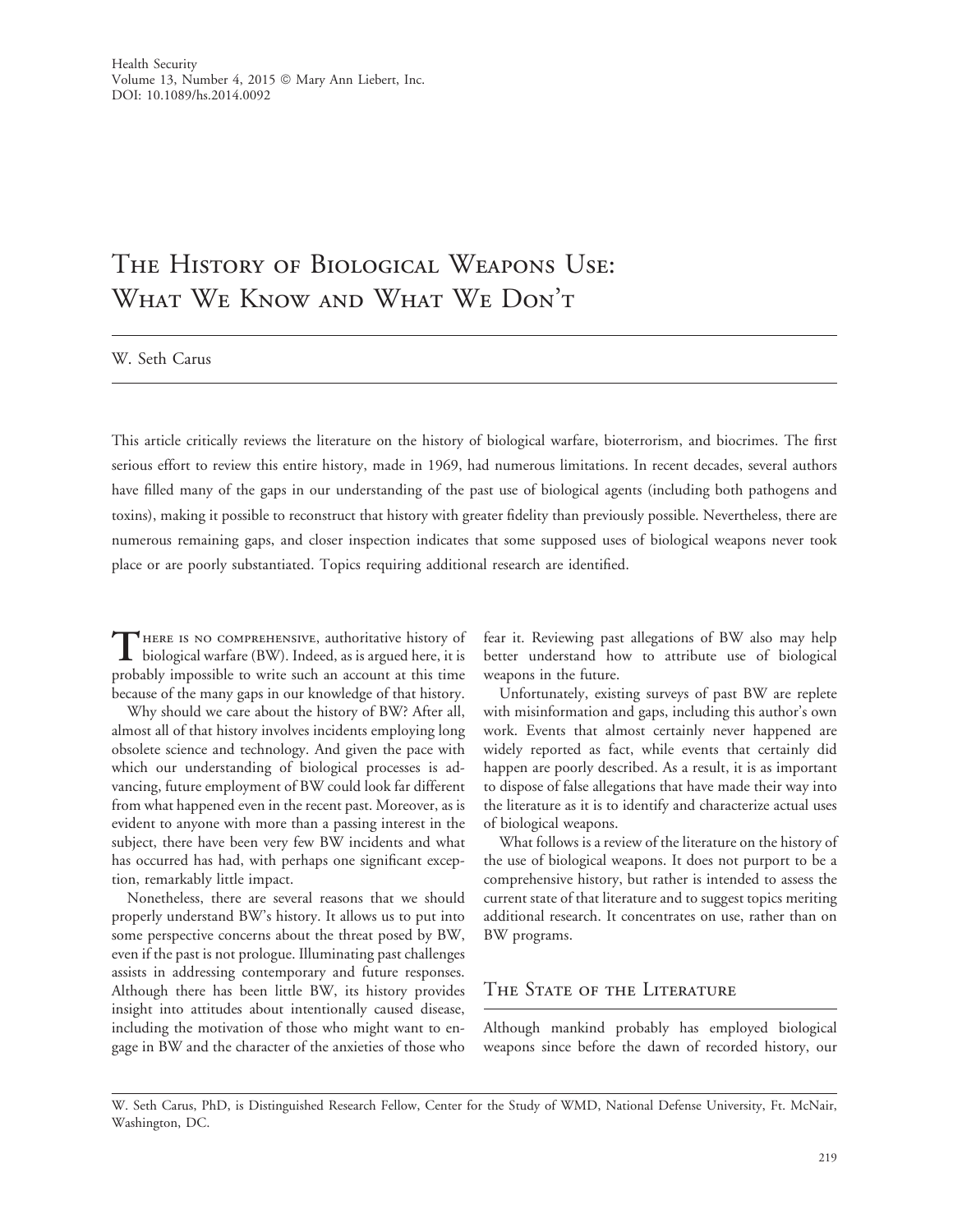understanding of that history is recent. Writing in 1960, the eminent biologist Theodor Rosebury, who knew more than a little about biological weapons, asserted that "... although allegations are many, not a single one can be called fully authenticated."<sup>1</sup>

It was not until a decade later that Milton Leitenberg published the first systematic survey of alleged biological agent use in The Rise of CB Weapons, the first of the 6volume 1969 Stockholm International Peace Research Institute (SIPRI) study, The Problem of Chemical and Biological Warfare; A Study of the Historical, Technical, Military, Legal and Political Aspects of CBW, and Possible Disarmament Measures.<sup>2</sup> In 17 pages, supplemented by a 5page appendix, Leitenberg reviewed claims of BW during the post-1914 era, although he mentioned some earlier allegations as well. As such, his work provides a baseline for assessing how much we have learned about the history of BW during the past 45 years.<sup>2</sup>

Leitenberg described 18 allegations (although the exact count depends on how they are categorized), but carefully avoided giving definitive conclusions about their validity. At least some claims, such as Japanese use of biological weapons during World War II, were supported by considerable evidence, suggesting that Leitenberg found them credible. However, the final chapter of the SIPRI volume includes a section, written by Julian Perry Robinson, titled, ''The nonuse of biological weapons," suggesting others did not agree.<sup>2</sup>

Today, however, there is a substantial literature on the history of BW, including many short surveys that purport to cover the entire history, $3-18$  and scores of books and articles written about some aspect of the topic. As a result, many incidents unknown, or just barely known, a few decades ago are now well characterized, even if we sometimes await the appearance of definitive accounts. Unfortunately, this literature also reports on a number of claimed instances of BW that almost certainly never occurred. As a result, sorting through the allegations to obtain an accurate picture remains difficult.

This essay reviews the existing literature, highlighting what appears to be the best writing on any given topic. It identifies gaps in that literature and suggests areas needing additional research. Finally, it flags incidents that appear in some accounts, but that clearly never occurred or should be treated with skepticism.

#### **METHODOLOGY**

This essay focuses explicitly on books and articles that describe alleged instances of biological agent use, rather than on BW *programs*. While understanding programs—how countries and nonstate groups attempted to produce biological weapons—is important, this essay focuses on what is known about incidents involving the employment of biological agents. Hence, Japanese BW during World War II and allegations that the United States resorted to BW during the Korean War are reviewed, but not histories of the Japanese or US offensive biological weapons programs. Similarly, while some histories of the Soviet offensive biological weapons program are mentioned, the focus is on claims of their actual use. A systematic review of studies focusing on programs requires its own lengthy survey.

For purposes of this essay, a biological weapon is defined as the combination of a biological agent with a means of delivery. The delivery system can be quite complex, as is the case with bomblets in a ballistic missile, or extremely simple, as with a powder in an envelope or a liquid in a test tube. The definition of *biological agent* used here is consistent with the coverage of the Biological and Toxin Weapons Convention (BWC): pathogenic microorganisms or toxins (toxins are poisons produced by living matter).<sup>19</sup> This contrasts with the perfectly reasonable preference of some authorities to limit biological agents only to pathogenic microorganisms.

Use of higher order animals, such as insects or poisonous snakes, as weapons is not considered. BW normally refers to the employment of biological agents in the context of wars, armed conflicts between states, but in this essay it is taken to include all uses of biological agents to cause harm, such as by terrorists (''bioterrorism''), criminals (''biocrimes''), and clandestine state operatives during peacetime.

Some activities occasionally treated as BW, such as polluting water supplies with dead animals or waste, are not considered here. This essay follows the example of 2 respected experts in the history of BW, Milton Leitenberg and Mark Wheelis.<sup>2,20</sup> This approach also follows the example of the jurist Hugo Grotius, who helped create modern international law. While Grotius condemned the use of poison in warfare, he accepted that the pollution of water was equivalent to the cutting off of water supplies by destroying aqueducts or diverting water in rivers and streams.<sup>21</sup> While it is possible that water contaminations were meant to spread disease, it is clear that in most cases such acts were intended simply to make water sources unavailable to opposing armies. This was, according to some historians, a common practice.<sup>22</sup>

Insects also are excluded as weapons, unless used as a vector to spread a pathogen. Thus, the Japanese reliance on fleas to spread Yersinia pestis, the causative agent of plague, is mentioned, but not the many false allegations that the Germans and Allies spread Colorado potato beetles during World War II.<sup>23</sup> Nor do I discuss similar claims by the Soviet bloc that the United States at various times dispersed insects to attack agriculture.<sup>24</sup> There is a small literature on the use of insects as weapons, including a book-length study by Jeffrey Lockwood.<sup>25</sup> Unfortunately, that book must be used with caution because of the author's unfamiliarity with the complexities of diplomacy and international law associated with biological warfare, the uneven research, and an unwillingness to forthrightly declare that many of the alleged intentional releases of insects were fabricated for political reasons.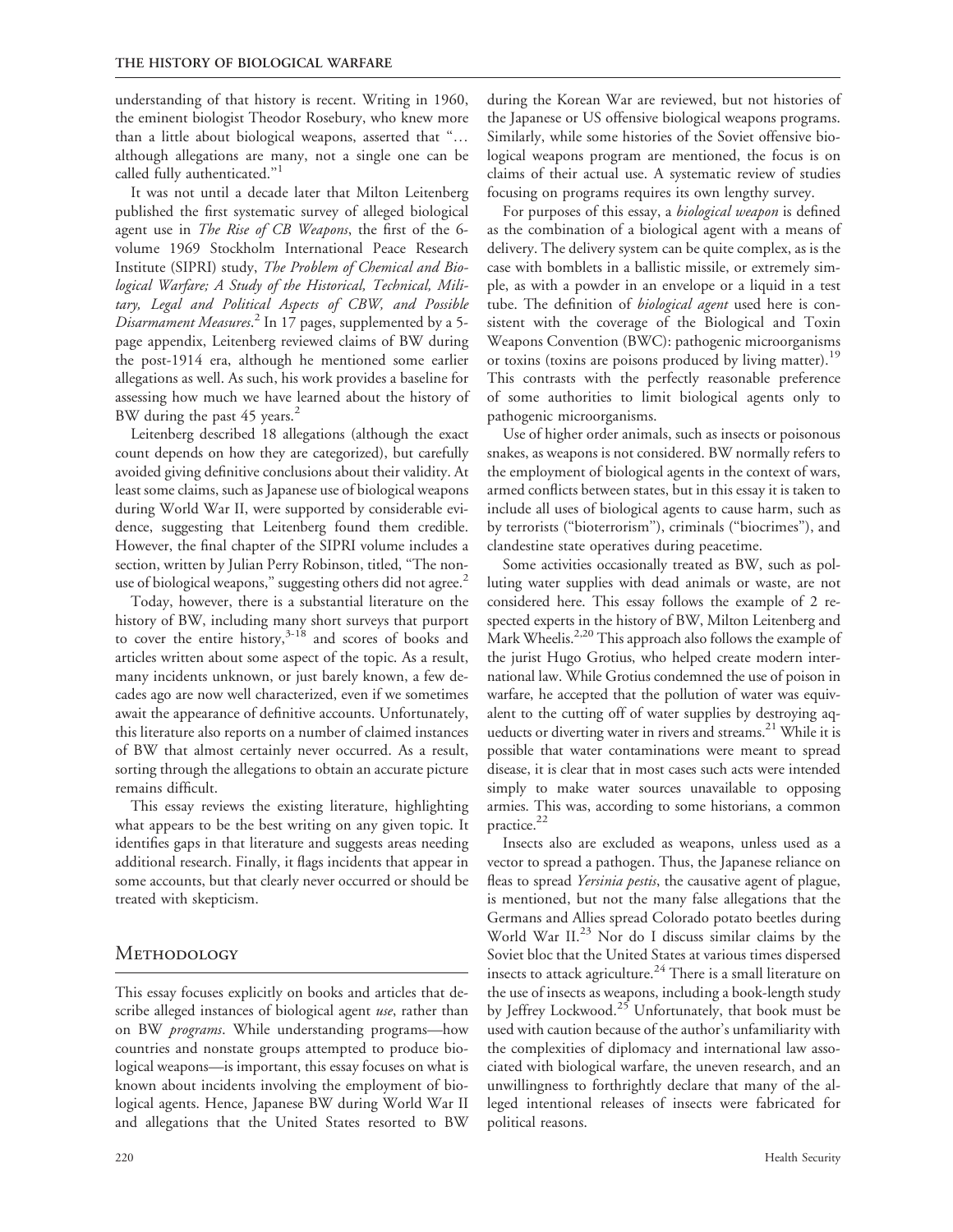Toxins are included in this survey. There are important differences between toxins, which are poisons of biological origin, and chemical warfare agents. Chemical warfare agents are all man-made, while toxins are natural products. Toxins are not volatile, in contrast to almost all chemical warfare agents. Almost all toxins are not dermally active, while most chemical warfare agents can penetrate the skin. Toxins operate through a wide variety of biochemical pathways, while chemical warfare agents operate through a small range of toxic effects. For such reasons, some experts prefer to view toxins as a category of substances different from either biological or chemical warfare agents.<sup>26</sup> Purists would argue, perhaps correctly, that what is described in this article is really biological and toxin warfare.

Some authors, such as Mark Wheelis, prefer to disregard toxins and focus just on infectious diseases.<sup>20</sup> This is defensible, given the modern understanding of the role of pathogens in disease etiology. Toxins are much closer to chemical poisons than to replicating entities, whether pathogens or infectious proteins (such as prions). Thus, it is not surprising to learn that toxins were part of the Soviet chemical weapons program, not its BW effort, with the significant exception of botulinum toxin.<sup>24</sup> In contrast, toxins were part of the US biological weapons program, probably because the expertise in biological production processes resided there and not with the chemical experts.<sup>27</sup>

Ignoring toxins, however, leads to an anachronistic perspective. Evidence for the germ theory only emerged in the last third of the 19th century. It is impossible to discuss intentional spread of pathogens, as opposed to the intentional spread of disease, prior to that. Interest in the motivations for resorting to BW and reactions to intentional disease, for example, make it desirable to look well before the modern era. As will be evident, fears of intentional disease, and the desire to use disease agents as weapons, are quite ancient. Understanding the sociocultural context of BW militates against too narrow a perspective, and requires that we broaden our understanding of BW beyond a definition limited strictly to infectious disease.

Moreover, until the study of infectious disease emerged as a scientific discipline in the late 19th century, it sometimes was difficult to differentiate between toxin poisoning and pathogen infection. Thomas Heazel Parke, a British Army physician, thought that poison arrows actually containing strychnine (from a species of Strychnos plant) were causing tetanus.<sup>28</sup> The confusion is not surprising, since strychnine and tetanus cause similar symptoms.<sup>29-31</sup>

This essay divides the history of BW into 3 main eras: (1) prior to the germ theory (through the late 19th century); (2) the emergence of microbiology from the late 19th century through 1945; and (3) the modern era (1945 to the present). This differs from the breakdown suggested by other writers, such as Gregory Koblentz, who also would consider the invention of genetic engineering as the transition to a new era.32 For purposes of this essay, such an additional division is not helpful, given the few instances of BW in the modern era and the total absence of known BW incidents employing the techniques of advanced biotechnology.

One critical question requires further elaboration: What constitutes ''proof'' of the use of a biological agent? Rosebury apparently thought evidence needed to be overwhelmingly compelling when he argued that there had been no ''fully authenticated'' uses of BW: ''In other words, no government, and no responsible government official who was free from duress at the time, has ever admitted waging offensive biological warfare. No other evidence could be fully acceptable to all concerned."<sup>1(p228)</sup> This standard is clearly unsupportable. Indeed, few criminal cases adjudicated in the most scrupulous judicial settings could satisfy this criterion, given that most perpetrators never admit guilt.

What other evidence is acceptable for establishing intent? Admissions of guilt are unlikely, as perpetrators are unlikely to confess their misdeeds and governments are likely to obfuscate their activities. Document destruction is one method to hide culpability, as demonstrated by the Germans after World War I, the Japanese at the end of World War II, the white Rhodesians after they abandoned their bid for an independent state, and the Bulgarians with documents related to the Georgi Markov assassination. The problems are even more difficult when we consider alleged uses in the premodern era. Even if employment of BW was documented—a doubtful prospect—survival of that supporting evidence is even more unlikely. Nor can allegations of BW by the supposed victims be accepted uncritically. There is a long modern history of false claims of BW. Misguided individuals who thought that they were reporting a credible claim advanced some allegations, while other claims were disseminated as deliberate misinformation.

Attribution of biological attacks has begun to receive serious analytic attention.<sup>33</sup> The focus often has been on the emerging science of bioforensics.<sup>34,35</sup> Unfortunately, many of the tools available to the bioforensics analyst may be useless for the exploration of past BW events. In some cases, however, should there be surviving biological samples, it might be possible to reconstruct events using techniques unavailable even a few years ago. Recent studies have demonstrated that it is possible to identify infectious agents from bone fragments and teeth from people who died thousands of years ago, resulting in the emergence of paleomicrobiology as a new field of study.<sup>36,37</sup> In particular, paleomicrobiologists may be able to answer questions about the causative agent of an outbreak, which could provide telling evidence useful in reconstructing the historical event.

Paleomicrobiology and bioforensics, however, cannot determine whether an outbreak was natural or intentional. Far more important are the answers to medical and public health questions, which often are unavailable for past incidents. Is the claim consistent with what we know about the natural ecology and etiology of the disease and with the epidemiology of a natural outbreak? Is there reason to believe that the disease could be spread in the manner claimed? Did the perpetrators, whether state or nonstate,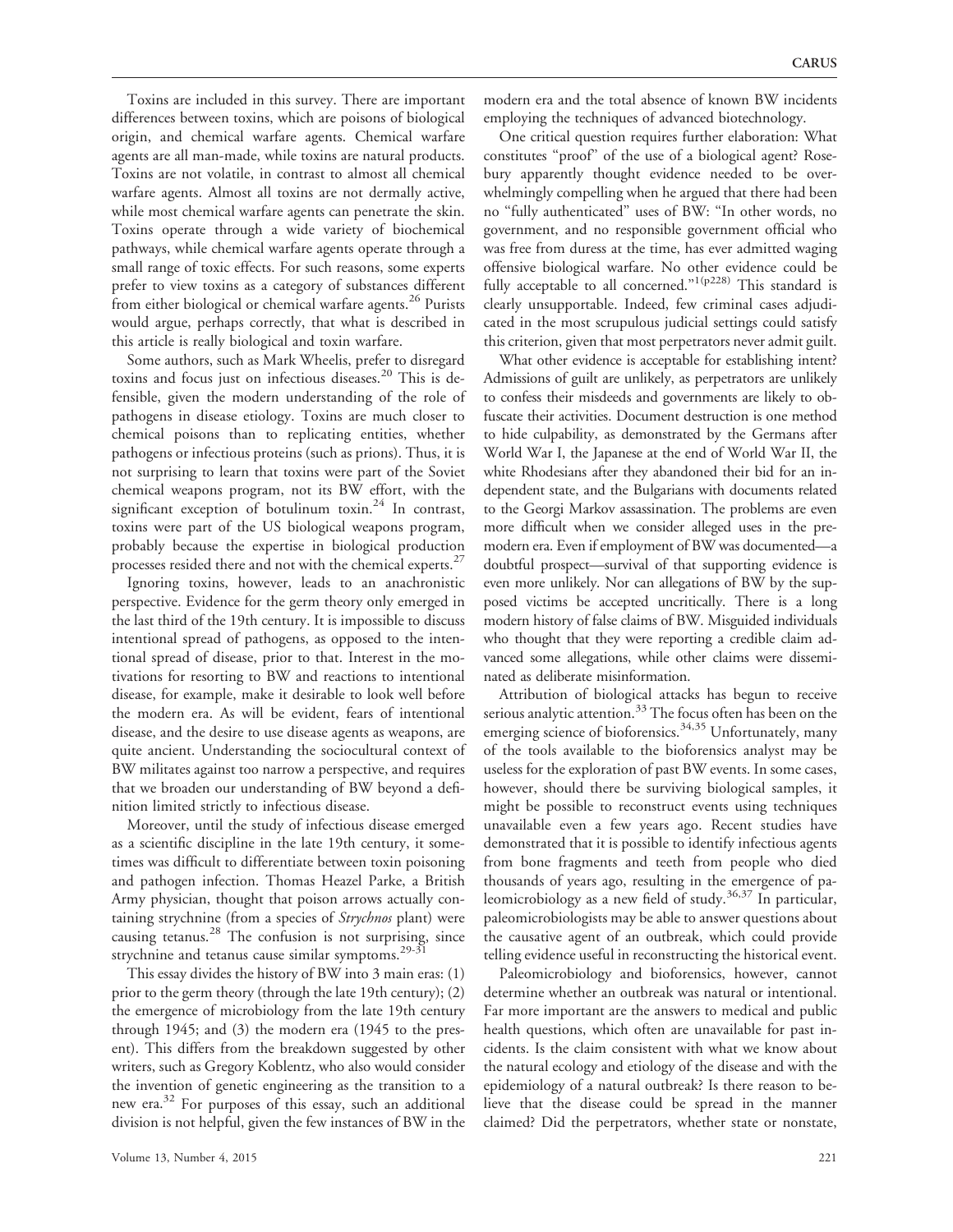have the scientific and technical capabilities to undertake the claimed activities? Does an outbreak have a plausible natural explanation?38-41

Attribution is not just a technical matter, determined solely by scientific or forensic evidence. Rather, it requires the integration of all sources of information, including those that would be collected in the case of incidents not related to BW. In essence, such a review requires an assessment of all the available sources specific to the alleged use in the broader historical context. From that perspective, the evaluation is no different from any reconstruction of any past event. Many of the studies cited below meet that criterion, even if they may not definitively settle the question of whether a particular event occurred.

### Biological Warfare Before the Germ Theory

Some caution is needed when discussing BW prior to the emergence of the germ theory in the late 19th century. The cause of many diseases was unclear, and what we now know to be infectious diseases caused by pathogens often were attributed to chemicals, environmental factors, host pathologies, or supernatural causes. Many doctors could not distinguish between ''fevers'' associated with such diseases as malaria, yellow fever, typhoid, and typhus. Only during the 19th century did medicine learn to differentiate between these diseases, aided by the growing use of autopsies to discern their differing pathologies. Even when it became possible to more reliably distinguish between different diseases, which only happened in the early 19th century in the United States, the etiology of diseases was rarely understood.<sup>13,42</sup>

Only a few diseases, such as smallpox, were understood sufficiently to enable a reasonably accurate theory of disease transmission. A classic example is provided by yellow fever, which was the source of much dispute during the 19th century.<sup>43</sup> Even in the early 20th century, after Walter Reed and his team performed their experiments in Cuba, some authorities doubted that mosquitos were associated with yellow fever.<sup>44</sup> It is often forgotten that Walter Reed experimented to see if yellow fever could be transmitted by fomites (objects, such as blankets or clothing, contaminated with pathogens) soiled with the fluids of yellow fever victims at the same time he and his colleagues undertook their more famous mosquito experiment.<sup>45</sup>

Infectious diseases often were inexplicable even to experts prior to scientific demonstration of the germ theory, which occurred primarily through the microbiological work of Louis Pasteur and Robert Koch and the epidemiologic studies of John Snow. Pasteur and Koch proved that microorganisms could cause disease and that certain diseases resulted from infection with specific microorganisms. Snow demonstrated that it was possible to understand routes of transmission even when the specific cause of the disease remained unidentified. Thus, Snow tied cholera outbreaks to contaminated water supplies decades before Koch demonstrated that Vibrio cholerae was responsible.<sup>46</sup>

As a result, it is perhaps not surprising that theories of disease causation in most cultures over much of human history were heavily imbued with magical thinking. Theories of disease etiology often had little if any scientific plausibility. While this may suggest that such societies lacked the tools essential to cause intentional disease, shamans and their equivalents often had special ''knowledge'' that supposedly allowed them to inflict illness. Sometimes the shamans employed toxins capable of causing disease. Occasionally, empirical observation led to theories of disease causation consistent with modern medicine, perhaps most evident with smallpox. It is probably true, however, that people more commonly relied on theories with no empiric validity.<sup>47</sup>

An intriguing perspective on primitive concepts of disease, relevant to the discussion here, is one offered a century ago by the British ethnographer W. H. R. Rivers:

If we examine the beliefs of mankind in general concerning the causation of disease, we find that the causes may be grouped in three chief classes: (1) human agency, in which it is believed that disease is directly due to action on the part of some human being; (2) the action of some spiritual or supernatural being, or, more exactly, the action of some agent who is not human, but is yet more or less definitely personified; and (3) what we ordinarily call natural causes.  $48(p7)$ 

As Rivers noted then, and as many have confirmed since then, it is common in indigenous societies to believe that some illness results from maleficent human intervention.<sup>49</sup> The following account will suggest that such fears are not limited to so-called primitive societies.

### ''Primitive'' Warfare

Biological warfare probably originated in prehistory. Careful study of indigenous societies during and after their contact with explorers and researchers suggests that toxins and even pathogens were used in prehistoric warfare. Emile Perrot's 1913 book, Poisons de flèches et poisons d'épreuve, which is an excellent survey, gives evidence of extensive poison arrow use everywhere except Central America and Australia.<sup>50</sup> H. D. Neuwinger, a toxicologist, more recently has argued that only the peoples of Australia and New Zealand did not use poisons. $51$  This perspective is supported by David Jones, who in his monograph, Poison Arrows: North American Indian Hunting and Warfare, identifies 80 tribes that used poison arrows.<sup>52</sup> The available evidence suggests that many, perhaps most, indigenous societies used poison for hunting, fishing, and warfare, but there is too little information available to provide a more precise estimate of the prevalence of such usage.

Numerous articles and books, usually penned by anthropologists or ethnopharmacologists, explore some aspect of poison use in primitive societies, but the only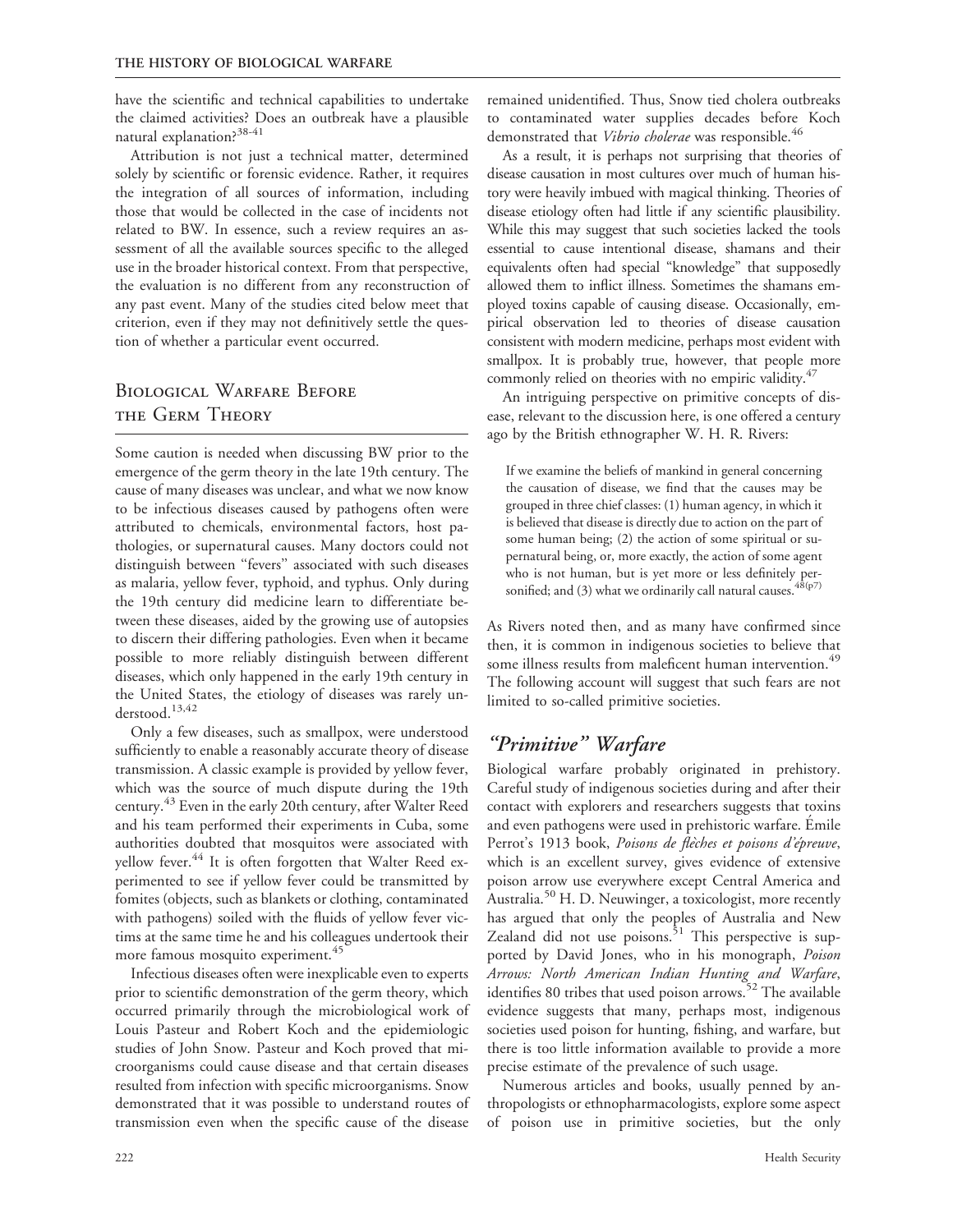comprehensive surveys are badly dated. Perrot's compendium appeared in 1913, while Louis Lewin's Die Pfeilgifte was published in  $1923$ .<sup>50,53</sup> Perrot's volume is uneven, providing excellent accounts for some parts of the world and cursory summaries for others (such as North America). I have been unable to review Lewin's study, but Neuwinger found it more satisfactory than Perrot's, perhaps because it gave more emphasis to the toxicology.<sup>51</sup> In contrast, the American microbiologist Ivan C. Hall found Perrot more useful in his studies of poisoned arrows, perhaps because Perrot recognized that some of the "poisons" might have relied on pathogens to achieve their fatal effect. There is no comparable English review, although Neuwinger wrote a book-length study of African ethnobiology, which appears to be both comprehensive and up-to-date, although focused more on the biology and toxicology than on military or sociocultural issues. Jones's book on North American poison arrows provides a short ''World Survey of Arrow Poisoning.'' He apparently was unaware of the studies by Perrot, Lewin, or Neuwinger, which undermines the value of his review.<sup>52</sup>

The claim that poison arrows were the norm in primitive societies, not the exception, contrasts sharply with one offered by Leonard Cole, who studied the use of poison weapons in preparing an interesting study of the ''poison taboo'' and concluded that ''most tribal groups did not use them."<sup>54(pp123-124)</sup> His conclusion came from negative evidence: There were few mentions of poisoned weapons in an anthropological bibliography of warfare or in the Encyclopedia of World Cultures, 55,56 and the anthropological studies that he consulted rarely mentioned poisons. His conclusion was clearly misguided, telling more about the interests of anthropologists than the history of poison use. As Jones noted in particular reference to the study of poison arrows among North American Indians, most scholars have preferred to ignore or denigrate the subject. $52$ 

Why was poison so widely employed? According to one theory, early bows and arrows were insufficiently powerful to reliably kill prey, especially large animals, unless they were poison-tipped. Using the right poisons, however, hunters could use even wooden arrows to kill large game even elephants and whales.57,58 From this perspective, the spread of the bow and arrow was made possible only by the concomitant reliance on toxins.<sup>59</sup> However, use of poison arrows did not necessarily disappear with the development of more effective combinations of bows and arrows, and there is documented use of iron arrowheads coated with poison.<sup>60</sup>

Jones offers an interesting perspective on the use of poison arrows that is particularly germane to this study in his monograph *Poison Arrows*. He suggests that poison arrows relying on animal poisons were used in warfare, while hunting relied on plant toxins. Moreover, animal poisons typically were allowed to putrefy before use, and they ''probably exert their principal effect by inducing gas-gangrene, tetanus, and other severe infections."<sup>52(p64-65)</sup>

Scattered accounts suggest that it may have been relatively common for indigenous peoples to use ''poisons'' that apparently rely on the effects of pathogens, although the evidence is admittedly scattered. We have several descriptions of such poisons. A band of the Yavapai, a group indigenous to Arizona, reportedly prepared their war poison in the following way:

Arrow poison was made by stuffing a piece of deer's liver with spiders, tarantulas, and a rattlesnake's head. It was then wrapped with yucca fiber, buried in the ground, and fire maintained over it. When rotten, it was exhumed, tied with a string, and hung from the limb of a tree. Because of stench it was hung well away from camp. There it dried for several days, and shrunk to only a fraction of its original size. Next, a part of it was rubbed down with a stone on a flat rock, a little water being added to make a paste. The unused portion was rehung. The paste was applied to the arrow points with a stick. One took care not to get the paste under his nails, lest he be poisoned. Arrows thus treated were dried far from camp. The arrows were placed in a special quiver. 61(p224)

Other Native Americans apparently used a similar technique, which clearly was not intended to kill immediately because the ''septic effect of such a preparation is likely to have been much greater than the toxic." $62(p417)$  According to Jones, a common preparation involved getting rattlesnakes to bite into a liver, allowing the liver to rot, and then making a paste that was spread on arrowheads. $52$  However, at least one contemporary observer was skeptical of the efficacy of this preparation. $63$  It might be interesting to undertake a test to determine whether there was an empirical logic to these practices and, if so, the nature of the 'poison" generated.

Similar practices are widely reported. Cole, despite his general skepticism, cites anthropological studies of 2 New Guinea tribes who used rotting material in their arrow poisons.<sup>54</sup> Little is known of their practices, but in the case of the Kiwai Papuans, they used a ''poison'' consisting of little more than contaminating arrow heads with rotting flesh.<sup>64</sup> Others have identified similar practices in East Africa.<sup>65,66</sup> Perrot's survey suggests that poisons prepared using decomposing flesh were found globally, although not every group using toxins also used biological materials.<sup>50</sup>

There have been several published experiments to test poison arrows for the presence of pathogens. The most recent identified by this author are 2 studies undertaken by Professor Hall. A 1927 test of 6 Bushman arrows revealed that only 3 were coated with a toxin, while *Bacillus histo*lyticus was present in 5 of 6 arrows tested. Bacillus welchii and *Bacillus novyi* also appeared, but only on a single arrow for each of those pathogens. Tests confirmed that a solution of the poison removed from the arrows was toxic, at least to guinea pigs.<sup>67</sup> Hall subsequently examined 2 Malayan blowgun darts and found no evidence of any known pathogen, although there were some otherwise unknown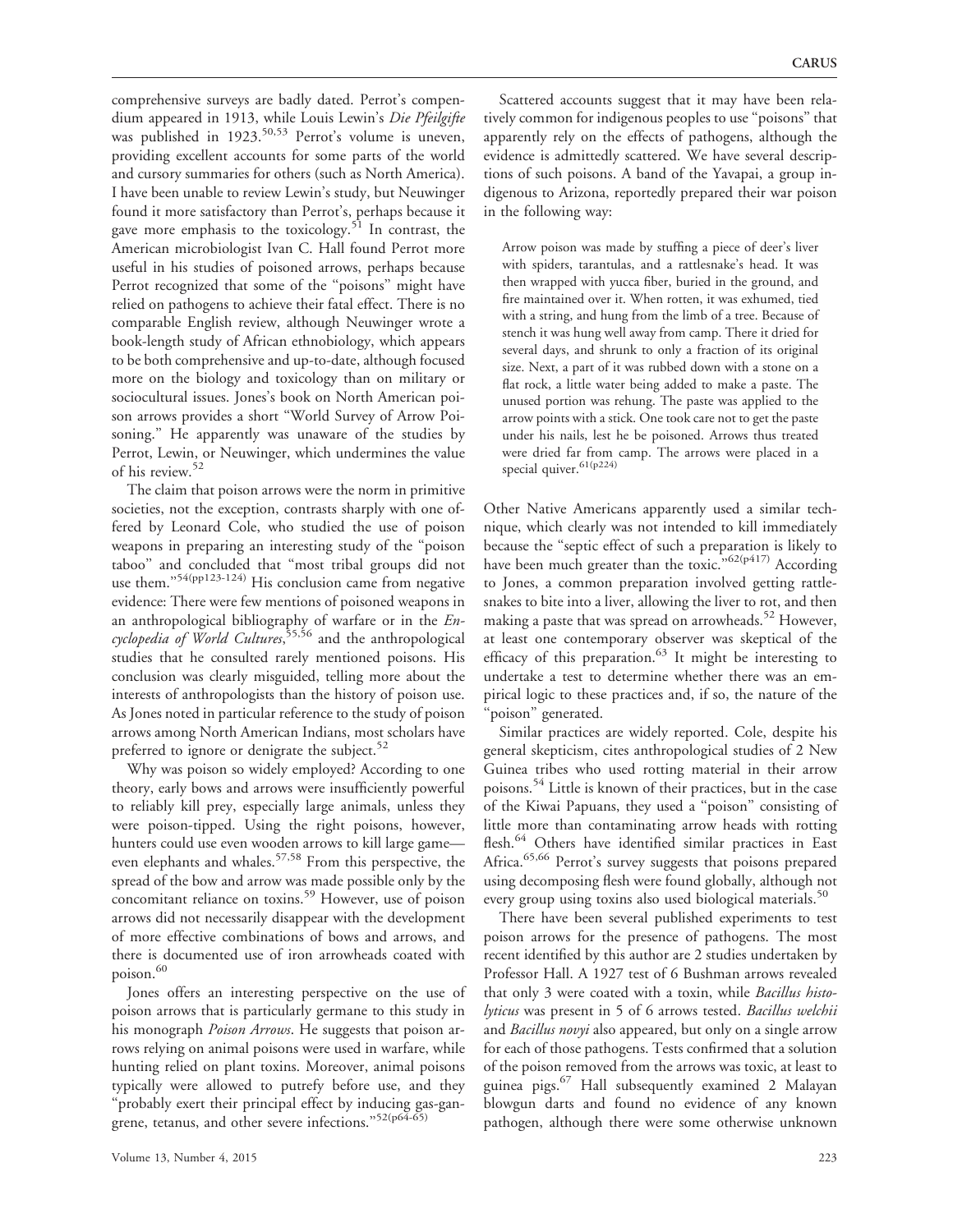organisms cultured that appeared to have mild pathogenic effects in inoculated guinea pigs.<sup>68</sup>

Similar studies were undertaken at about the same time by a team of Swedish researchers. In 1921, the ethnographer Gustaf Bolinger returned to Sweden with poison arrows obtained from the Guajiros, an indigenous people located in Columbia and Venezuela. Reputedly, the poison was a product of the ''decomposing cadavers of animals, snakes, toads, and such poisonous creatures."<sup>69(p153)</sup> Five years later, animal testing of the poison found that it produced tetanus-like symptoms. A Swedish team consisting of a bacteriologist, Gottfrid Thorell, and a toxinologist, C. G. Santesson, determined that the ''poison'' coating contained virulent *Clostridium tetanus* organisms.<sup>69</sup> This study, which this author has not reviewed, was published in  $1927.^{70}$ 

Finally, a French microbiologist, Félix Le Dantec, found that arrows obtained from New Hebrides were contaminated with *bacille de Nicolaier*, the name then used by the French for the organism causing tetanus, *Clostridium tetani*. According to Le Dantec, the New Hebridians made their poison arrows by dipping the tip into soil obtained from crab burrows found in mangrove swamps. He found a slight effect from very old arrows, but 6-month old arrows prepared in this way quickly produced lethal results in laboratory animals. $71,72$ 

#### Early Civilizations

There are claims that some ancient societies deliberately spread infectious diseases, but the evidence is scanty and generally unconvincing. It is always difficult to definitively determine the etiologic agent responsible for a disease outbreak by relying only on written sources, often written by people with limited medical background. However, even when it is possible to link a disease to an event, claims that certain outbreaks were spread deliberately are poorly substantiated.

A ubiquitous source of information on poisons in the ancient world, whether chemical or biological in origin, is an often-cited book by Adrianne Mayor, Greek Fire, Poison Arrows, and Scorpion Bombs.<sup>73</sup> This work received mixed reviews,74-77 but it should be used with caution, even though it presents a wide body of original research. Mayor's real expertise is folklore, and she rarely assesses the accounts with the critical eye of either the scientist or the trained historian. It is best used as a sourcebook for further research, not as a definitive text.

These problems are evident in Mayor's claim that the Hittites waged biological warfare.<sup>73</sup> The first edition of her work based this on a reference to a scapegoating ritual found in Hittite religious documents. In the second edition, she also cited the research of Siro lgino Trevisanato, who expanded on Mayor's claim by identifying the disease transmitted as Francisella tularensis. According to Trevisanato, the Hittites infected their Anatolian enemies, the Arzawans, with F. tularensis during the late 13th century

BCE, and the Arzawans retaliated in kind.<sup>78</sup> This derives in part from his earlier arguments that a "plague" outbreak affecting the entire region was caused by  $\overline{F}$ . tularensis.<sup>79,80</sup> While there is agreement that such an outbreak occurred, some scholars had speculated that the outbreak was bubonic plague or bacillary dysentery, although still others argue that there is insufficient information in the ancient source to support any diagnosis.<sup>81</sup>

Unfortunately, the evidence to support deliberate spread of disease by the Hittites is nonexistent. The only ''proof'' of possible use of biological agents comes from descriptions of a scapegoat ritual practiced by the Hittites. Trevisanato relies on a study by Professor O. R. Gurney, a noted authority on that ancient society, while Mayor references the similar work by Christopher Faraone, which refers to Gurney's study but actually focuses on Greek practices. Such rituals, widely practiced in the ancient world, sought to induce a divine being to end an epidemic, perhaps by transmitting it to their enemies. Gurney does not directly associate that ritual with the so-called ''Hittite plague'' studied by Trevisanato, nor does he claim that the practice had anything but symbolic significance. $82,83$  These scapegoating rituals do not suggest actual transmission of disease. The ritual is symbolic, not physical, and the rituals are best understood not as BW but rather as a mystical understanding of disease causation (disease resulting from the acts of a god) and as a desire to convince friendly deities both to lift the disease and to inflict it on enemy societies.<sup>82-</sup>

<sup>85</sup> Hence, there is simply no evidence to suggest that the Hittites waged biological warfare. Nonetheless, numerous publications have reported that the Hittites had engaged in biological warfare.<sup>14,86-89</sup>

A second allegation of possible BW has arisen in the context of the Peloponnesian War, fought between Athens and Sparta and their allies. Recently, a team of Greek researchers, led by Manolis J. Papagrigorakis, suggested that the famous ''Plague of Athens,'' which reportedly killed one-third of the population during Sparta's 4-year siege of Athens, resulted from deliberate introduction of the organism responsible for typhoid into the water supply.<sup>90</sup> The causes of that outbreak have been intensely debated. In recent years, it has been attributed to diseases as varied as smallpox, typhus, measles, bubonic plague, Ebola virus, influenza combined with toxigenic staphylococci, and Rift Valley fever, among the 30 odd theories advanced over the years.<sup>91-93</sup>

What is the evidence to support the theory of intentional contamination? Papagrigorakis and his colleagues have scientific evidence to support the involvement of a biological agent in the outbreak. Genomic analysis of recovered DNA from a burial pit of plague victims thought to have died during the siege revealed the presence of Salmonella enterica serovar Typhi organisms in the skeletal remains of outbreak victims.<sup>94</sup> The organism identified may have been an ancestral version of the modern strain.<sup>95</sup> According to Thucydides, the Athenians suspected that the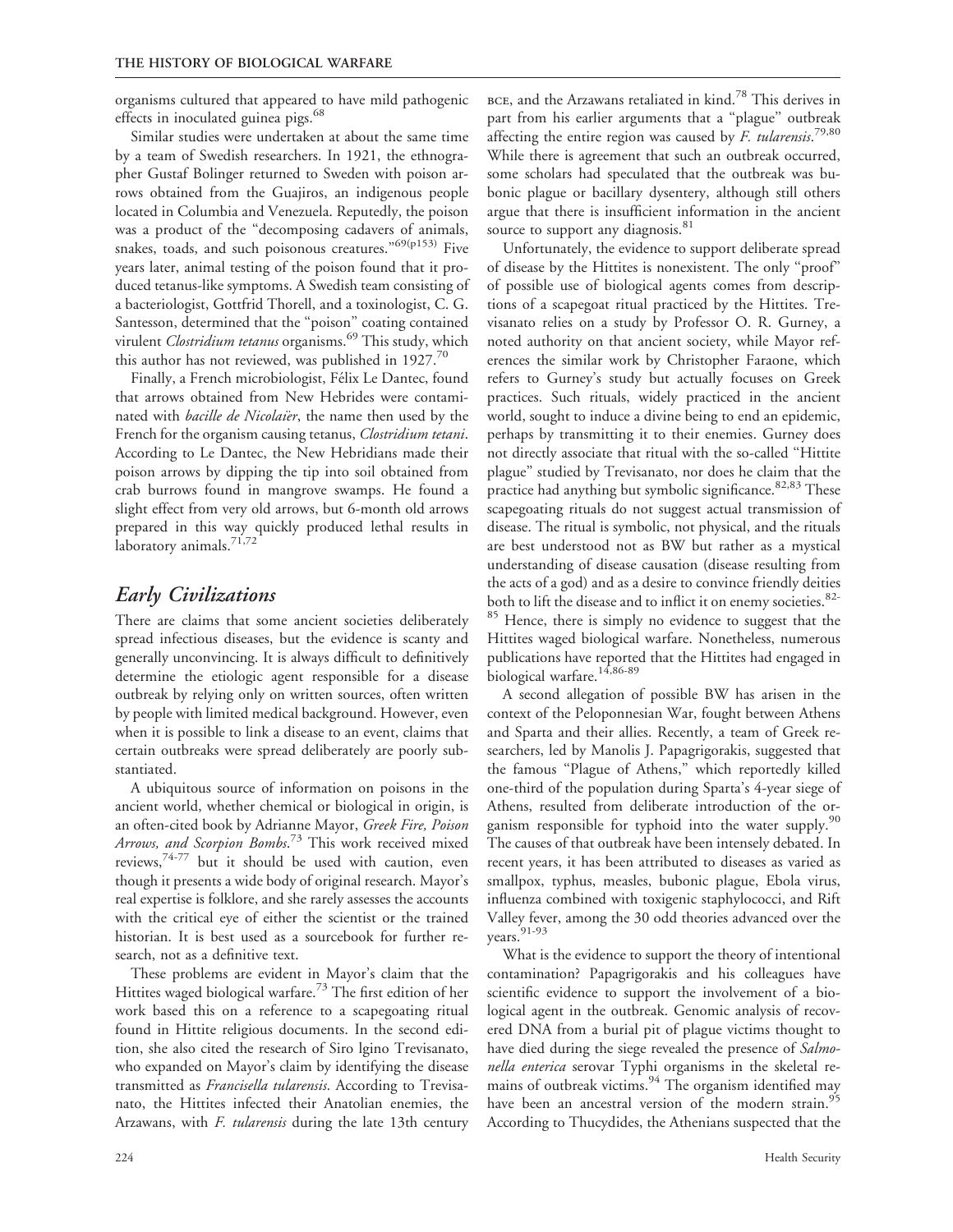Peloponnesians deliberately poisoned the city's water supply, which led Papagrigorakis to suggest that spies introduced the pathogen.

Others are more skeptical. Some worry that the genomic evidence is not sufficiently strong to support the identification of Salmonella enterica serovar Typhi. The techniques to reconstruct DNA at the time Papagrigorakis and his team undertook their work have been heavily criticized, and only the subsequent development of methods that can reconstruct genomes from smaller fragments of DNA have started to silence the critics.<sup>96</sup> Moreover, it is generally agreed that Athens was probably suffering from outbreaks of multiple diseases, and there is no proof that typhoid fever was the disease associated with the "plague" outbreak.<sup>97,98</sup> Pathogens evolve, as does host response, and other critics argue that the epidemiology of the epidemic is inconsistent with typhoid fever,<sup>99</sup> although possible differences between the ancient and modern strains of the pathogen might make it hard to rely too much on analogies to modern epidemiologic patterns.

The major problem, however, is the absence of any reliable evidence that the Peloponnesians either contaminated the water supply or that such a contamination would have been effective or that anyone knew how to spread the disease intentionally. The only reason to believe the outbreak was intentional comes from a comment by Thucydides, who described the outbreak in detail: "The disease ... suddenly fell upon the city of Athens, and attacked first the inhabitants of the Piraeus, so that the people there even said that the Peloponnesians had put poison in their cisterns; for there were as yet no public fountains there."<sup>100(p343)</sup> The fact that some Athenians thought the water had been deliberately contaminated is meaningless; we know how often such allegations are made with no supporting evidence. Moreover, it is not evident that Thucydides believed the allegation even as he reported it.<sup>101</sup> In the end, the hypothesis advanced by Papagrigorakis and his colleagues is not supportable with the evidence that they provide.

A more plausible form of biological warfare involved Scythian arrow poison. The Scythians were a nomadic people who lived in what is now Ukraine and were famed archers during the period of Classical Greece. Renata Rolle, an expert on Scythia, hypothesized that the poison probably was contaminated with organisms capable of causing gangrene and tetanus.102 This interpretation is plausible, based on the method for producing the poison. The fullest description of their arrow poison appeared in a work wrongly attributed to Aristotle (hence, sometimes known as Pseudo-Aristotle).

They say that the Scythian poison, in which that people dips its arrows, is procured from the viper. The Scythians, it would appear, watch those that are just bringing forth young, and take them, and allow them to putrefy for some days. But when the whole mass appears to them to have become sufficiently rotten, they pour human blood into a little pot, and, after covering it with a lid, bury it in a dung-hill. And when

this likewise has putrefied, they mix the sediment, which is of a watery nature, with the corrupted blood of the viper, and thus make it a deadly poison.<sup>103(p1294)</sup>

Similarly, a Roman author, Pliny, states, ''In Scythia the natives poison their arrows with vipers' venom and human blood; this nefarious practice makes a wound incurable—by a light touch it causes instant death.''104(pp97-98) A third source, Aelian, who relied at least in part on a lost work by Theophrastus of Eresus, noted that ''the Scythians are even said to mix serum from the human body with the poison that they smear upon their arrows to drug them. This serum somehow floats on the surface of the blood [and they know a means of separating it]."<sup>105(p235)</sup> Unfortunately, the part of the text in brackets was corrupted, so the exact meaning is uncertain.<sup>105</sup>

Mayor attempts to reconstruct the production method using these accounts, but it is unclear if she fully understands her sources. Her reconstruction of the recipe from multiple accounts cannot be accepted without further justification. For example, she claimed that the Scythians had a method of separating plasma from blood, while the accounts make clear that they drew on a component of decomposed blood. Similarly, she asserts that the arrow poison included decomposed dung, even though the account by Pseudo-Aristotle states only that the container of the decomposing material was buried in a dung-hill.<sup>73</sup>

More plausible are claims that toxins were used in warfare during this period. Arrow poison was used during the time of classical Greece and Rome, but apparently only by ''barbarians.''

Some sources claim that during the 6th century bce the Assyrians contaminated the wells of their enemies with rye ergot (*Claviceps purpurea*), a parasitic fungus that grows on certain grains and grasses and produces hallucinogenic alkaloids. This allegation first appeared in the *Medical Manage*ment of Biological Casualties, a publication of the US Army Medical Research Institute of Infectious Diseases (USAM-RIID) in the mid-1990s, and was repeated in the 7th edition of that work released in  $2011$ .<sup>87,106</sup> Unfortunately, it provides no references, so it is impossible to know where the account originated. This account was subsequently picked up in the popular press,<sup>107</sup> and Guinness World Records even anointed it "the first incidence of biological warfare."<sup>108</sup> Recent publications repeat the claim.<sup>11,109,110</sup>

There is, however, no reason to believe that the Assyrians ever used ergot as a biological weapon. Mayor doubts the story, but cites no sources and provides no supporting rationale.<sup>73</sup> Other historical writings by authors associated with USAMRIID do not mention it.<sup>5,7,14,15</sup> More fundamentally, it is not even certain that the Assyrians suffered from ergotism. According to some students of Assyria, they did not cultivate rye, which is the primary host for outbreaks associated with consumption of C. purpurea. The symptoms described in Assyrian texts could be ascribed to other causes besides exposure to ergot.<sup>111,112</sup> Nor is it clear how the contamination would occur. Would the Assyrians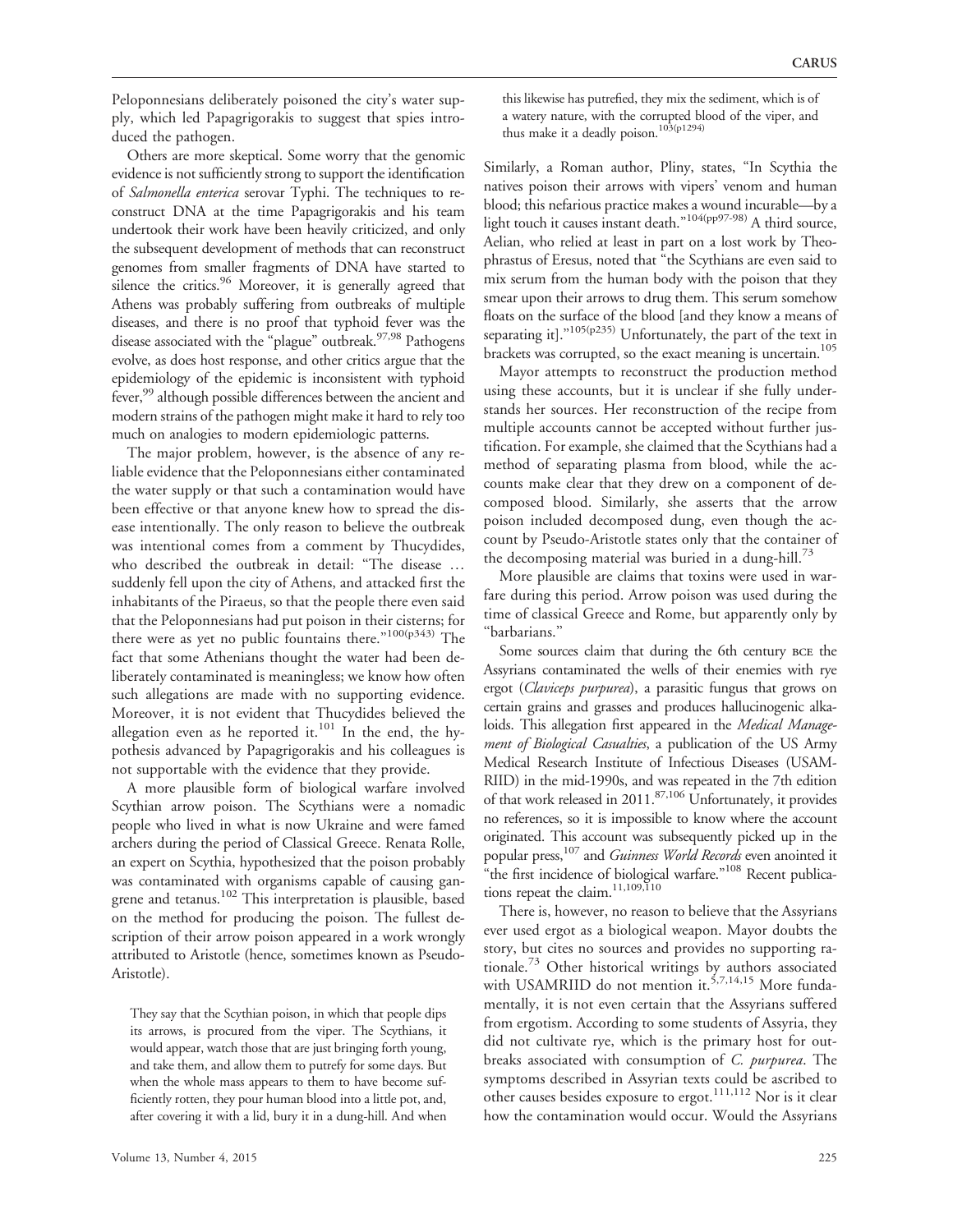have carried quantities of infected grain to the territory of their enemies to dump into water supplies? Could such contamination even cause a toxic effect? On balance, it is best to reject this allegation, barring the emergence of far more compelling evidence than now exists.

Mayor reviews the accounts of the claimed poisoning of the water supply of Cirrha during the First Sacred War. The people of Cirrha stood accused of interfering with the famous Oracle of Delphi. An alliance of Greek city-states besieged the city, finally destroying it after a 10-year-long siege ending around 585 bce. Mayor identified multiple sources supposedly describing this incident, differing in important details, but all agreeing that the water was contaminated with a poison; most identified hellebore as the toxin employed, which led to the incapacitation of the city's defenders and their ultimate defeat.'

There is a rather serious problem, however, which Mayor ignored. In 1978 a classicist, Noel Robertson, argued that the First Sacred War never occurred, pointing out that archeologists have been unable to identify a city that corresponds to Cirrha despite intensive efforts to find it, that all the sources attesting to the incident were written at least 200 years after the supposed event, that some of the sources are problematic for other reasons, and that it may not even be possible to use hellebore to cause a mass poisoning in the way described.<sup>113</sup> While some classicists disagree, others accept Robertson's arguments.<sup>114-116</sup> This led one recent account to assert, ''Whether or not the war took place, it seems clear that many details of the usual account were later elaborations." $117(p332)$  In other words, we should be cautious about accepting stories about the siege, such as the claimed poisoning of the water.

These disputes suggest that Mayor's account is highly problematic. This is reinforced by a closer look at how she uses her sources. For example, Mayor relies on an account attributed to Thessalus, son of the great physician Hippocrates, who ostensibly wrote the earliest account of the siege. His version of the history mentioned the poisoning but did not name the specific poison used.<sup>73</sup> As it happens, most classical scholars seem to doubt that Thessalus actually wrote the account, suspecting that it was written much later. $113$ 

In other words, even the best-documented incident of toxin warfare in the classical world may not have happened. Given that most people interested in BW lack the expertise to evaluate the sources and understand the historical context of such incidents, even a well-informed reader of BW history is unlikely to know that there are reasons for caution. For this reason, if no other, Mayor has done the field a grave disservice.

Similar problems emerge with Mayor's claim that Rome suffered 2 intentionally started epidemics, based on references in the history written by Dio Cassius in the early 3rd century ce. According to her account, Dio Cassius claims that ''saboteurs'' initiated the plagues ''to spread chaos and undermine unpopular emperors' authority."73(p126) This happened first in 90-91 CE, and again in 189 CE. In both cases, the perpetrators allegedly used poisoned needles to kill their victims. $\frac{3}{3}$ 

Even a cursory reading of Dio Cassius shows that Mayor misinterprets his account. First, he does mention the incident (Book 67, Chapter 11), but imputes no political motivation. Nor was it described as a disease outbreak or a "plague." This is what he says about the "epidemic":

During this period some had become accustomed to smear needles with poison and then to prick with them whomsoever they would. Many persons thus attacked died without even knowing the cause, and many of the murderers were informed against and punished. And this went on not only in Rome but over practically the entire civilized world.<sup>118(Vol8,p343)</sup>

There is nothing in this account to suggest any kind of infection. Rather, it is clear that the reference is to some toxin or mineral poison.

The second passage in Dio Cassius (Book 73, Chapter 14) is more difficult to interpret. He does mention a disease outbreak, which is generally assumed to be a continuation of the Antonine Plague that struck the Roman Empire between 165 and 189 CE.<sup>119</sup> However, it is not clear that he attributes its origins to poisoning.

Moreover, a pestilence, as great as any I know, took place, for it should be noted that two thousand persons several times died in Rome on a single day. Many more, not merely in the capital but throughout almost the entire empire, perished by the hands of scoundrels, who smeared some deadly drugs on tiny needles, and, for pay, infected men with the poison by means of these instruments. The same thing had happened before in the reign of Domitian. But the death of these unfortunates was not regarded as of any importance.<sup>118(Vol9,p101)</sup>

The second sentence does not state that the poisoned needles were the cause of the pestilence. Indeed, the choice of words ("many more ... perished") seems to suggest that these were 2 simultaneous but disconnected events. Reinforcing this view is the reference to drugs and poisons, which suggests use of a toxin or mineral poison.

The need for a new and more systematic account of the use of toxins in early civilizations is evident in discussions of changing perceptions of the legitimacy of poison as a weapon of war. Significantly, it appears that use of poison arrows largely disappeared in the transition from huntergatherer to nomadic to settled societies, albeit with a few notable exceptions.

While some authorities assert that the emergence of civilized societies was accompanied by a growing repugnance for the use of poison in warfare,<sup>120</sup> the evidence for such claims is remarkably thin. Commentators note that the Hindu Laws of Manu decried the use of poison: ''When he is engaged in battle, he must never slay his enemies with weapons that are treacherous, barbed or laced with poison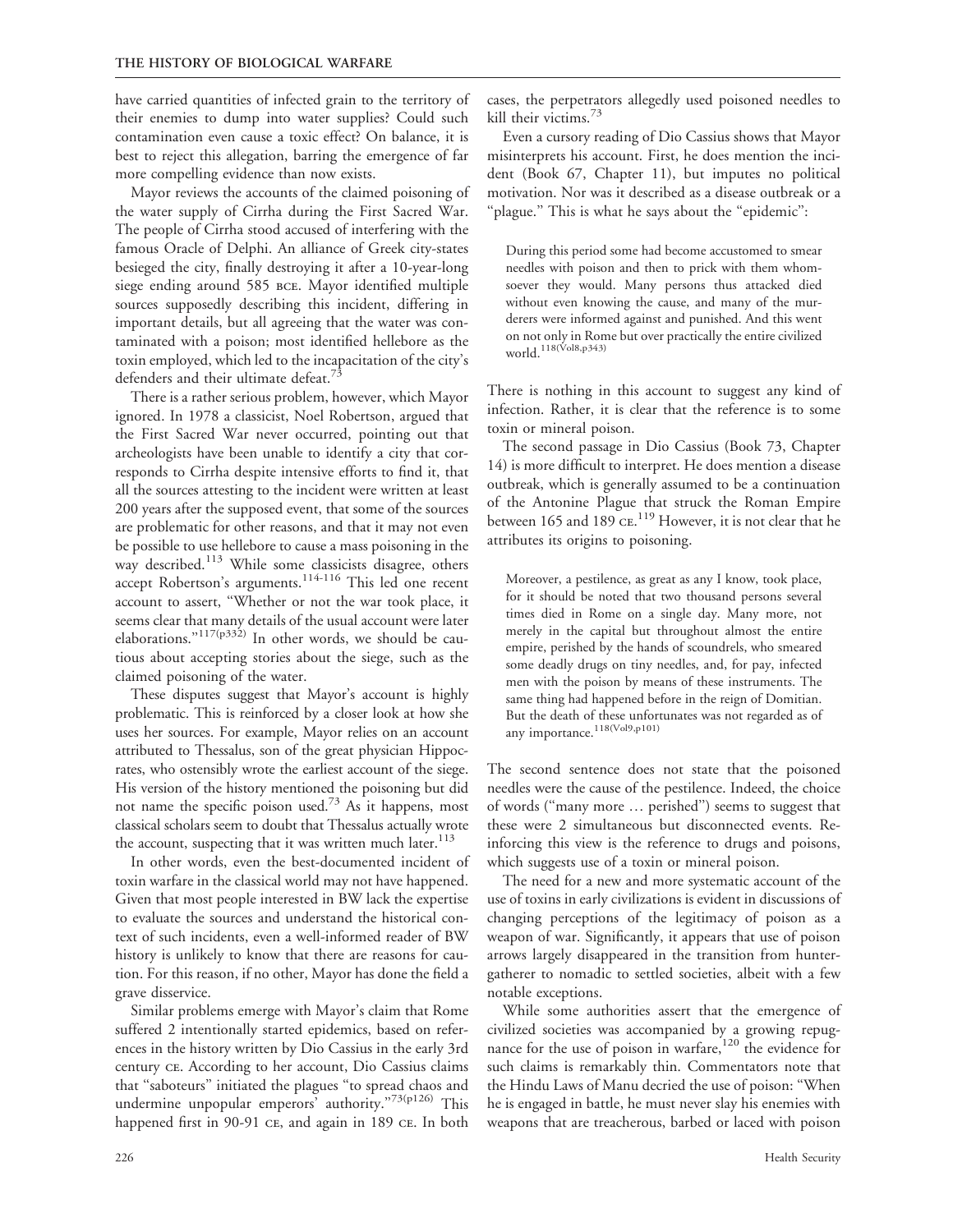or whose tips are ablaze with fire."<sup>121(p101)</sup> A similar injunction appears in yet another Vedic text, the *Dharmasutra* of Baudhayana: "The king should not turn back in battle or strike with barbed or poisoned weapons."<sup>122(p159)</sup> The role of such injunctions is not self-evident to the casual reader and has been the subject of considerable learned debate by those expert in this literature.<sup>121</sup>

Certainly, the Indian manual of statecraft, Kautiliya's Arthasastra, which seems to date from the same era, is filled with references to the use of poison. It is impossible to identify the various poisons mentioned in it, and we cannot tell whether the ''poisons'' mentioned are real—that is, are they true toxic substances with identifiable physiological effects, or are they merely magical in character? Whatever the case, it is evident that the most influential ancient Indian guide to statecraft saw poisons as ordinary tools of statecraft. It may be significant that it never mentions poison in the context of battles, but rather confines its use to clandestine uses, such as assassination of political enemies or the secret murder of enemy commanders.<sup>123-125</sup>

This is a subject worthy of considerably more attention, given its importance for our modern understanding of the norms and taboos associated with BW. Some prohibition on the use of poison is evident in at least some early civilizations, but the significance is unclear, given indications that poison was still used. Indeed, Richard Price, who examined the norms associated with chemical weapons, argued that the prohibition against the use of poison in warfare dates to the early modern era and particularly to the writings of Grotius. According to Grotius, the ban on poisons reflected the desires of kings, who saw poison as the weapon of the weak and a dangerous threat to their power.<sup>120</sup> This seems doubtful, given the apparent disappearance of poison weapons from the arsenals of at least some societies thousands of years earlier.

### Medieval and Early Modern Warfare

There are few references to BW during the medieval period. Mark Wheelis identified only 4 alleged incidents between 1340 and 1710 in his excellent survey, ''Biological Warfare Before 1914."<sup>20</sup> It appears in an indispensable SIPRI publication, Biological and Toxin Weapons: Research, Development, and Use from the Middle Ages to 1945, edited by Erhard Geissler and John Ellis van Courtland Moon, which contains a number of excellent studies that are referenced below.<sup>126</sup>

The only alleged use of BW during the medieval period that Wheelis found totally credible occurred during the Mongol siege of the Genoese town of Caffa, a community in Crimea on the site of modern Feodosiya. Wheelis focused on this episode in a separate article likely to remain the definitive account, superseding a 1966 study by Vincent Derbes.127,128 The besieging Mongols reportedly catapulted the bodies of plague victims into the city, but our only account is Genoese, and we have nothing from a Mongol source. Hence, while Wheelis makes a strong case

Volume 13, Number 4, 2015 227

that these actions led to an outbreak among the besieged, the evidence certainly does not come close to meeting Rosebury's standard of proof and may not even be ''beyond a reasonable doubt.'' Bubonic plague typically is transmitted through the bites of infected fleas. But fleas quickly leave a dead body as it cools down,<sup>129</sup> so it is uncertain that the catapulted bodies would have exposed the residents of Caffa through that route.

Ultimately, there are missing elements to the story, if we are to believe that the Mongols deliberately spread the disease. First, we need some evidence that the catapulting of the bodies was linked to a plan to spread disease, but we have no accounts from the Mongol perspective. Second, even if the Mongols intended to spread the disease, we do not know for certain that their actions were responsible for the outbreak, although Wheelis may be correct that the catapulted bodies could have been the cause.

Although Wheelis makes a compelling, but by no means definitive, attribution, his research is a model that others would do well to follow. He carefully researched the known historical sources, providing as rich an account as possible given the limited amount of material available. Equally important, he examined the issue from epidemiological and microbiological perspectives, drawing on what is scientifically known about the spread of Y. pestis. He also considered an alternative explanation for the spread of the disease, and carefully caveated his conclusions.

Wheelis makes a similarly careful assessment of 2 other incidents. He reviews the evidence associated with a possible BW attack during the 1340 siege of Thun l'Eveque. According to one account, the besieging French army used their siege engine to hurl dead horses into the castle. It is unclear why they did so; they may have been merely trying to harass the defenders. Complicating matters, this account was written long after the event, while another version of the battle, written by someone who was fighting with the English army in the area at the time, does not mention the catapulted horses.<sup>20</sup> These considerations suggest that at most this is a possible instance of BW.

Finally, Wheelis also discusses the claim that the city of Karlstein was subjected to a biological attack in 1422. At the time, the Catholic Church was attempting to suppress the Hussites, which was seen as a heretical movement. Karlstein, the most important Catholic stronghold in Hussite-dominated Bohemia, was besieged by the Hussites for 5 months in 1522. A history of the failed siege, written about 250 years after the event, claims that they catapulted the dead bodies of soldiers into the city, along with 2,000 "barrow-loads of waste." The objective of these attacks is not given, but Wheelis finds them to be plausible efforts to cause disease. He also admits that an account relying on unnamed sources and written so long after the event cannot be considered very credible.<sup>20</sup> Ultimately, it is difficult to consider this a likely example of BW.

There are a few incidents not mentioned by Wheelis. Many accounts repeat the story that Frederick Barbarossa,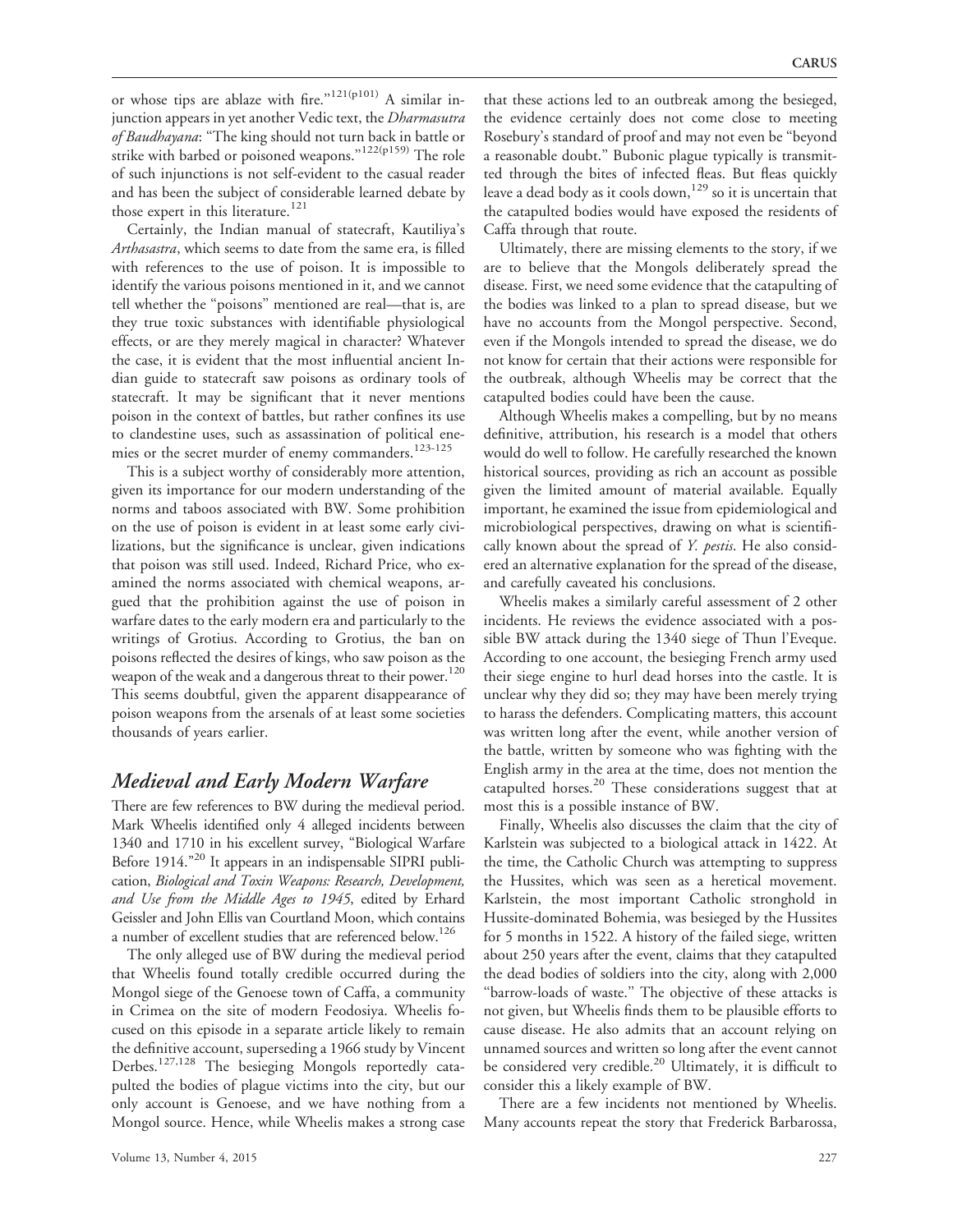the Holy Roman Emperor, employed BW while besieging the Italian city of Tortona in 1155. One source even claims that his capture of the city resulted from the effects of the biological agents.<sup>3,130</sup> However, a reading of the original accounts indicates that the emperor was attempting to make the town's water supply undrinkable. In addition to dumping the carcasses of dead men and animals into the water, he also contaminated it with sulphur and pitch, hardly the actions of someone who wanted people to drink the water.<sup>22</sup>

There also is an alleged incident involving the Venetians and the Byzantines.<sup>4,8</sup> In 1171, the Venetians became embroiled in a war with the Byzantine Empire. After the Byzantines arrested Venetian subjects and seized their property, the Venetians built a large fleet and mounted a retaliatory strike against the Byzantines. They seized a number of cities along the Adriatic coast that were friendly with the Byzantines, including Ragusa, a quasi-independent city-state. The Venetians then wintered on the island of Chios while trying, unsuccessfully, to negotiate a settlement with the Byzantines. After many of the Venetians became ill due to a ''plague'' outbreak (which may not have resulted from Y. pestis infections), some of the Venetians feared that the Byzantines must have caused the disease by poisoning their water supplies. However, there is no evidence to support that theory.<sup>131,132</sup> That an army would experience disease outbreaks is scarcely surprising, given that until the 20th century, infectious diseases killed more soldiers than enemy action. Natural causes are the most plausible explanation for the disease.

It is sometimes asserted that medieval European armies commonly catapulted the carcasses of animals that died of disease or even diseased human remains into castles or fortified cities (as allegedly done at Caffa).<sup>3</sup> In contrast, Wheelis uncovered only a single incident involving dead animals and only a couple (including Caffa) involving humans in the 500 years before  $1914<sup>20</sup>$  This is a subject that might benefit from some explorations by scholars who study medieval warfare.

Other allegations simply require more investigation. Louis XIV of France supposedly gave an Italian ''chemist'' a pension to keep the secret of a "bacteriological weapon."<sup>4</sup> The source of that account is an article in the Encyclopedia *Britannica*, written by a biographer of the French king.<sup>133</sup> The article does not source the story, and others claim, more plausibly, that the suppressed weapon was an incendiary device.<sup>134,135</sup> The event apparently was well known. The French writer Fontenelle wrote a life of Martino Poli, the alleged inventor, mentioning the incident without specifically describing the type of weapon involved.<sup>136</sup> Without further evidence, there is no reason to accept the claimed existence of a biological weapon.

Numerous accounts now repeat a story that in 1495 the Spanish provided an opposing French army with ''wine contaminated with the blood of leprosy patients." 4(p370) However, the authors who reported this supposed event failed to note that their French-language source also asserted, "Le caractère légendaire de cette accusation est évident'' (''The legendary nature of this accusation is obvious''). Unfortunately, the source of the original accusation (a 1602 publication) and the rebuttal (a 1740 publication) were both written in Latin and do not seem to have been translated into a modern language.<sup>137</sup> Thus, the allegation was made more than a century after the alleged event, and no one has bothered to review the original sources for the claim (and the rebuttal), clarify the historical context in which it supposedly occurred, or examine its scientific plausibility. Absent such research, this allegation cannot be accepted as a historical fact.

According to one researcher, in 1650 a Polish artillerist by the name of Jan Kazimierz Siemienowicz ''fired hollow artillery spheres filled with the saliva from rabid dogs at enemy forces."<sup>14</sup> Other sources repeat this claim.<sup>6,9,16</sup> In contrast, the Robertsons, who first published an English language version of this story, only claim that he designed such a device. $4$  They ascribe the story to an article that appeared in a Norwegian language medical journal, which was not located for this survey.<sup>138</sup>

There is at least some reason to suspect the accuracy of all these accounts. Siemienowicz published a Latin text on artillery, rocketry, and fireworks in 1650, Artis Magnae Artilleriae pars prima (Great Art of Artillery, the First Part), which was translated into English in 1729.<sup>139</sup> Suspiciously, the alleged year that he supposedly used his weapon corresponds with the publication date of the book, suggesting that the Robertsons are correct in claiming that Siemienowicz described but did not construct such a weapon. More significantly, while Siemienowicz described a poison weapon, it bore no resemblance to any of the accounts offered in the literature. Book 4, Part II, Chapter XI of Siemienowicz's book is devoted to ''Poisoned Balls.'' In it, he describes how to contaminate the surface of artillery shot (not exploding shells) with poison, following a procedure he outlines for making fire-balls. For this purpose, he recommends combining wolf bane with poison extracted from a toad, along with mineral poisons (such as mercury or arsenic), "to which may be added the Menstrua of Barren Women, the Brains of Rats, Cats, Bears, the Foam of Mad-*Dogs...*," and so on.<sup>139(pp294-295)</sup> Thus, the slobber of rabid dogs is only one possible ingredient for this poison weapon and by no means an important one. Finally, Siemienowicz makes clear that the use of such weapons is proscribed in warfare, at least against fellow Christians.

Use of toxin weapons also appears rare during this period. A 1947 article by a Chinese scholar, Wang Ling, reports that the Chinese of the Song and Yuan dynasties used what were called ''poison-drug smoke balls,'' which included mixtures of gunpowder and a number of poisonous materials, including plant toxins (aconite, croton oil, langtu). One incorporated several toxins, as well as metallic poisons, another ''dried, powdered and sieved'' human feces. The feces could not have spread an infectious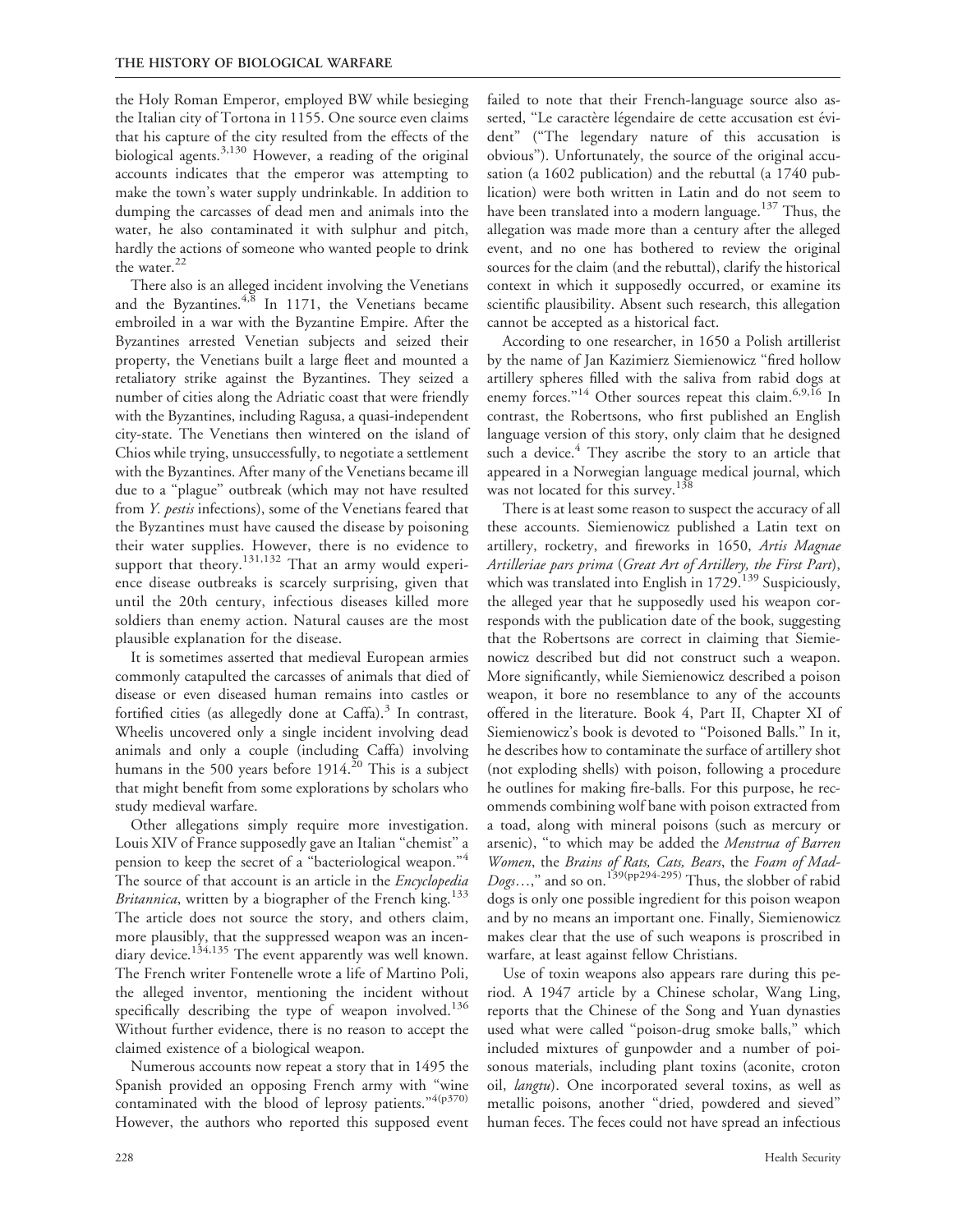disease, because the ''balls'' were boiled during their preparation. Ling also reports that the Mongols who tried to invade Japan in the 13th century were armed with poison arrows, although we are not told what poisons were used.<sup>140</sup>

Norman Grainger Bisset, a pharmacologist, identified numerous instances of such use of poison arrows, even though he denies having made a comprehensive survey of the topic. The Chinese military continued to use poisoned arrows until relatively modern times, although apparently in relatively limited quantities and for specialized purposes. A Chinese law from 1546 required the production of about 2 kilograms of an aconite-based poison, which Bisset thought sufficient to coat 30,000 arrows. Indigenous peoples continued to use poisoned arrows and crossbow bolts until at least the 18th century. When the Chinese defeated the Miao in 1726, they captured 30,000 poison arrows.<sup>141</sup>

In any case, it is evident that in medieval Europe, and perhaps elsewhere at the same time, the use of poison in warfare was rare. One intriguing explanation deserving greater attention is suggested by the ethnographic studies mentioned earlier. If poisons were essential to make the early bow and arrow a viable weapon, then what happens when the bow and arrow became a highly efficient killing machine? By the medieval period, technological advances made archers, often available in large numbers, highly effective in battle, even against armored opponents. Indeed, a medieval longbow arrow could penetrate steel plate; the British kings ordered hundreds of thousands of these arrows in preparation for their French campaigns. In a 1360 campaign, the English supplied their army with 23,600 sheaves, each containing 24 arrows, or 566,400 arrows in all.<sup>142</sup> How necessary or useful were poisoned weapons in such a setting? How easy would it have been to poison so many arrows?

At least one archeologist argues that poison arrows were used by Slavs in parts of Poland into the 14th century ce, but that poison was abandoned in response to the requirement for arrows able to penetrate the improved armor adopted by soldiers in the late medieval era.<sup>143</sup>

# Indigenous Peoples: Native Americans and Aborigines

The most credible allegations of BW reviewed by Wheelis involved use of the smallpox virus against Native Americans. Indigenous peoples can be highly susceptible to infectious diseases because they often are immunologically naïve and rarely have needed medical or public health practices to combat them.<sup>144</sup> Often they ascribed human agency to disease outbreaks. Accordingly, it is not a surprise either that Native Americans might have been the target of BW or that they would fear infectious disease. Nevertheless, Wheelis, almost certainly correctly, considers almost all of the allegations doubtful, although oral traditions among Native Americans suggest that they were subjected rou-

tinely to biological attacks. $20$  His account is better than an earlier essay by Adrienne Mayor, who reviewed many such allegations, but she was more interested in the transmission of legends than in authenticity of the stories.<sup>145</sup> At best, her research shows how often people have suspected malicious intent as the cause of disease outbreaks.

Wheelis mentions claims that indigenous peoples in the Brazilian Amazon were infected with smallpox during this period, but he was unable to research Portuguese language sources to confirm the reports.<sup>20</sup> However, he pointed to a published account by Claude Lévi-Strauss that suggests that Brazilian elite oral tradition holds that such attempts dated as far back as the 16th century.<sup>146</sup> Lévi-Strauss also told Wheelis in an interview that he heard from Brazilians that such methods were employed in the 19th century as well.<sup>20</sup>

In any case, reports of BW were rare in South America. One account is almost certainly false. The latest edition of Medical Management of Biological Casualties produced by USAMRIID claims that the Spanish conquistador Pizarro gave the Incas smallpox-contaminated clothing.<sup>87</sup> While it is true that disease outbreaks devastated the Incas, the smallpox epidemics occurred well before the Spanish attacked in 1532 (probably sometime before 1530). Some historians also doubt that smallpox was the disease.<sup>147</sup> Noble David Cook, who extensively studied the causes of disease in colonial America prior to 1650, argues that there is no evidence that the Spanish ever intentionally tried to spread disease in the Americas.<sup>148</sup>

The best documented incident, and the only one from this era confirmed ''beyond the shadow of a doubt,'' was a 1763 British plot to spread disease through the transfer of smallpox-contaminated fomites to Native Americans during Pontiac's War. Often attributed to Lord Amherst, the British commander in North America who advocated spreading smallpox among hostile Indians, the evidence suggests that the actual ''attack'' originated with and was executed by the men defending the loosely besieged Fort Pitt. It appears that by the time Amherst wrote in support of the plan, it had already been executed. Unlike most other incidents, we do not need to infer culpability, because the historian can refer to original documents describing what the British did and why they did it. Fortunately, we have some excellent histories, especially the recent writings of Elizabeth Fenn,<sup>149-151</sup> who built on earlier scholarship apparently unknown to the BW community.<sup>152,153</sup> More recently, Erica Charters has tried to understand how the British at the time understood the ethical implications of intentional disease introduction, concluding that they recognized that it was outside the bounds of conventional rules of warfare.<sup>154</sup>

The 1763 incident thus constitutes the first welldocumented instance of deliberate spread of an infectious disease. While we know the intent and the action (giving contaminated material to the Native Americans), we do not know the result. It is possible that the smallpox outbreaks among the Indians resulted from other interactions, and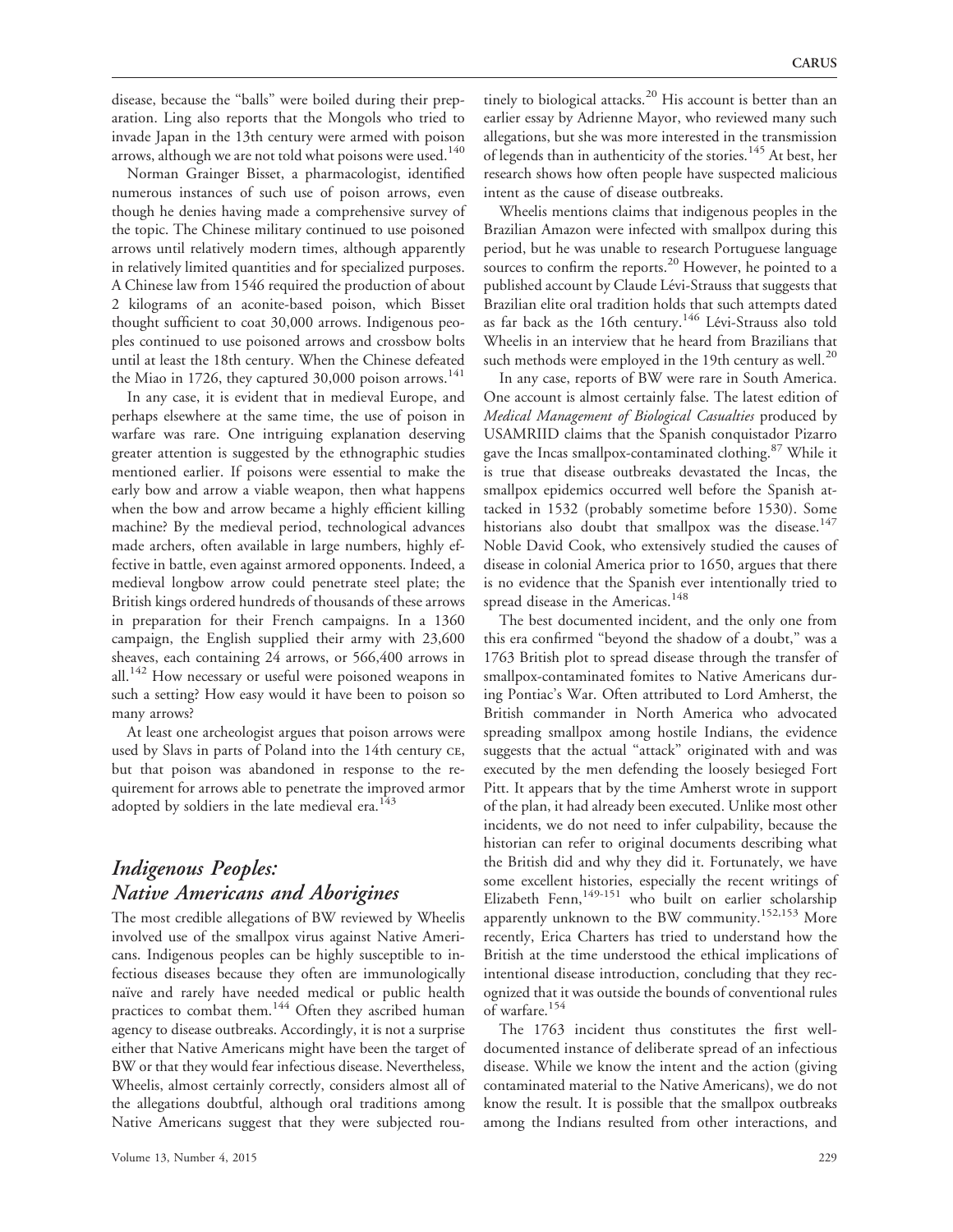Wheelis provides several plausible alternative routes of transmission.20

There is another alleged incident involving Native Americans that has in recent years received more attention than all the others combined. Wheelis mentions an allegation that an 1837 smallpox outbreak among the Mandans resulted from the deliberate introduction of the disease, only to dismiss it.<sup>20</sup> He does not refer to the writings of Ward Churchill, a prolific author who wrote several accounts of the outbreak, not all consistent with one another, claiming that the US Army deliberately provided smallpox virus–contaminated blankets to the Mandans in 1837, causing a major outbreak that killed possibly as many as 100,000 Indians.<sup>155</sup> Subsequently, Churchill seems to indicate that the number of victims might have been 400,000.<sup>156</sup>

Reviews of Churchill's work demonstrate that his accounts of the outbreak are unsupportable.<sup>157-159</sup> If they had been true, the 1837 smallpox outbreak would have constituted history's single most significant instance of BW. While some contended that the critiques of Churchill's scholarship were highly politicized (because the University of Colorado launched its investigation in response to his attacks on US policy following the 9/11 attacks), there seems little doubt but that his conclusions related to BW had no merit.<sup>160</sup>

There is at least one other incident that deserves more attention, although it may not be possible to learn more about it. Wheelis mentions that Isaac McCoy, a respected Baptist missionary and Indian agent, reported that he had evidence showing that in 1831 certain members of a wagon train carrying trade goods from St. Louis to Santa Fe deliberately spread smallpox among the Pawnee Indians, causing thousands of deaths. Unfortunately, all we have is the single account in McCoy's memoirs. An affidavit he mentions does not appear to have survived.<sup>20,161</sup> This is the only credible 19th century claim of a deliberate attempt to spread smallpox among Native Americans, and it deserves closer examination.

While actual attacks were rare, there were numerous instances in which someone, usually a white man but occasionally a Native American, threatened to deliberately spread disease, usually smallpox.<sup>149,158</sup> Wheelis describes one such incident, involving a fur trader in the Pacific Northwest in 1812, but there were others as well.<sup>162</sup> Perhaps also relevant to this discussion is the so-called Whitman Massacre, an 1847 Indian attack on a white settlement that was sparked by belief among the Cayuse in the Pacific Northwest that deliberate ''poisoning'' by Dr. Marcus Whitman caused a measles epidemic that devastated the tribe.<sup>163</sup>

There also is one claimed use of biological agents against Aborigines in Australia. The first white settlers, convicts transported by the so-called First Fleet, arrived at Botany Bay in January 1788. In April 1789, British authorities discovered a smallpox outbreak among the nearby Aborigines.

This outbreak quickly spread widely through the Aboriginal population in southeast Australia. So devastating was the impact that some modern historians believe that it made possible European settlement of Australia in the face of Aboriginal hostility. The cause of the outbreak has been a mystery, because the First Fleet was free of smallpox. $164-167$ 

Several theories have been offered to explain the unexpected emergence of smallpox at that time. Some historians believe its appearance might have resulted from infections originating on Australia's northern coast due to transmission from Macassan fishermen known to visit there. Critics of this theory argue that it is unlikely that an unbroken chain of transmission could have been maintained for such a distance.<sup>166</sup> Another theory, that it might have been introduced by a French exploration that visited Botany Bay in early 1788, has not been explored in any detail. However, the French apparently made no mention of smallpox, which the British certainly would have recalled when trying to understand the unexpected appearance of the disease.<sup>164,167</sup> While the French ships were wrecked before returning to Europe, they left behind records of their activities in the months before visiting Botany Bay.<sup>168</sup>

The prevailing theory, however, is that the British almost certainly introduced the disease. It is known that the First Fleet's physician had some bottled smallpox material, as an account of the expedition reported, ''Our surgeons had brought out variolous matter in bottles."<sup>164(p2)</sup> There was considerable conflict between the whites and the Aborigines, resulting in the death of both settlers and members of the marine contingent protecting them. Moreover, the marines were woefully unprepared for their responsibilities, being too few to protect the area being colonized and having neglected to bring sufficient stocks of ammunition and repair equipment.<sup>166,167</sup>

Advocates that the introduction was intentional also refer back to the 1763 incident at Fort Pitt.<sup>166,167</sup> This is more problematic than they would suggest, given that it is unclear how many people were aware of the incident at the time. It is unclear that anyone knew about this incident until 1870, when the historian Francis Parkman described the episode in the 6th edition of The Conspiracy of Pontiac and the Indian War After the Conquest of Canada.<sup>169</sup> Equally important, advocates point to Fenn's argument that the prevailing moral standards in British society did not forbid genocidal practices against primitive peoples.<sup>149,167</sup> Fenn's views, however, are contested, so they cannot be taken as the last word on the subject.<sup>154</sup>

Ultimately, we have a strong circumstantial case supporting the theory that someone deliberately introduced smallpox in the Aboriginal population. The strength of the case depends heavily on the exclusion of alternative explanations, and advocates have done yeoman's work undermining those alternatives. Some of the arguments made by some advocates go well beyond the available evidence. Nevertheless, the extensive research into the disease, the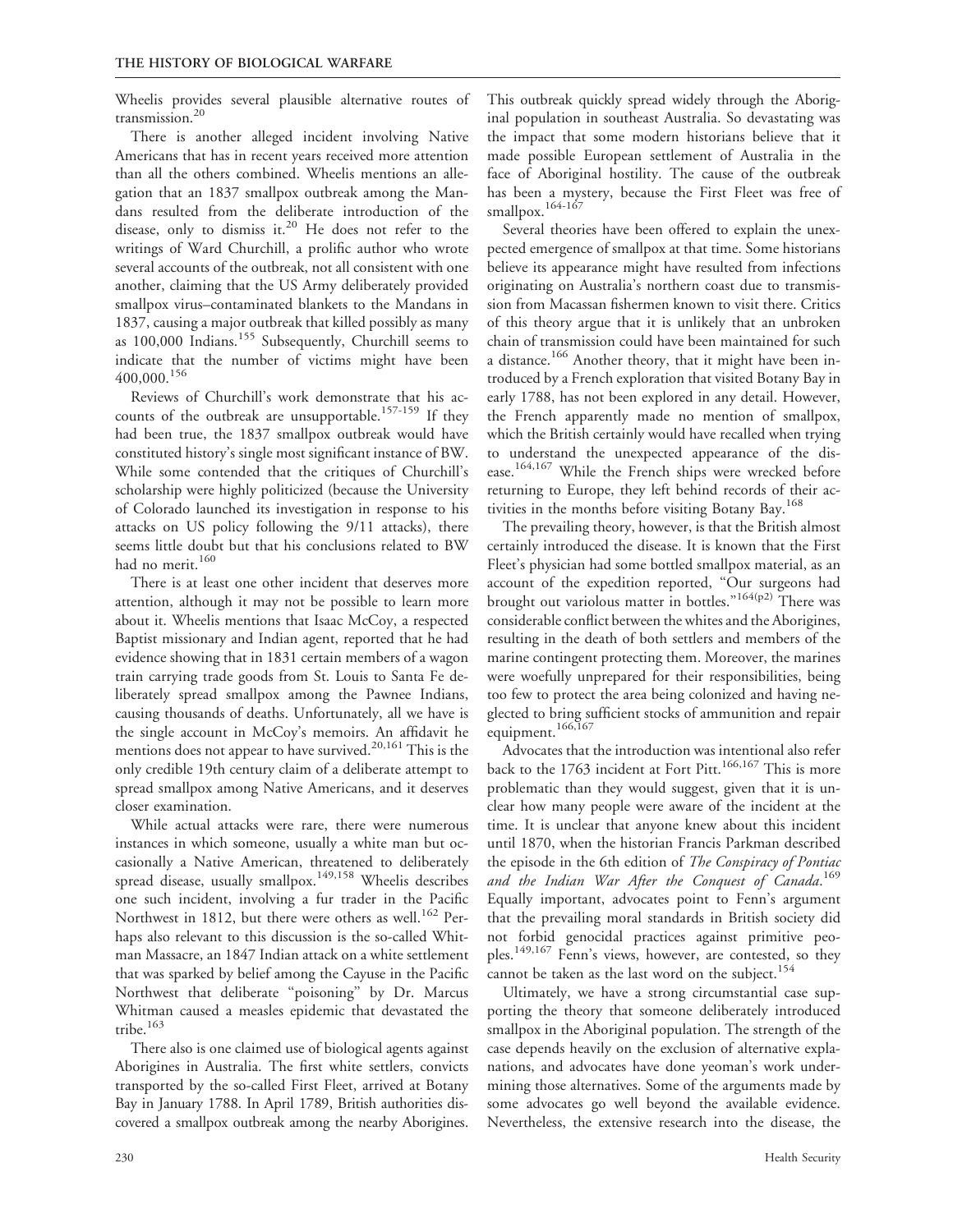careful exclusion of alternative explanations, and the attention to counterarguments make this a model exploration of a possible instance of BW.

#### 18th and 19th Century Wars

There are several claims that biological agents were employed during 18th and 19th century wars. Most of these allegations are simply not credible.

Some sources claim that the Russians hurled the bodies of plague victims into the city of Reval (now known as Tallinn) during a 1710 siege, causing a plague outbreak.<sup>2,4</sup> The reality appears to have been somewhat different. In 1710, the Russians were seizing Swedish-held territory on the Baltic coast. As part of that campaign, a 5,000-man Russian army camped outside Reval in mid-August and cut the city off from surrounding areas on August 22. However, the presence of plague was detected on August 10 and was in full force by the time the Russians approached the city. About three-quarters of the 20,000 people in the city had died by the time the epidemic ended. Although the Russians never assaulted Reval, they contaminated a stream that flowed into the city with the corpses of their dead (not necessarily plague victims). It is not clear whether this was to cause disease, to make the water undrinkable, or was merely a convenient way to dispose of the bodies. A Swedish army officer who was present blamed the plague outbreak on the contaminated water, but that is highly unlikely.<sup>170</sup>

What is clear, however, is that the claim that the Russians catapulted dead bodies into the city is completely wrong. All these accounts appear to have originated with a report issued by a Swedish defense agency. There has been a considerable amount of work done on the plague outbreaks that occurred at that time in Eastern Europe and the Baltic area, including some studies focused specifically on Reval. Unfortunately, most of those accounts are in German or Estonian, so they have not been consulted for this study. Wheelis, who examined the evidence he could find, found the allegation dubious.<sup>20</sup>

Another dubious allegation asserts that Napoleon Bonaparte tried to use malaria to break the resistance during the siege of an Austrian army at Mantua in 1797.<sup>16</sup> However, campaign histories do not support the claim. If anything, the risk of malaria posed as much of a danger to the besieging French as to the Austrians. The Austrians surrendered in February 1797 after an 8-month siege. During the final months of the siege, typhus, dysentery, scurvy, and starvation were the main causes of illness.<sup>171</sup> More plausible are allegations that Napoleon ordered his commanders to break dikes in the Netherlands in 1810 to promote the spread of malaria among British troops, although it is unclear how much of the resulting illness resulted from preexisting conditions and how much from the claimed French actions. $^{172}$  It is possible, however, that the dikes were destroyed to obstruct the movement of enemy armies, not to create conditions conducive to the spread of certain infectious diseases. As a result, better evidence is needed before concluding that the actions were intended to cause disease.

Fenn reviews claims that the British tried to spread smallpox during the American Revolution. While many Americans at the time clearly believed rumors of British efforts to spread smallpox, there generally is no supporting evidence. On several occasions, the British sent people suffering from smallpox into areas held by the rebels, or allowed smallpox-infected people to be captured by the Americans. However, we do not know why the British acted in that way. While it is possible that they were trying to spread disease, it is also possible that they were trying to rid themselves of the burden of dealing with smallpox patients. In only one instance did Fenn locate supporting evidence that the British considered deliberate spread of the disease: a letter sent to General Charles Cornwallis a few months before his defeat at Yorktown in 1781.<sup>149</sup> For that reason, there are grounds for skepticism. Philip Ranlet, who examined these claims in some detail, is skeptical, and correctly points out that fears of intentional smallpox are not matched by evidence to support them.<sup>173</sup> Leitenberg in his original study mentioned a claim that the Americans also used smallpox against the British during the Revolutionary War. $^{2}$  The source was a 1969 comment by the Chief Counsel to the House Armed Services Committee during a hearing. The basis for his assertion is not given.<sup>174</sup> Similarly, it does not appear that anyone has researched the validity of allegations, circulating in Canada in 1865, that the United States tried to infect British-allied Indians with smallpox during the War of 1812.<sup>175,176</sup>

A French source (not located for this survey) apparently reported that in 1785 a Tunisian army sent clothes contaminated with plague to their enemy. $4,177$  This may be a misrepresentation of what actually happened. There was a major plague epidemic in Tunis during 1784-85, causing much loss of life. The small European community isolated itself from the rest of the city and suffered far less. According to one account, ''By burying their dead near the walls and throwing rags dipped in suppurating buboes over the walls, the Muslims tried to introduce the disease among the Christians, indicating their belief in contagion and their resentment of the European presence."<sup>178(p30)</sup>

We have considerably more information about plots and suspicions of plots during the American Civil War. The first effort to review this topic was Paul Steiner's Disease in the Civil War: Natural Biological Warfare in 1861-1865, a medical history.<sup>179</sup> On several occasions, Southern officers believed that Northerners tried to spread smallpox among their forces, although there is no confirmation.<sup>179</sup> Some Southerners also believed that the North deliberately inoculated Southern prisoners of war with smallpox vaccine contaminated in some fashion with syphilis. That particular claim was investigated by the US Army, which denied that it occurred but suspected that there may have been side effects resulting from the poor health of the prisoners.<sup>180</sup>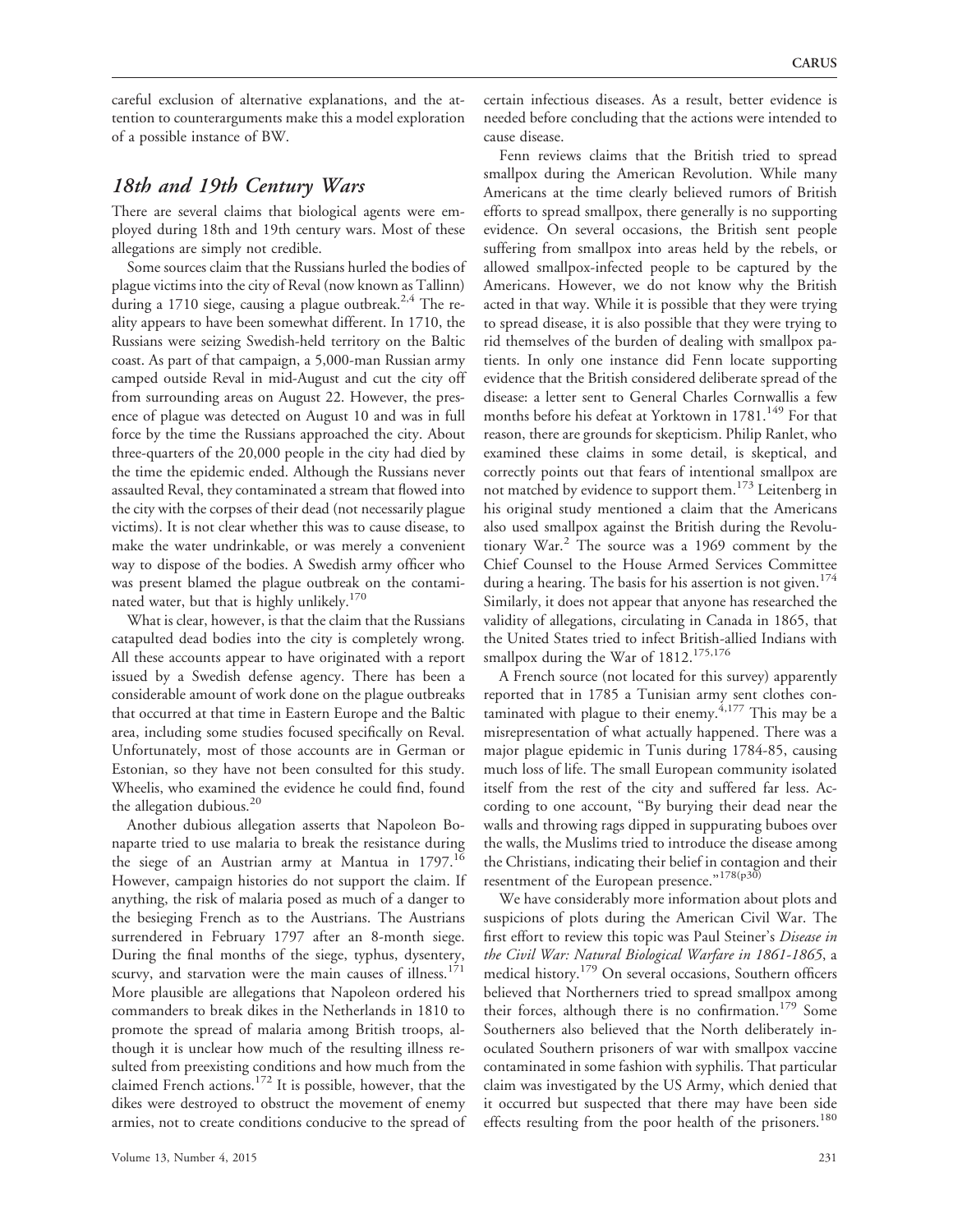Steiner, for one, was confident that no one considered BW during the Civil War: ''no evidence is found for the deliberate use of disease as an offensive weapon by either side."<sup>179(p43)</sup>

In fact, there was a plot to employ BW. Although the episode received considerable attention at the time, it was largely forgotten until uncovered by historians researching related topics. Thus, Nancy Disher Baird, an archivist, uncovered reports about this plot while writing a biography of Luke Pryor Blackburn, who was a governor of Kentucky.<sup>181,182</sup> Additional details were uncovered by a student of the Lincoln assassination, Edward Steers, who mentioned the incident in his pioneering research.<sup>183,184</sup> Jane Singer provides probably the best single account of the story in her works on Confederate covert operations, but she adds nothing to what was already known.<sup>185,186</sup>

Northern officials collected considerable evidence to support allegations that Blackburn had collected clothing and bedding from yellow fever victims, intending to use it to cause outbreaks in Northern cities and among Union forces. At the time, many physicians and sanitarians believed that yellow fever could be spread by fomites, but we now know it could never have worked. More plausibly, Blackburn also hoped to infect Abraham Lincoln with smallpox, but we now know that Lincoln probably had a mild case of smallpox in late 1863 and so would have had immunity.<sup>187</sup>

# A Research Agenda

The following is a list of topics from the period before the development of germ theory that could benefit from additional research.

- 1. A global perspective on arrow poisons: There has never been a comprehensive, global study of arrow poisons in English. The last such survey of arrow poisons is now approaching a century old, so it is perhaps time for an updated study to supplant the studies of Lewin and Perrot.
- 2. The cultural and scientific context of biological agent use by primitive societies: Most studies of poison use by primitive societies focus on what they did, rather than on why they chose to use poisons or the moral implications of such use. There is opportunity for studies from an anthropological perspective.
- 3. An assessment of the contaminants used by tribal societies allegedly capable of causing infection: There are widespread claims that indigenous peoples created arrow poisons, apparently for warfare, intended to cause infection. This topic would benefit from both a comprehensive survey of such reports and an assessment of their scientific plausibility.
- 4. Exploring possible use of toxins among early civilizations, especially non-Western: There has been little or no exploration of possible use of toxins by armies,

starting with early civilizations and continuing through the medieval era. In some cases, we know that more can be learned. In other cases, it is unclear whether the absence of information results from lack of research or from the lack of material to be researched.

- 5. The growth of the taboo against poisons in civilized societies, especially the evident decline in the use of poisonous substances in warfare: It is widely argued that norms developed against the use of poisons in war. However, we know little about the use of poisons or about attitudes toward them in the transition from primitive to more modern societies. Accordingly, it is difficult to understand how and when such a shift may have occurred.
- 6. Threatened use of pathogens against or by Native Americans: It is possible that there is little more useful to be said about this topic, but it would be worth the effort to ensure that was the case. Where did the British come up with the idea of disseminating smallpox-contaminated materials? Is there a possible linkage between the incident at Fort Pitt and the alleged use in Australia? Is it possible to say more about the incident described by Isaac McCoy?
- 7. Attempts to employ biological agents during the American Civil War.

### The Emergence of Scientific BW: 1880-1945

It is sometimes assumed that the dramatic advances in microbiology during the late 19th century and first years of the 20th century opened the way for BW. Certainly, biologists understood that microorganisms could cause disease in humans, animals, and plants. Bacteria and rickettsia were known at the time, although knowledge of viruses lagged. Yet, it is misleading to say, ''Modes of transmission were well understood for many agents."<sup>188(p35)</sup> In reality, the understanding of disease transmission was hampered by the prevailing view, certainly held by most scientists and health professionals in the Anglo-American world, that infectious diseases were transmitted primarily through contact exposure, and that the airborne route was of ''minor importance."<sup>189</sup> This perspective on the issue of disease transmission through the air is reflected in the writings of an icon of American public health, Alexander Langmuir. According to his accounts, only a 1934 study by William F. Wells began to erode this dogma.<sup>190-193</sup>

Studies conducted by the World War II biological weapons programs of the United States and Great Britain definitively demonstrated the importance of the airborne route and, even more significantly, the importance of biological aerosols. Most of this knowledge, however, was gained too late and affected the conduct of BW programs only during the early Cold War. When it was assimilated, the result was a ''theory of biological warfare,'' to use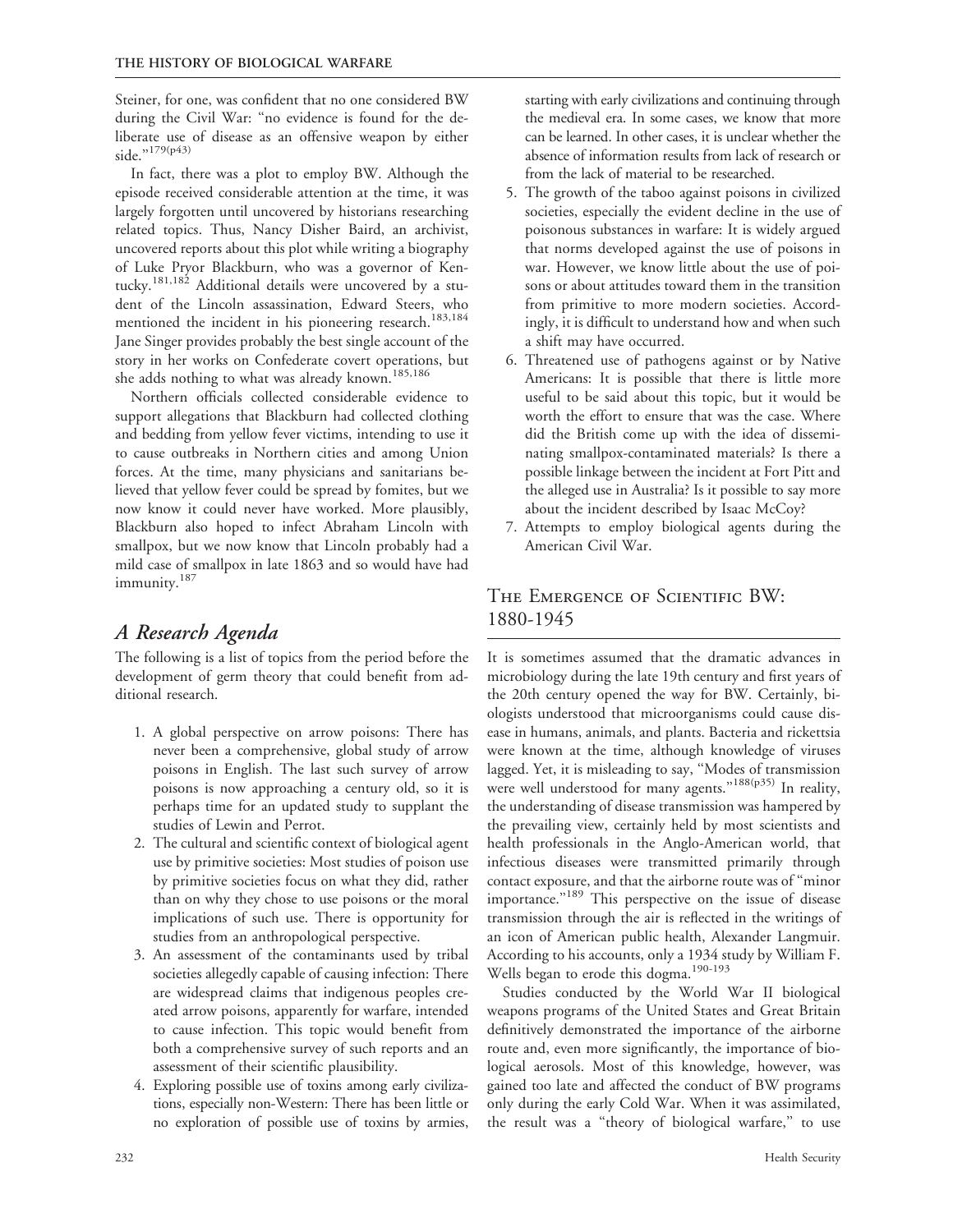Langmuir's phrase,<sup>190</sup> that changed the potential impact of a BW attack as much as the invention of the atomic bomb changed the potential effect of explosive devices. From this perspective, the BW threat was far more limited before 1945 than is commonly realized.

It is unclear to what extent this perspective was shared elsewhere. Anglo-American researchers appeared largely unaware of the research performed by André Trillat, a French military scientist who did pioneering work on airborne transmission of disease during the 1920s and 1930s that anticipated the later work done in British and American laboratories.<sup>194</sup> To what extent Trillat understood the physics and biology of aerosol infection, as opposed to droplet transmission, is unclear from the secondary literature, so his publications merit further investigation by someone with expertise in aerobiology. There is little evidence to demonstrate that other BW programs were equally sophisticated. Neither the German, Japanese, nor Soviet programs seem to have fully understood the implications of pathogen aerosolization prior to World War II. According to Zilinskas and Leitenberg, the Soviets began to understand the role of aerosols only after studying the tularemia outbreaks during the siege of Stalingrad.<sup>24</sup> The only effort to undertake a cross-country analysis of this topic is a monograph by Neil Davison.<sup>195</sup> It is a subject that merits additional research.

### Before 1914

The use of toxins for assassinations and criminal activities has a long, if not well documented, history. Unfortunately, most studies tend to be sensationalistic. It is a topic worthy of more serious study, including, perhaps, an exploration into the reasons why it appears that the poisons of choice transitioned over time from toxins to metallic poisons.

Some 19th century anarchist theoreticians, such as Karl Heinzen and Johann Most, expressed interest in biological agents, although they clearly had no understanding of the science.<sup>196-199</sup> These ideas never found an audience, although we do not know why. However, a British journal claimed that some anarchists did resort to bioterrorism. In 1894, Tit-Bits (a popular British magazine of the era) reported that anarchists imported yellow fever–contaminated materials into England in the early 1890s, killing several customs officials.200,201 Since we know that fever is not transmitted through fomites, the story cannot possibly be true. We are also told that Johann Most contemplated spreading cholera and yellow fever "for the purpose of exterminating mankind, rather than suffer the present condition of society to perpetuate itself,'' certainly another canard.202(p244)

We thus find 2 interesting developments. Terrorist theoreticians discussed the use of pathogens for bioterrorism, but their views generated little or no interest in terrorist practitioners. At the same time, some members of the press, drafted into the cause of combating anarchism, found it useful to raise accusations of bioterrorism. Whether there is

more to be said about these matters is unknown, but it is also a topic that has never attracted the attention of someone potentially familiar with the appropriate source material.

Of particular interest for this essay is another topic that until recently received little scholarly attention: the criminal use of pathogens and bacterial toxins as weapons. There were a number of rather dramatic cases during the first years of the 20th century, including incidents in Germany, France, and possibly the United States. Equally significant was a Russian incident involving the use of diphtheria toxin, making use of the new discoveries in microbiology to access a toxin previously unavailable. These incidents are reviewed in a survey of terrorism and criminal cases examined by me, relying almost exclusively on English language sources.<sup>203</sup> Such incidents appear to have been rare, but, given the lack of serious attention to the topic of biocrimes, it is impossible to determine how rare they were. It deserves more attention by scholars able to work with non–English language sources.

One additional episode may merit attention. In 1901 and 1902, rumors suggested that the Boers had infected horses, purchased in the United States by the British for shipment to South Africa, with the pathogens causing glanders and anthrax. It is not known what steps, if any, were taken to investigate these allegations.<sup>204-206</sup> While it seems highly unlikely that the Boers actually used biological agents, the persistence of such rumors is intriguing. As with many such allegations, the subject has not been scrutinized in the secondary literature.

### World War I

The German military was the first to rely on biology to create a new form of warfare. During World War I, the German general staff mounted a substantial effort to use biological agents against the Allies, targeting mostly horses and livestock. The French reciprocated, but on a much smaller scale. The best summary of these activities appears in another essay by Mark Wheelis, "Biological Sabotage in World War I."<sup>188</sup> His account superseded early studies, <sup>207, 208</sup> and has not been overtaken by more recent histories. It has been supplemented by a biography of one of the German saboteurs, Anton Dilger, which provides much new information about his operations in the United States. Unfortunately, as with other recent books describing German BW in the United States, it is a journalistic account without a standard scholarly apparatus. All we are given is a list of sources for each chapter.<sup>209</sup> This same weakness mars another recent account of these activities, told from the perspective of the New York Police Department detective who played a central role in uncovering the German activities in the United States.<sup>210</sup>

Efforts to reconstruct what happened have been limited by the destruction of relevant German archives. It is clear that the German military organized and implemented a global campaign to spread infectious diseases in animals,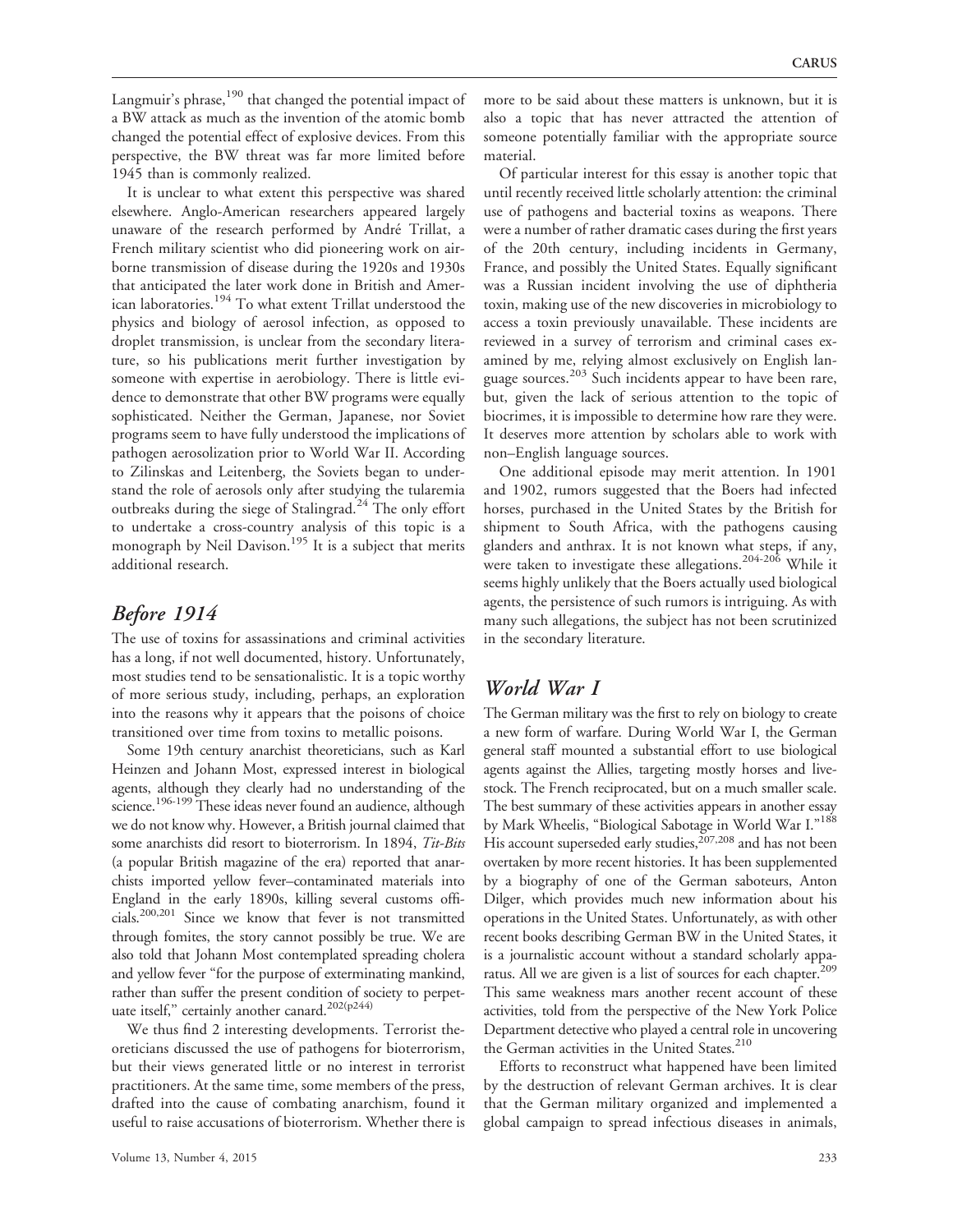relying on anthrax and glanders, operating in Finland, the United States, Spain, Argentina, Romania, and elsewhere. The best-documented parts of the German program are their operations in the United States and Romania. The US government collected a considerable amount of material to support its claims against Germany for its violations of US neutrality. In addition, the United States was involved in the seizure of sabotage supplies from the grounds of the former German embassy in Bucharest, which included vials containing cultures of *Bacillus anthracis*.<sup>188</sup>

The Germans, we are told, had no interest in causing human casualties. Rather, their efforts were directed against horses and mules supporting the Allied war effort. World War I armies depended largely on horses to move equipment and supplies, and the rigors of war meant that they needed a steady supply of new animals to replace those lost in combat. Operations in the United States, Spain, and Argentina apparently focused on horses and mules purchased by the Allies. The pathogens causing anthrax and glanders were the agents of choice, usually shipped clandestinely from Germany, although small labs were established in Spain and the United States as well.<sup>188</sup>

There remain a number of unanswered questions about German BW activities in the United States. One of the more interesting arises from a reference in an early account, Henry Landau's The Enemy Within. According to Landau, papers found in the possession of a German embassy official included reference to the expenditure, through November 30, 1915, of  $$82,109.08$  to acquire tetanus germs.<sup>208</sup> To this must be added 2 other interesting facts. First, Dilger had some familiarity with tetanus from his work as a military surgeon during the Second Balkan War.<sup>209</sup> Second, public health laboratories in 1917 found court plaster, a predecessor to the adhesive bandage, contaminated with *Clostridium tetani*. US officials doubted that the contamination was intentional, but it is not clear that they had any basis for reaching such a conclusion.<sup>211</sup> It is possible, perhaps likely, that the skepticism was warranted. However, the matter deserves more attention.

It is generally believed that the Germans stopped using biological weapons in the United States after the US declaration of war. This conclusion may be an artifact of the peculiar nature of the primary records used to research German BW activities in the United States. Most researchers have relied heavily on the records of the Mixed Claims Commission, which was established to litigate US claims that Germany violated its neutrality. The commission had no interest in German activities that occurred while the 2 countries were at war.

In any case, there was widespread popular suspicion that the Germans were responsible for anthrax outbreaks on ranches and in dairies throughout the United States and its territories. There is no evidence to link any of these outbreaks to German saboteurs, but the epidemiology of some of the incidents led responsible government officials to suspect human involvement.<sup>212</sup> The existing histories make little or no mention of these allegations, so we do not know if they were ever investigated or if they were scrutinized and dismissed because there was no corroborating evidence. Irrespective of the merits of the allegations, this apparent widespread fear of German BW merits more attention by today's researchers.

That there is more to learn about German activities is evident from the research of Jamie Bisher, who located additional material about the activities of Baron Otto Carl Robert von Rosen, a Swedish national working for German intelligence in Finland, using Norway as a base of operations. At the time, Finland was part of Russia, but many Finns sought independence and worked for the Germans during the war. Relying on material found in the US National Archives and in extracts from a Norwegian police officer's autobiography, Bisher found that the primary target of the anthrax was not reindeer, as commonly reported, but horses used by Russian army units. In addition, Baron von Rosen's diary mentioned providing Finnish separatists with pathogens that caused both anthrax and typhus (the Germans also relied on locals to spread disease among horses in the United States). When the baron was arrested in early 1917, the Norwegians found boxes in his belongings filled with sugar cubes, each containing a small glass vial filled with B. anthracis, and a glass jar with "toxic bacteria bullion." Reportedly, the Smithsonian Institution possessed some of those vials but destroyed them in the  $1960s$ .<sup>213,214</sup> It remains an interesting question as to how those vials ended up in Washington. In any case, someone able to read German, Norwegian, Swedish, and Finnish probably could undertake research that would reveal more about this episode.

German BW during World War I presents a final conundrum. According to Wheelis, German officials associated with the program certainly believed it was effective, but he could find limited evidence to support that view. It is an interesting question whether the Germans deluded themselves, which is the prevailing consensus, or if the Allies were unaware of the consequences of the BW operations.<sup>188</sup> Martin Furmanski researched British veterinary records and presented his conclusions at a 2004 conference. Based on these records, he concluded that the impact "was militarily insignificant."<sup>215</sup> Unfortunately, Furmanski has not published his research.<sup>216</sup>

France was the only other country that dabbled in BW during World War I, according to Wheelis. Thus, the French reportedly infected horses in Switzerland that were being shipped to Germany with Burkholderia mallei and may have provided unidentified pathogens to prisoners of war inside Germany to employ in sabotage operations. However, he suggests that additional research needs to be done in French archives to understand the scope of those activities.<sup>188</sup>

### Between the Two Wars

In November 1920, the British raided an Irish Republican Army safe house and captured a trove of documents, including one attributed to Michael Collins, the IRA's commander-in-chief, proposing use of biological weapons.<sup>217</sup>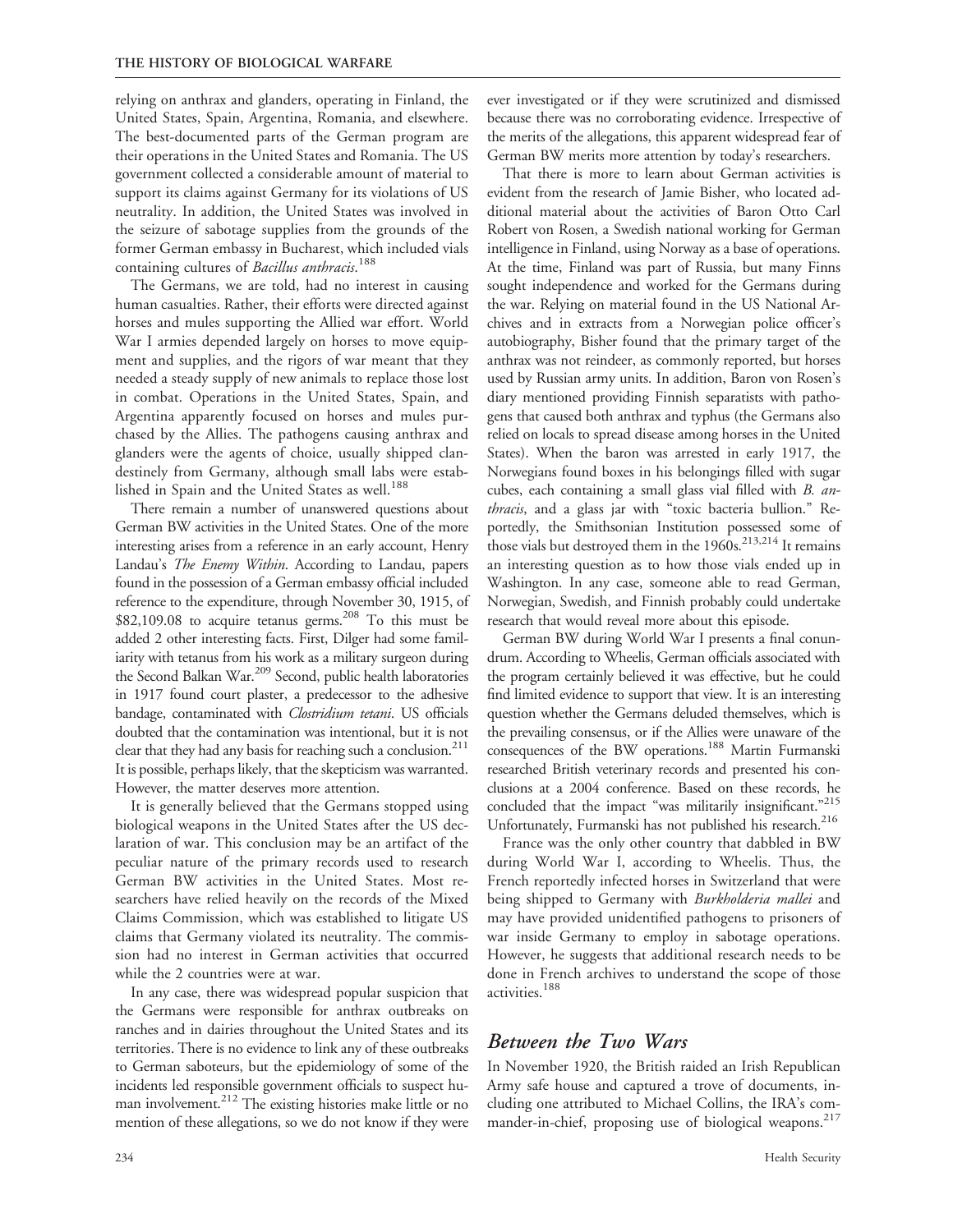While supporters of the IRA claimed that it was either a forgery or a plant, historians generally accept the British government claims.<sup>218</sup> If real, this memorandum is unique: It appears to be one of the few discussions of biological agent use written by someone in a position of responsibility in a terrorist or guerilla organization. Unfortunately, there has been no satisfactory history written of this incident, so we do not fully understand its provenance, the context in which the plan was written, or its broader significance. The Germans recruited agents of Irish origin during their activities in the United States, and it would be interesting to know if the IRA's leadership knew of that experience.<sup>188</sup>

Vahakn Dadrian, a respected historian of the Armenian genocide, has reported allegations that some Turks deliberately inoculated Armenians with ''typhus.'' He describes 2 separate incidents in which Turkish physicians injected Armenians with blood from ''typhus'' patients under the guise of developing or providing prophylactic protection. For one of these episodes, he draws primarily from the outraged descriptions provided by Turkish physicians not complicit in the alleged events, while the other relied on the observations of an Armenian physician.<sup>219</sup>

Typhus epidemics had a tremendous impact on the conduct of World War I. At the time, the only treatment available for typhus patients was supportive therapy, although there was hope of developing both a vaccine and a ''serum-therapy,'' presumably meaning antibodies obtained from the blood of an infected animal.<sup>220</sup> This was the approach successfully used to treat other infectious diseases at the time, such as anthrax. $221$  There is one difficulty with this account that requires some further exploration. Furmanski notes that during this period the Germans, and those trained by the Germans, used the term ''typhus'' to refer to the disease now called typhoid. The Germans referred to what is now called typhus as ''exanthemous typhus" or "spotted fever."<sup>216</sup> Hence, it is unclear if this account is about the disease caused by Salmonella typhi or the one caused by Rickettsia prowazekii.

Another author suggested that this incident constituted ''the initial, scientifically-informed use of biological agents."<sup>222(p222)</sup> Such a claim is clearly not sustainable, even if the incidents involved deliberate attempts to spread disease. The author was unaware of the well-documented use of biological agents by the Germans during World War I.

The episodes described by Dadrian merit further research, and his account suggests that there is additional information available about both incidents. He indicates that records associated with one of the incidents were believed to exist in an archive in Soviet Armenia (Dadrian wrote his account before the collapse of the Soviet Union). The physician involved in the other incident published a medical journal article about his work, which Dadrian apparently did not locate, but which should be obtainable.

That these activities were documented suggests they might have been highly unethical research coupled with extremely poor science. Given the controversies surrounding the Armenian genocide, and the intense emotions it engenders, a cautious approach must be taken to accepting or rejecting the possibility of intent to deliberately spread typhus. Some authors have called into question the quality of Dadrian's research, suggesting that he made selective use of material and quoted original sources out of context.223,224 Such criticisms were not aimed specifically at this allegation, so they are not a reason to reject Dadrian's research out of hand. In any case, it would be useful to have the technical documents associated with the incident reviewed by someone with appropriate scientific training.

Lévi-Strauss, who heard reports of smallpox virus dissemination in colonial Brazil by the Portuguese, also reported hearing of similar tales in the modern era. Indeed, he seems to claim that similar methods were used between 1918 and 1935 by Brazilian landowners to eliminate the Indian population of the Brazilian state of São Paolo. He describes what happened as follows:

Their favourite pastime [referring to the Brazilian upper class] had been to call at the hospital for the clothes left behind by those who had died of small-pox: these they would then strew, together with other presents, along the lanes still used by the natives. This brought about the following brilliant result: that whereas in 1918 two-thirds of the State of Sao Paulo (as big as France, by the way) was marked on the map as 'unexplored territory, inhabited only by Indians', not one single native was left by the time of my arrival in 1935—with the exception of a few isolated families on the coast who sold 'curiosities' every Sunday on the beaches of Santos.<sup>146(p51)</sup>

I have done a thorough review of criminal use of pathogens during this period, identifying a number of cases in the United States, Japan, and India.<sup>203</sup> The Japanese cases received additional attention by a Japanese researcher, Masaaki Sugishima.<sup>225</sup> However, I have also mentioned other cases, listed as ''probable or possible,'' in Hungary (alleged pathogen involvement) and Germany (involving a toxin), but was unable to further investigate them.<sup>203</sup> The use of pathogens as a murder weapon appears rare, but it is unclear whether more such cases would emerge from exploration of materials in languages other than English.

According to documents uncovered by an Italian researcher, Alberto Sbacchi, Benito Mussolini suggested in February 1936 that his troops employ bacteriological weapons in Ethiopia, but that one of his field commanders, Marshall Pietro Badoglio, objected for political reasons. According to the documents reviewed by Sbacchi, the marshall worried that the main victims would be pro-Italian Tigreans and that any operational benefit would be outweighed by negative international reaction. Sbacchi also suggests that the Italians would have used BW if their chemical weapons had proven less effective earlier in the war, although it is unclear if this is his personal opinion or if the documents state this directly.<sup>226</sup>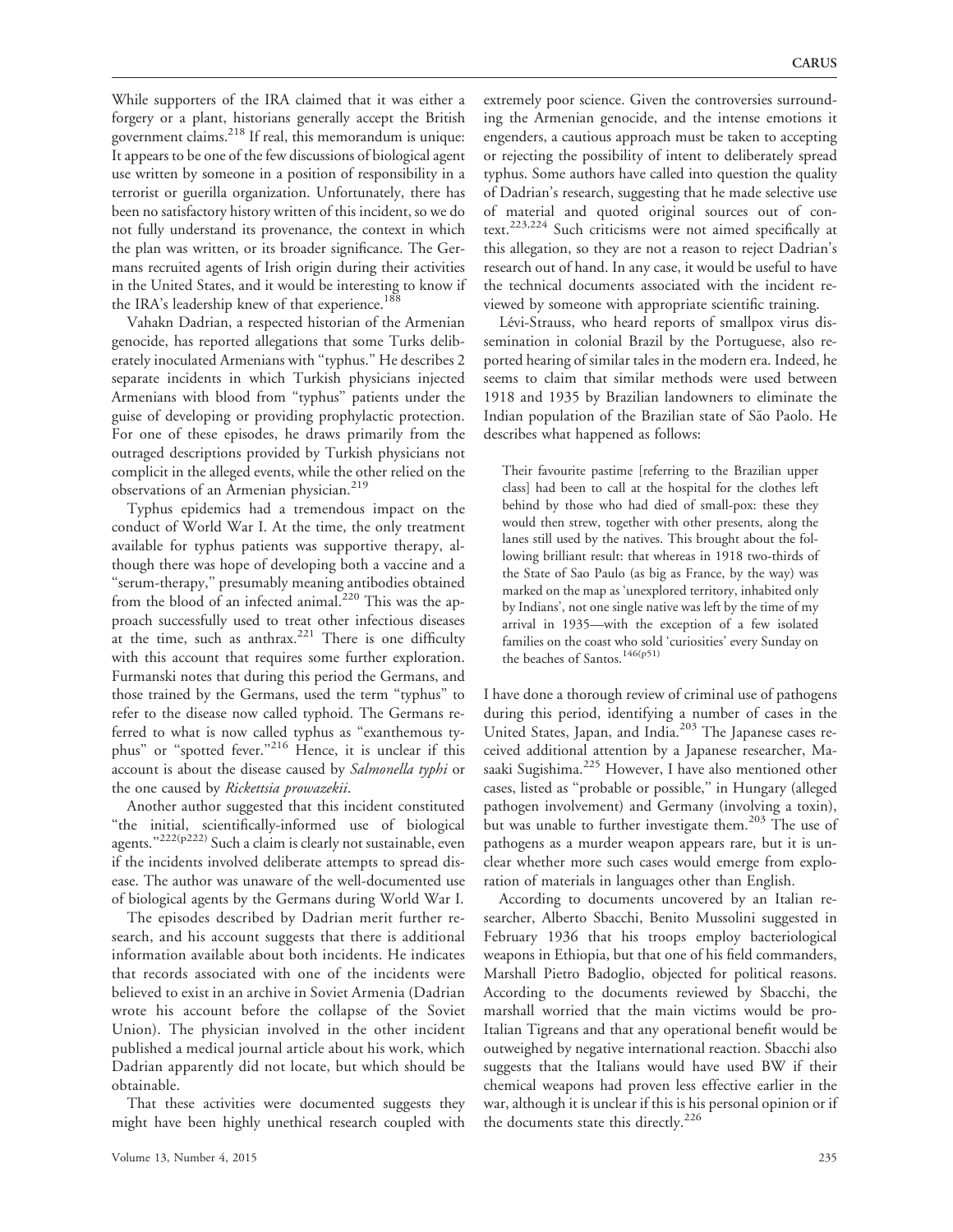### Japanese BW During World War II

Japan's use of biological weapons constitutes the single most important instance of BW and represents the only known concerted effort to employ biological agents in the context of combat operations during a war. Appropriately, the Japanese program has been the subject of numerous accounts of uneven quality. Most authors focus on the horrors of Japan's use of human subjects to study the clinical effects of infectious diseases. Thousands of people were murdered in these experiments, perhaps as many as 10,000 according to some accounts, which equaled or even exceeded the horrors of German concentration camp medical experimentation.<sup>227-234</sup> Much less attention has been devoted to Japanese military use of biological weapons.

The English language literature on Japan's use of biological weapons is unsatisfactory. Despite its importance, historians and others have focused far more attention on the program itself, and especially on the medical experimentation. Sheldon Harris wrote a chapter in the volume edited by Geissler and Moon that provided an excellent English language summary of the military operations $235$ —better than the one that appears in his book-length study of the Japanese program.<sup>233</sup> However, it is not free of flaws, such as the unsubstantiated claim that the Japanese biological attacks killed "several hundred thousand" Chinese.<sup>235</sup>

Much of the literature on the Japanese BW program is from Japan and China. There is a substantial Japanese literature on their BW program, based on a cursory review of books held by the Library of Congress. Its catalog reports holdings of 26 Japanese-language books catalogued under the subject ''Sino-Japanese War, 1937-1945—Biological warfare,'' published between 1981 and 2009. The Library also catalogs 26 Chinese-language publications with the same subject heading, published between 1989 and 2011. These studies were not reviewed for this survey. Their quality is unknown, although review of some translated materials suggests that at least some of it is very good.

An essay by Tsuneishi Keiichi, translated from the Japanese, gives a more recent survey of the program and its employment of biological weapons and deserves greater attention.<sup>236</sup> Considerably more detail appears in a number of Chinese publications providing English translations of some or all of their text.<sup>228,231,232</sup> This Chinese literature provides a rich lode of original material, based on surviving documents, interviews with survivors of attacks and their perpetrators, and physical evidence collected by participants and researchers.

A cursory review of this literature suggests that it may now be possible to piece together a more detailed view of Japan's wartime employment of BW, even if significant gaps remain. One Chinese researcher has identified 161 different incidents involving the use of biological agents.<sup>228</sup> In contrast, Harris lists only 7 major operations through 1942, presumably excluding the many smaller attacks. $235$ 

In any case, the literature suggests that the scope of Japanese operations declined after 1942 for unexplained reasons.

Examples of what can be accomplished using the available sources is illustrated by 2 important studies. A chapter in a book by R. Keith Schoppa provides an account of the impact of the 1940 biological attacks on 2 Chinese cities, Quzhou and Ningbo, focusing on the nature of the responses by the local governments. He demonstrates that the consequences were far more severe in Quzhou due to the inefficiency of the local government. While Quzhou ultimately suffered 2,000 deaths, the government and people of Ningbo organized a highly effective response and managed to limit the number of fatalities to 107. According to Schoppa's research, many of the victims died as the disease spread because of the movement of those originally infected to apparently unaffected areas.237 The richness and detail that Schoppa provides, drawing heavily on local newspapers, is strongly suggestive that it should be possible to better document other attacks.

Martin Furmanski wrote an interesting study of Japan's 1942 Zhejiang BW operations. The Zhejiang campaign was mounted in response to the Doolittle raid on the Japanese homeland, because of a false belief that the bombers had operated from Chinese territory. Furmanski argues that the BW attacks were part of a larger operation intended to prevent future aircraft raids from that area.<sup>238</sup> He believes that this may have been the most important BW campaign ever conducted, because it was undertaken to achieve strategic and operational objectives.<sup>216</sup>

A different kind of study by John Walker reviews what was known by one country (the United Kingdom) about a specific instance of claimed Japanese BW employment in November 1941.<sup>239</sup> It also usefully highlights the complexities of bioattribution.

Despite the clear importance of some of the translated Chinese writings to an understanding of Japan's employment of BW, they also pose a problem for the serious student of biological warfare. Consider, for example, the study by James Yin, The Rape of Biological Warfare, produced with the assistance of the ''Japanese Biological Warfare Crimes Investigation Committee."<sup>228</sup> The author and his collaborators took advantage of surviving material to present a book-length account that provides extensive information on what the Japanese did with their biological weapons. This is a welcome contrast to most Western writers who focus largely on Japanese biological weapons research facilities. While the production value of Yin's book is poor—it is filled with misspellings and what are clearly poor translations—the more significant problem is the inadequate analytic rigor. It is unclear to what extent the author and his collaborators really understood the science and technology of BW or the epidemiology of disease spread.

Yin convincingly documents that the Japanese resorted to BW far more extensively than generally believed, but he fails to make a convincing case for the magnitude of the impact. He claims that nearly 750,000 deaths resulted from the attacks. This includes nearly 110,000 people who died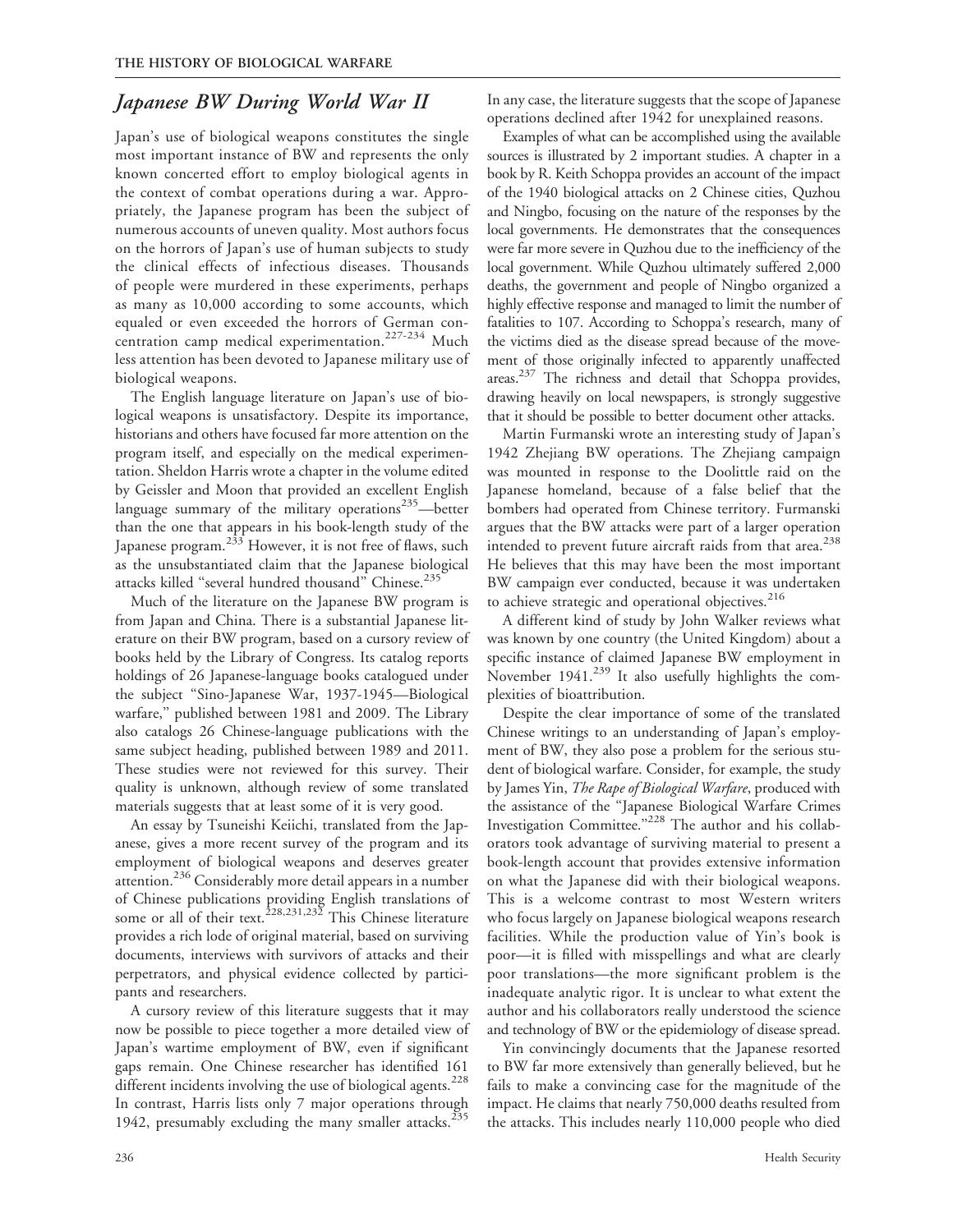after the war from outbreaks that he associates with the earlier Japanese BW operations. His totals derive from a tabulation of the deaths associated with around 130 attacks, as well as those murdered in the research facilities. This is several times more than the highest estimate for the number of deaths from the atomic bombings of Hiroshima and Nagasaki.

Are such allegations credible? An old adage suggests that an extraordinary claim requires extraordinary proof. While Yin makes extraordinary claims, he does not provide extraordinary proof. Given that some of the diseases employed by the Japanese often appear in war zones or socially disrupted areas, the causal linkage between alleged attacks and claimed outbreaks requires careful scrutiny. Yin reports, for example, evidence that the Japanese spread cholera in August 1943 in western Shandong, and that 200,000 people died as a result. This is documented in 1 page of text and 6 pages of supporting graphics and mentions only 2 sources. There simply is not enough evidence to justify the claim.

Martin Furmanski, who has looked carefully into these accounts, is unwilling to accept such expansive claims and concluded that ''the Japanese BW program caused a few tens of thousands of deaths overall, almost all Chinese civilians (if you don't count whatever 'blowback' casualties occurred among Japanese troops)."<sup>240</sup>

These criticisms are not meant to denigrate the hard work that activists have undertaken to document an oftenignored history. Yin correctly identifies an issue most researchers ignore (although the leaders of the US BW program understood it well).<sup>241</sup> Biological warfare can cause new enzootic reservoirs and thus cause outbreaks long after an attack. Clearly, the victims of such epidemics are as much BW casualties as those infected in the original attack, but only if the subsequent outbreaks would not have occurred except for the original biological attack. Nevertheless, the problem remains that we need much better accounts of what happened in China.

### World War II Resistance Movements and BW

The Germans believed, apparently correctly, that operatives associated with the Soviets and Poles employed biological agents against their personnel. These allegations are discussed in Geissler's essay on the German BW program as well as in another essay on the Soviet BW program in the same volume co-authored by Geissler.<sup>242</sup> During 1943, the Germans apparently identified 25 incidents. In one incident, more than 3,800 people were infected with typhus.242,243 Unfortunately, neither article provides much detail, relying primarily on German documents that report on the results of their investigations into suspected biological attacks. In some cases, as with the incident involving a Czech who contaminated coffee with the organism

causing typhoid fever, it is unclear whether the perpetrator was acting alone, as part of an independent partisan group, as an agent for the Soviet Union, or as an agent of some other government. However, the Germans claimed to have found at least one Soviet document ordering partisans to use biological agents against the Germans.<sup>243</sup> This last allegation comes from the writings of David Irving, whose known Nazi sympathies make many skeptical of his research. He also provides no references for this particular assertion, although checking his claims should be easy, because his account is based on captured German documents.<sup>244</sup> Although both of Geissler's essays seem to treat all the attacks identified by the Germans as related, the political differences between the Soviet Union and the Poles make any connection unlikely.

There are enough hints about the Polish activities to warrant further exploration. Geissler and Moon included an essay on Poland in their volume, which unfortunately ignores these allegations. However, there are multiple sources that confirm Polish biological agent use. The Germans believed that the Poles were engaged in bioterrorism, investigating many such incidents. Indeed, the Germans reported finding a makeshift microbiology lab to support such operations. The Polish resistance also told the British that they were using biological agents against the Germans. The Polish account reports that the German casualties resulted from ''typhoid fever microbes and typhoid fever lice,'' presumably referring to the causative agents of typhoid and typhus.<sup>244,245</sup> This terminology, which is confusing to those schooled in modern microbiology, apparently reflects German usage of the era.<sup>216</sup>

We even have an account of one incident described by Jan Nowak, a prominent member of the Polish underground, who claimed to have heard it from the perpetrators. According to Nowak, the Polish resistance, alarmed that fellow Poles were taking vengeance on other Poles by making accusations in letters sent to the Gestapo, decided to end the practice by contaminating letters with Bacillus anthracis. The result was an outbreak of cutaneous anthrax that caused the Gestapo to stop opening such letters.<sup>246</sup> Geissler, who has studied the German records closely, accepts that the Poles used biological agents against the Germans on numerous occasions, but unfortunately provides few details.<sup>242,243</sup>

It is disappointing that we know so little about these operations. If the reported German assessments are correct, they represent one of history's most significant uses of BW, affecting thousands of people. It also makes the German lack of interest in BW even more puzzling. In the chemical arena, Germany's leadership felt the need for a sophisticated retaliatory capability and invested considerable resources to develop what became the world's most advanced chemical warfare capability.<sup>247</sup> The apparent indifference to BW despite their belief that they were being attacked suggests the potential value of a comparative study of Hitler's attitudes toward chemical and biological weapons, perhaps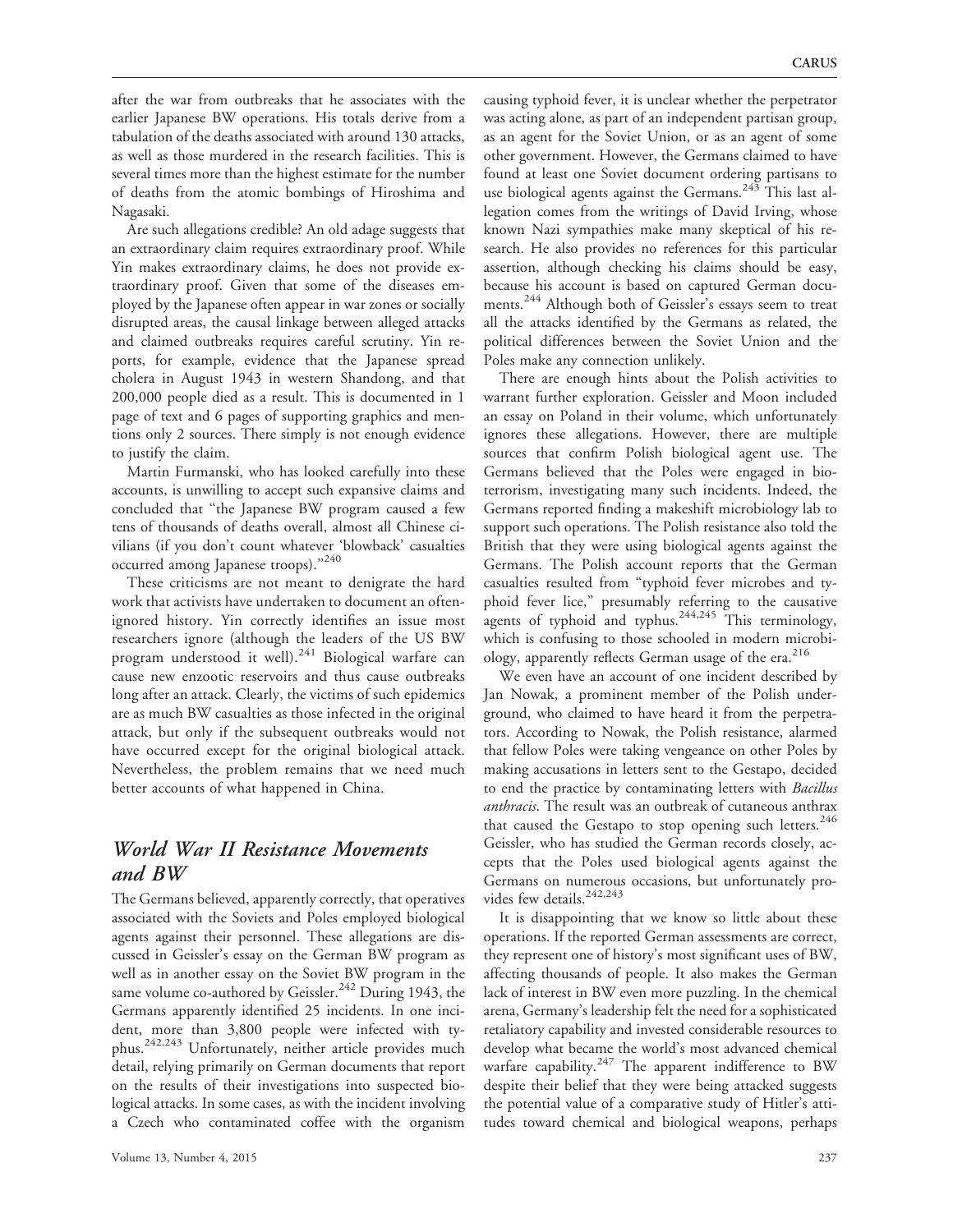drawing on some of the excellent studies of chemical weapons in that period.<sup>248</sup>

### Non-Use and Allegations of BW

Although other countries researched biological weapons, including Canada, France, Germany, Great Britain, the Soviet Union, and the United States, it was only the Japanese military that used them. $24,194,242,243,249-252$  There are numerous allegations of BW use, but most of them are unverified and are probably not true. Some of these allegations are reviewed here.

Ken Alibek, who had senior management positions in the former Soviet biological weapons program, claimed that the Soviet Union may have used BW during World War II. According to Alibek, a major tularemia outbreak near Stalingrad resulted from the deliberate dissemination of Francisella tularensis.<sup>253</sup> His arguments have not convinced Western experts. The German military clearly did not believe that they had been attacked at the time with biological agents, attributing the outbreak of tularemia among their forces during the battle of Stalingrad to transmission from Russian civilians.<sup>24,254,255</sup>

Robert Harris and Jeremy Paxman report, apparently relying on American reports based on interrogations of former members of the Japanese BW program, that Japanese police captured 5 Russian spies in 1935 and found that they were carrying the organisms responsible for anthrax, cholera, and typhoid. Allegedly, 6,000 Japanese soldiers died of cholera and 2,000 horses died of anthrax from infections.<sup>245</sup> This story cannot be taken seriously, if only because of the source. It is just as likely that the story was invented to justify Japanese BW activities. Harris and Paxman claim that Ishii used the story to gain support for his activities, but it is unclear if there was any substantiation for that assertion either. Without additional evidence, this allegation cannot be accepted.

Harris and Paxman also are responsible for a widely cited claim that the British gave weapons contaminated with botulinum toxin to Czech resistance fighters for use in the assassination of Reinhard Heydrich. There is no documentation to support this allegation, which apparently is based solely on the recollections of scientists who heard the story from Paul Fildes, the microbiologist who directed British BW research during World War II.<sup>245</sup> Several BW experts have cast doubt on the accuracy of the account. For example, G. B. Carter points out that not only is there no documentation to support the claim, but that the British only initiated their research program in botulinum toxin after the assassination.<sup>256-258</sup> More recently, Czech researchers have discovered the autopsy report performed on Heydrich. There were no indications of botulinum toxin intoxication, and the available evidence suggests that Heydrich almost certainly died of sepsis.<sup>259,260</sup>

Despite Germany's use of biological weapons in World War I, it did not do so during World War II. Indeed, it appears that the Nazi regime never authorized an offensive

BW program, although some BW-related research was conducted. There are book-length German-language accounts of the BW activities of the Germans after World War I,<sup>261-263</sup> which this author has not reviewed. The only serious account available in English is an essay by Erhard Geissler.<sup>242</sup> Even though the Germans pioneered the use of BW, Geissler persuasively argues that Hitler refused to support an offensive program, even for retaliatory strikes, and limited research to biological defense. The reasons for Hitler's opposition are not known. BW advocates in Germany conducted research on offensive capabilities by pretending it was permitted defensive research. Geissler believes, however, that it was disorganized and of uneven quality and that there is no evidence that the Germans ever used even the limited capabilities at their disposal.

Nevertheless, the British worried that the Germans were continuing their BW activities before the outbreak of World War II, as documented in an important study by Martin Hugh-Jones. According to a British journalist, Wickham Steed, the Germans performed tests using biological surrogates of biological attacks, including in the Paris subway. The accuracy of those claims is doubtful.<sup>242,264</sup>

Frank Snowden, a historian with expertise in Italian history and the history of medicine, has claimed that in 1943 the Germans deliberately flooded the Pontine Marshes near Rome to spread malaria in a desperate attempt to stop the advancing Allied armies.<sup>265-267</sup> Although this allegation has appeared in subsequent accounts of the Italian campaign, Geissler and Guillemin examined the evidence and found it unconvincing.268 An Italian author, Annibale Folchi, an expert on the Pontine Marshes, also reached a similar conclusion after investigating Snowden's allegations.<sup>269</sup> Unfortunately, her study appears to be unavailable in the United States and was not examined by this reviewer. However, her conclusions have been summarized in a more accessible Italian language article. $270$ 

# A Research Agenda

The following is a list of topics from 1914 to 1945 that merit additional research.

- 1. Japanese use of biological weapons in China and Manchuria: The most significant gap in our understanding of BW is the absence of a comprehensive study of Japanese use of biological agents against the Soviets in Manchuria and against the Chinese. There is considerable material in Japanese and Chinese that has not been exploited, suggesting that a serious effort to study Japanese BW operations will require one or more people with knowledge of both Chinese and Japanese and an understanding of the technical aspects of BW.
- 2. German non-use of BW in World War II: How do we explain the contrast between Germany's activities in the 2 world wars? Wilhelmian Germany had an organized BW program in World War I, directed by its general staff and involving operations on at least 3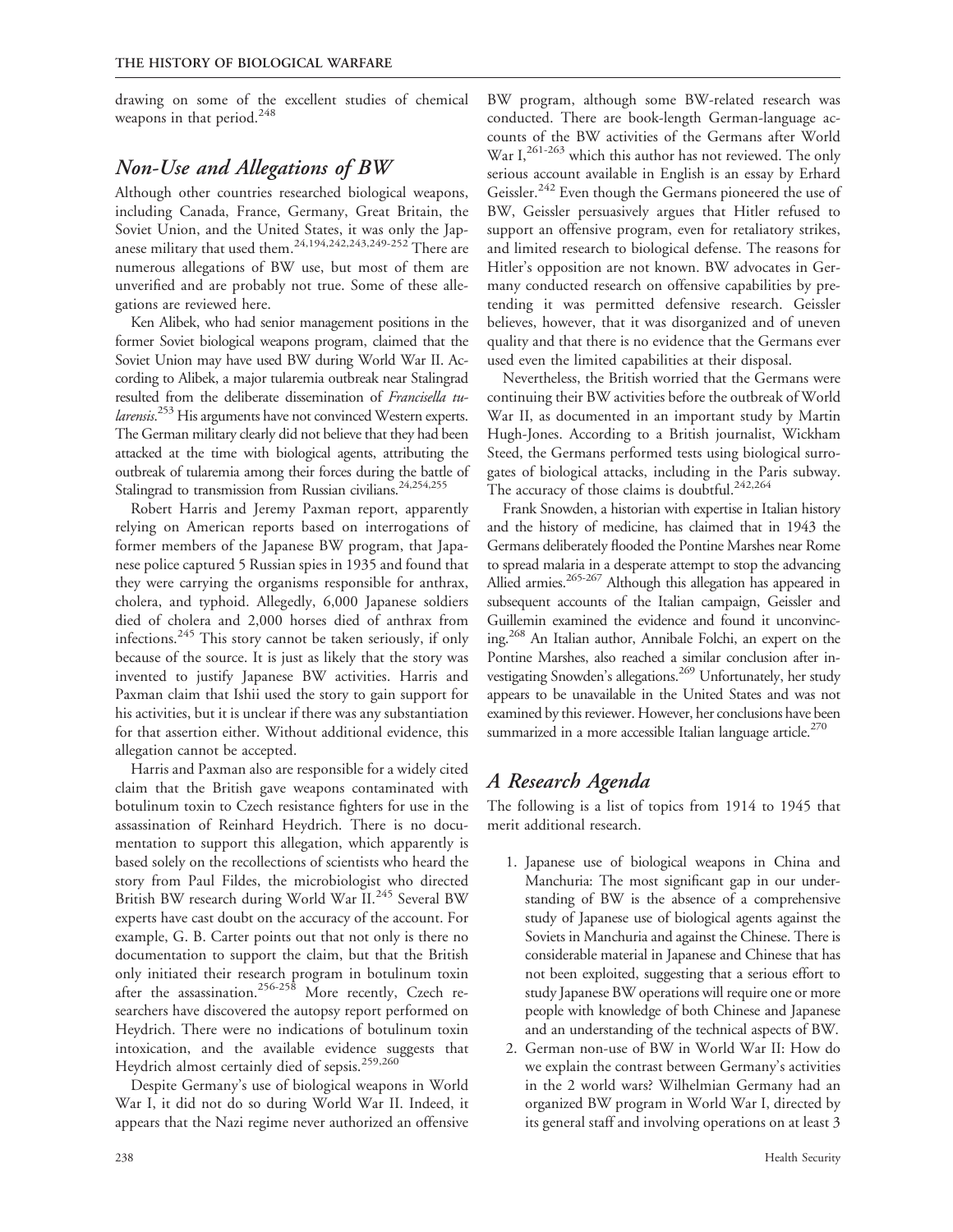continents. In contrast, Nazi Germany did not engage in BW, and Adolph Hitler appears to have rejected attempts to even develop a capability for retaliatory reasons. Understanding this contrast might provide important insights into the motivations that lead states to pursue or reject BW. It is unclear if there is more to say than is evident from Geissler's study, but he clearly did not feel he had answered this important question.

- 3. Use of biological agents against the Germans by the Polish resistance: The evidence for terrorist attacks by the Polish resistance seems strong, but little is known about it. Researching this episode would require someone with fluency in Polish and German.
- 4. Use of biological agents by Soviet-associated partisans: There seem to be credible claims that partisans associated with the Soviet Union used biological agents. However, only one scholar has looked into them, and there is little in English about them.
- 5. The Italian biological weapons program and the Abyssinia War: What were the bacteriological weapons discussed by Mussolini and Badoglio in 1936? Is there more to be learned about this instance of non-use of BW?
- 6. Alleged Irish Republican Army interest in BW: Although no BW is associated with this incident, it is important simply because it is the only concept of use originating with a nonstate actor known to exist. It also would be worth knowing if there were linkages back to the German World War I activities, which certainly involved Irish-origin longshoremen in the United States.
- 7. The emergence of biocrimes in the early 20th century: The story of biocrimes in the first half of the 20th century remains largely unwritten. The only accounts draw primarily on English and Japanese language sources. It seems clear that research by scholars familiar with other languages will uncover additional examples. Ultimately, it would be useful to get a holistic sense as to why biocrimes emerged, apparently largely disappearing in the years after World War II.
- 8. Anarchist reactions to ideas of BW: This is a ''dog that didn't bark'' story, given that there was interest in BW by 19th century anarchists, but no use. It would be helpful to understand better why the idea of biological terrorism would interest anarchist theoreticians, and why those ideas apparently had no practical impact.

### The Late 20th and Early 21st Centuries (1946-2014)

Writing histories of post–World War II BW is problematic. First, there has been relatively little use of biological weapons: a few by governments, some instances of bioterrorism, and a number of attempted and successful criminal cases. Second, it is often difficult to obtain detailed descriptions of particular incidents or allegations, due in part to the continued classification of official documents. Original documentation often is unavailable, and even when some material becomes available it rarely tells the whole story. Thus, the Chinese and North Koreans have not released documents related to their allegations of US BW during the Korean War, only a handful of Soviet documents have surfaced, and some extant American material remains classified.<sup>271,272</sup>

Nowhere is the problem more evident than in trying to document the history of the programs. Since the end of the Cold War, the full scope and sophistication of the Soviet biological weapons program has become increasingly evident. Of special importance is a book by Milton Leitenberg and Raymond Zilinskas, The Soviet Biological Weapons Program.<sup>24</sup> This volume is the most comprehensive effort to study the history of the Soviet efforts to develop biological weapons capabilities, and it is an indispensable resource for anyone interested in BW. Two books, coauthored by former participants in the program, Ken Alibek and Igor Domaradskii, provide personal perspectives.<sup>253,273</sup> Although Leitenberg and Zilinskas have researched and written an impressive history, by their own admission it tells only part of the story. The secrecy that continues to surround Soviet activity explains why they had to largely ignore the roles of the Ministry of Agriculture, the Ministry of Health, the intelligence services, and offensive activities of the Ministry of Defense.

While there is much more information available on the former US biological weapons program, some portion of the information remains classified and a substantial amount of material was destroyed. Thus, the CIA had destroyed the documents related to its clandestine program for developing biological agents, as documented by the Church Committee in the 1970s, while the US Army also destroyed many of its most sensitive documents. A significant amount of material remains classified, or unclassified but releasable only within the government, due to concerns that the release of technical details related to biological weapons development might be useful to others trying to create an offensive BW program.274

What is clear, however, is that scientific and technical advances made by the United States and the Soviet Union revolutionized BW. Although the foundations of this work were laid during the early 1940s, it was not until the 1950s and 1960s that the theoretical potential of BW became a frightening reality. As the United States demonstrated in its Large Area Coverage (LAC) exercises, biological agents properly prepared and disseminated could have effects that matched or exceeded those of thermonuclear weapons. Small amounts of lethal agent could cover thousands of square kilometers with overwhelming doses.<sup>241,275</sup>

Yet, the period since 1945 has seen no verified use of biological agents during an inter-state war. In contrast, they have been used primarily by nonstate actors, but only in ways akin to the German WWI biological sabotage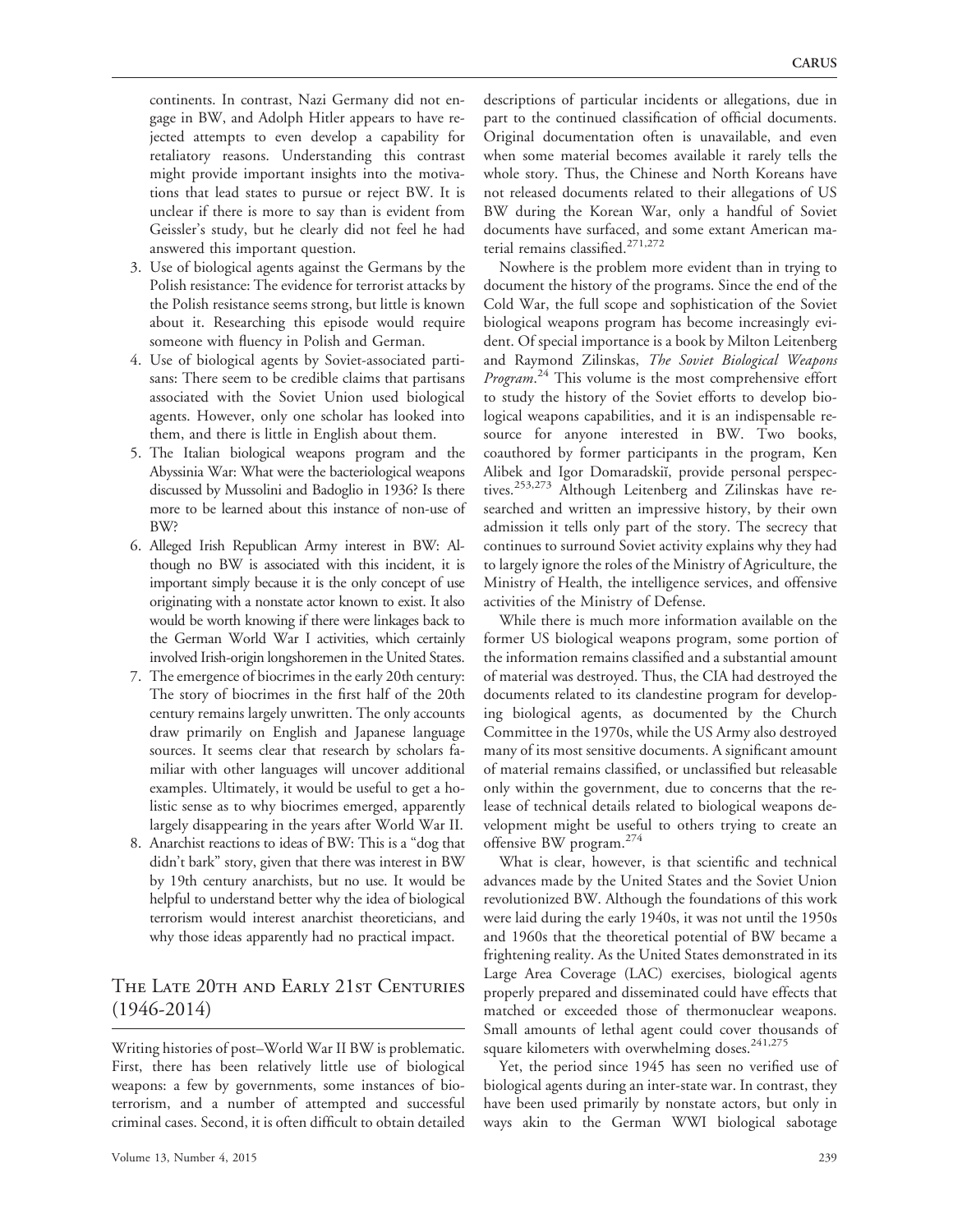operations. Despite its theoretical capabilities, or perhaps because of them, no country has attempted large-scale BW, just as no country has employed nuclear weapons since 1945. Rather, the period 1946 to present has seen false accusations, a few credible clandestine operations by state intelligence services, minor cases of bioterrorism, and a spate of biocrimes.

#### State Use of BW

There are several documented instances of BW use by states, although none employed the new technology developed by the United States and the Soviet Union. In fact, all used techniques not dissimilar from those that were available at the beginning of the 20th century.

The Rhodesian military employed chemical and biological agents during the war that country's white minority fought to maintain control over what is now Zimbabwe. The use of chemicals, primarily organophosphate pesticides, to contaminate clothing that was given to guerrillas is well documented.<sup>276,277</sup> Less well documented is the use of biological agents. It seems widely agreed that the Rhodesians dispensed V. cholerae on at least 2 occasions into rivers near guerilla camps, "attacks" that were unlikely to have caused any harm. These operations are discussed in several accounts, but a complete summary of the available information appears in a study of the South African chemical and biological weapons program authored by Chandré Gould and Peter Folb.<sup>278</sup>

Of more consequence, the Rhodesians have been accused of causing a well-documented outbreak of anthrax, which started among cattle belonging to blacks and then spread to the human population starting in November 1978 and continuing through at least October 1980.<sup>279-288</sup> According to an account by Meryl Nass, drawing on official Rhodesian statistics, around 10,000 people were affected and 189 died, making it the world's largest recorded anthrax outbreak. Nass, who was the first to argue that it was intentionally caused, outlined evidence supporting her views in 2 articles, both heavily researched but neither published in a peerreviewed scientific publication.<sup>289,290</sup> Other accounts largely repeat what Nass described, although Tom Mangold and Jeff Goldberg did add a few additional details in a chapter of their book, Plague Wars.<sup>291,292</sup>

Nass offered several sensible suggestions for follow-on studies that might prove or disprove her thesis. It is unclear why the government of Zimbabwe chose not to investigate her claims. Dr. Timothy Stamps, while serving as that country's Minister of Health, claimed to have launched an investigation into the incident, but it does not appear that any report was issued. This being the case, it cannot be determined if his investigators followed any of Nass's advice. Dr. Stamps also linked outbreaks from Ebola virus, Marburg virus, and Y. pestis in Zimbabwe to intentional introductions. He also claimed that South Africa must have been responsible for those outbreaks, because the Rhodesians lacked the requisite scientific expertise, and that unnamed outside forces (the United States?) may have provided the South Africans with the biological agents to test them. In the end, however, he had to admit that he had no concrete evidence for any of his allegations.<sup>293</sup>

A 2007 doctoral thesis on the Rhodesian BW program written by Glenn Cross was never released publicly.<sup>294</sup> Since then, Cross has obtained new material and hopes to publish a book on the topic in 2016. This promises to provide considerable new information on Rhodesian activities and to clarify many of the remaining uncertainties.

The South Africans also are known to have employed biological agents during the apartheid period. There are several good accounts of the South African effort to develop biological weapons, but accounts of actual use of such weapons are less useful. A South African researcher, Chandré Gould, has authored or co-authored the best of these studies,<sup>278,295-297</sup> which are more carefully researched than those by other authors.<sup>292,298,299</sup> Unfortunately, we know relatively little about the actual employment of their biological agents. These are reviewed in the book by Gould and Peter Folb, which lists the reported agents stocked by the South Africans (Bacillus anthracis, botulinum toxin, Salmonella typhimurium, Vibrio cholerae, and Brucella melitensis) and what little is known of their use. Reportedly, the South Africans used 1 of 32 containers of V. cholerae to infect the water supply of a guerrilla camp, but to no avail because chlorination killed the microbes. Sugar contaminated with S. typhimurium was provided to an ANC meeting, which may or may not have caused illness among the participants. Unfortunately, the South African government has refused to clarify this past use, even to the extent of falsely reporting that their country never had an offensive biological weapons programs.<sup>278</sup> Yet, if they only used biological agents on these 2 occasions with little to no consequence, their effort would have constituted one of the least cost-effective BW programs in modern history. Some as yet unsubstantiated claims contend that surplus Rhodesian materials—largely organophosphate-contaminated clothing and poisoned foodstuffs—were used by South African units against SWAPO in Namibia.

Avner Cohen, best known for his studies of the Israeli nuclear weapons program, convincingly shows that the Israeli military used biological agents during the 1948 Arab-Israeli War. Less clear is the impact of the attacks, as there is no evidence that BW operations, which focused on water contamination, caused any disease outbreaks.<sup>300,301</sup> According to a declassified 1949 CIA report, Quarterly Review of Biological Warfare Intelligence, "There is some evidence that deliberate contamination by Jewish forces of the water supply at Acre, Palestine, was responsible for the typhoid fever epidemic among British Troops during April-May, 1948."302(pp3-4)

A number of countries allegedly employed or tried to employ pathogens or toxins in assassinations, including Israel, Rhodesia, Russia, South Africa, the Soviet Union,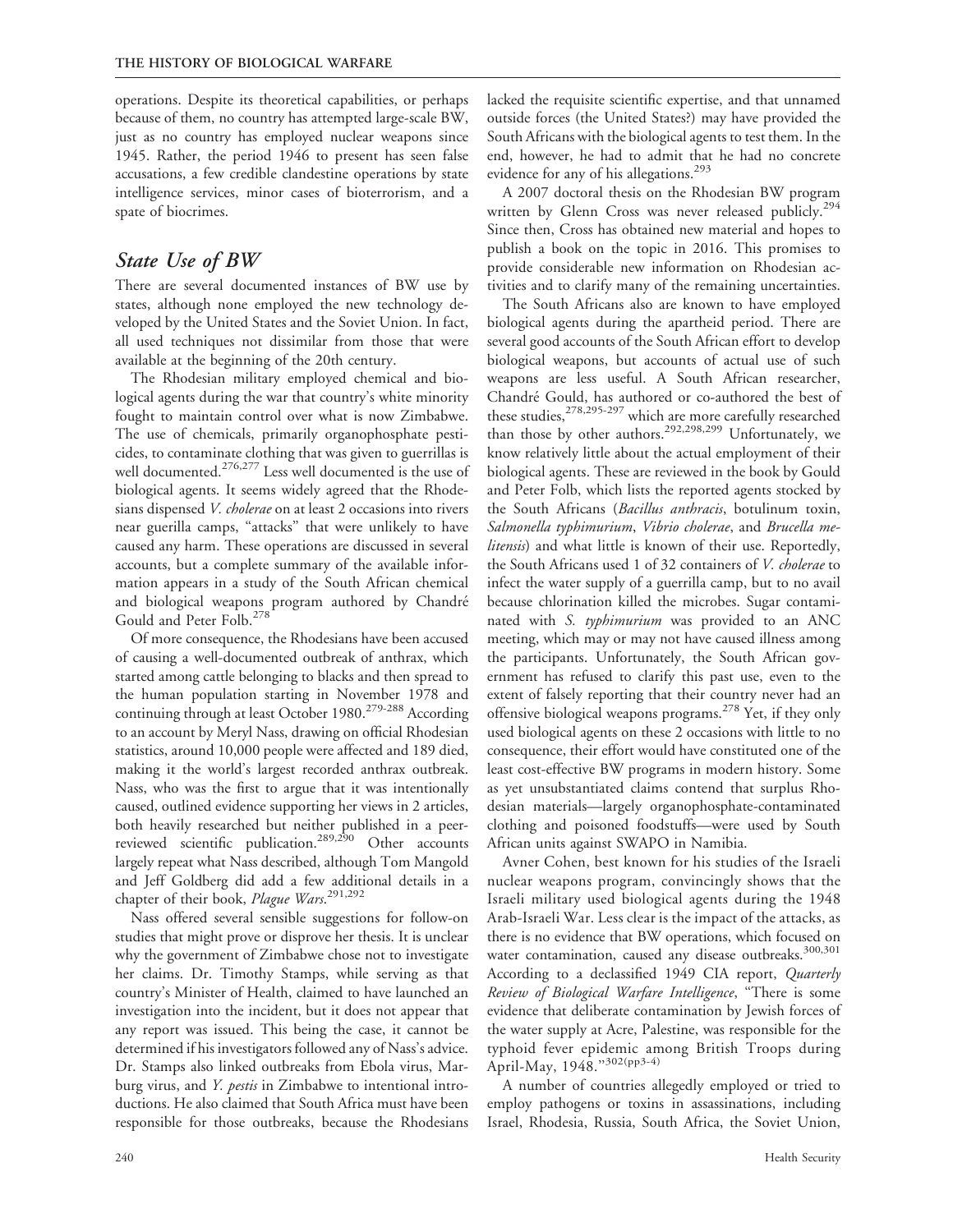and the United States. Generally, such assassinations relied on chemicals, but poisons of biological origin also have been used. Only on occasion have pathogens been employed. Shlomo Shpiro attempted to comprehensively review the use of biological and chemical agents by intelligence organizations, but he relies totally on a selective use of secondary sources and, as a result, sometimes gives inaccurate accounts of particular incidents.<sup>303</sup> The Soviet Union often employed poisons but also used or considered use of pathogens. According to a report translated by the Wilson Center's Cold War International History Project, in 1953 the Soviets planned to assassinate Tito through the dissemination of Yersinia pestis. The plot was cancelled after Stalin's death.<sup>304</sup>

The most famous incident was the murder of the Bulgarian Georgi Markov. Although it is often asserted that ricin was used, the forensics examination could not identify the poison used. Rather, the pathologists guessed that the poison involved was ricin, based on clinical symptoms.<sup>305</sup> Most recently, a Bulgarian journalist has obtained access to archives of the Communist-era Bulgarian State Security Service and published 2 books based on that information. Unfortunately, it appears that key operational documents were destroyed, so we know little more about how the operation was conducted than before.<sup>306,307</sup> This suggests that aspects of this case, and others like it, may never be known.

One of the most disturbing allegations of the modern era is a report that Brazilian officials with its Indian Protection Service deliberately infected Amazonian tribes with the pathogens causing smallpox, influenza, tuberculosis, and measles.<sup>308-310</sup> Little has been written about the subject, perhaps because the Brazilian government deliberately suppressed a report documenting these allegations.<sup>311</sup> Wheelis and Sugishima correctly argue that this case is ''of considerable importance,'' but that it ''has yet to receive the scholarly study that it deserves."<sup>312(p286)</sup> Although they categorize this incident as terrorism, the actions were undertaken by or with the direct connivance of Brazilian government officials. However, not enough is known about what happened to clearly identify the responsible parties.

#### Nonstate Use

There is an enormous literature covering almost all aspects of bioterrorism during the period since 1945, but little is focused on its history and even less makes original contributions. This reflects the reality that there have been few documented instances of terrorist interest in biological agents and even fewer documented cases of bioterrorism.

The first serious studies of actual cases of bioterrorism were the articles that appeared in *Toxic Terror*, edited by the late Jonathan Tucker, which examined allegations concerning the activities of 7 BW incidents.<sup>313</sup> Several of the case studies cast doubt on the reality of some of the allegations, while other studies demonstrate the reality of others. As a result, this is an essential resource for anyone interested in BW history. The essays on R.I.S.E. and the

Minnesota Patriots Council describe real incidents that did not amount to very much.<sup>314,315</sup> Jessica Stern has provided what is probably the definitive account of the antics of Larry Wayne Harris, the white supremacist fascinated by biological weapons.<sup>316</sup> John Parachini convincingly demolishes claims that the Weather Underground, a left-wing radical group, was interested in BW.<sup>317</sup>

The only essay superseded by subsequent scholarship is on Aum Shinrikyo.<sup>318</sup> Milton Leitenberg argued that the whole matter was overblown and distorted, $319$  while Richard Danzig and his coauthors more recently provide a nuanced study that demonstrates both the grand ambitions and the considerable incompetence of those responsible for the cult's biological weapons program.<sup>320</sup> The Danzig et al essay is particularly valuable because of its analytic framework, providing some convincing insights into the organizational and cultural obstacles facing terrorist organizations, even when well-funded, that seek to develop biological weapons. It would be interesting to see if those insights might apply to other groups, especially the Rajneeshees and al Qaida.

At least 2 of the subjects of essays in the Tucker volume merit additional attention, if only because they illustrate the problems confronting those trying to write contemporary history. Terence Taylor and Tim Trevan, both respected BW experts, failed to definitively demolish claims that French authorities discovered that the Red Army Faction was trying to produce botulinum toxin during a 1980 raid on a Red Army Faction safe house. The authors mention that a German prosecutor publicly supported the allegation at the time, but they never explain why he did so if the allegation was false. $321$  However, it turns out that all of the alleged perpetrators appear to have broken with the Red Army Faction in 1980 and were living in East Germany under the protection of the Stasi. All currently live in Germany, and one would assume they could be interviewed about the supposed plot.<sup>322</sup> Because the claimed incident occurred in Paris, there should be some French government records related to the incident if it really happened. In the end, Taylor and Trevan almost certainly are right to discredit the story and to conclude that there was no reason to believe that the Red Army Faction had any interest in acquiring a toxin weapon. Nonetheless, the whole story still raises interesting questions about the possible deliberate fabrication of stories intended to denigrate or raise fears about terrorist groups.

A new study of the Rajneeshees also is needed. This is one of the few confirmed bioterrorism incidents and the one that caused the most casualties. The account in my chapter in Tucker's book Toxic Terror was derived from official documents and interviews with government officials and journalists.<sup>323</sup> It should be supplemented by the chapter in Germs, coauthored by Judith Miller, Stephen Engelberg, and William Broad, which provides additional details.<sup>324</sup> Both accounts are solid but not definitive. There is certainly additional detail in FBI files. Moreover, none of the authors actually interviewed any of the perpetrators. Finally, as mentioned above, it would be useful to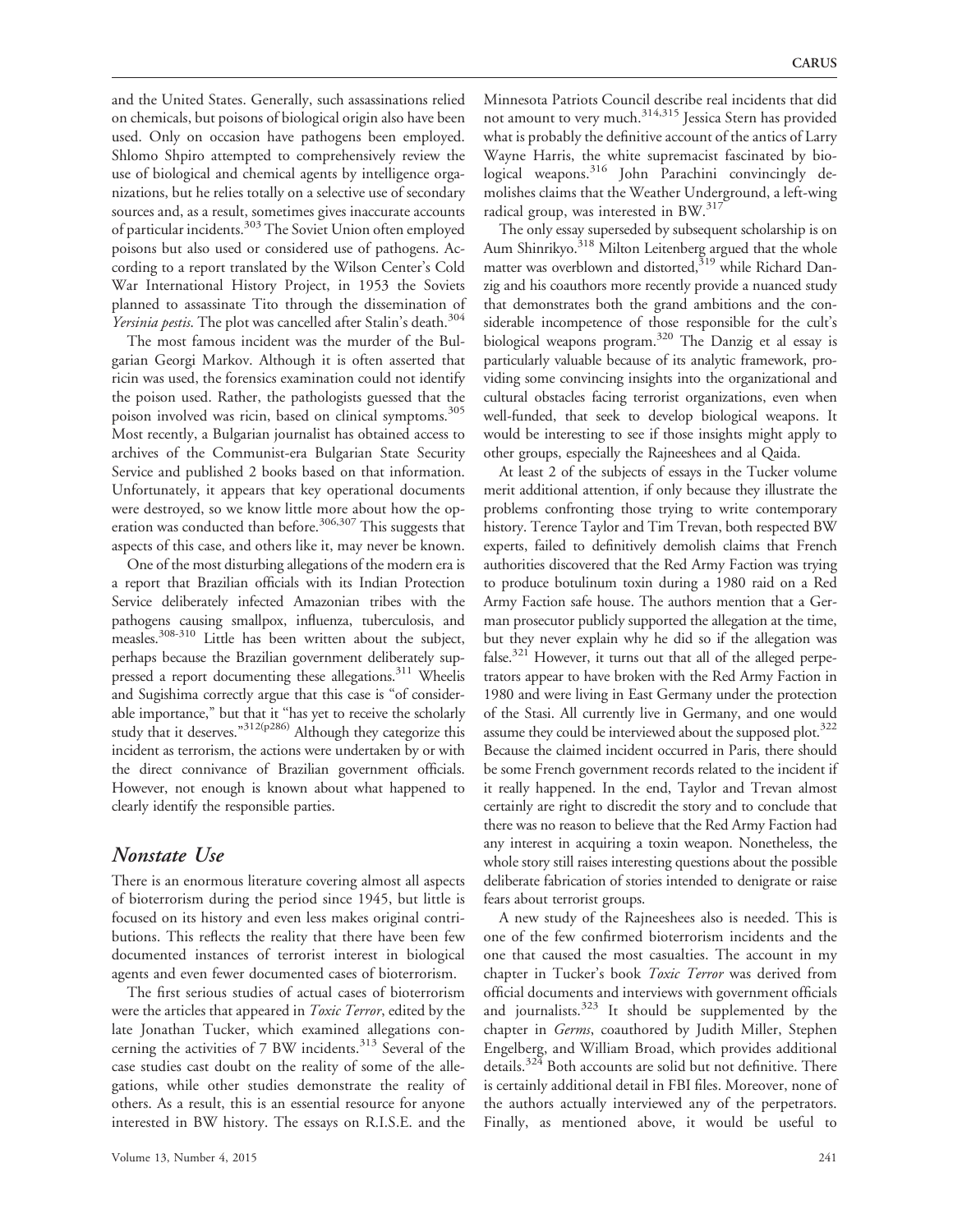reexamine the case using the template offered by the Danzig et al study of Aum Shinrikyo.

Toxic Terror also did not address a number of alleged bioterrorism incidents. One of the more interesting is related to claims that Jewish resistance fighters who survived World War II sought biological agents to use against German cities.<sup>325,326</sup> The only serious look into the activities of one of these groups, a book chapter by terrorism expert Ehud Sprinzak and a colleague about a group known as DIN (the Hebrew acronym for Avenging Israel's Blood), discounts those claims.<sup>327</sup> However, this author found Sprinzak's arguments unconvincing.<sup>203</sup> According to Cohen's study of the Israeli chemical and biological weapons programs, at least 2 of the Israeli scientists contacted by DIN were involved in that country's nascent biological weapons program, a fact not mentioned by Sprinzak.<sup>300</sup> Given Israel's subsequent use of BW, this interaction merits more attention.

The most lethal use of biological agents by a nonstate actor since 1945 occurred after the publication of Toxic Terror. This was the mailing of envelopes containing *Bacillus an*thracis spores to journalists and government officials in the United States in late 2001. The Amerithrax case, the FBI name for its investigation, is without doubt the most thoroughly reported incident of illicit biological agent employment. Attributed by government officials to a biodefense researcher, Dr. Bruce Ivins, it remains controversial. The best single account is probably American Anthrax, written by Jeanne Guillemin, which reflects both an understanding of the science and the importance of technical aspects of the case ignored by others.<sup>328</sup> Typical is the discussion of the impact on American officials of the Canadian chamber tests demonstrating the extent to which B. anthracis spores in envelopes could aerosolize. It clearly goes well beyond earlier accounts.<sup>329-334</sup> Investigators issued an extensive official report of their findings, which laid out the basis for their identification of Ivins as the perpetrator. $335$  The Amerithrax literature is extensive and encompasses scores of technical articles, including clinical descriptions, 336-338 epidemiologic studies, $^{339\text{-}341}$  and scientific analyses. $^{342,343}$ 

The forensic evidence used in the Amerithrax case has received considerable attention, due in part to the emphasis given it by the investigators. To support their claims, the FBI commissioned a National Research Council review of their microbial forensics. Although generally complimentary, the study did not support FBI assertions that the Amerithrax perpetrator had to have used a specific B. anthracis culture prepared by Ivins.<sup>344</sup> A subsequent US General Accountability Office review concurred.<sup>345</sup> In contrast, a court-authorized Expert Analysis Panel, which analyzed Ivins's mental health records, strongly supported the FBI's conclusions.<sup>346</sup> Ultimately, the FBI and Justice Department have not convinced skeptics that they correctly identified the perpetrator.

There are numerous other claimed uses or plans to employ biological agents by terrorists and criminals, some more serious than others. The following examples are taken from *Bioterrorism and Biocrimes*, the working paper written by this author.<sup>203</sup>

The Mau Mau apparently poisoned cattle at a mission station with latex from either Synadenium grantii or another plant in the same family. There apparently were other similar incidents. Some involved use of arsenic, but in other instances the poison could not be identified, and it was suspected that a plant toxin was used.347 There should be evidence of this conclusion in archival documents held by the National Archives in Kew, Richmond, Surrey, near London.

My working paper mentions numerous ricin incidents, and there have been other cases as well. A collective account of ricin incidents might be useful. Perhaps more significant is a case that I also mention: "Egyptian gangsters" infected people with typhoid bacteria to obtain their life insurance. Unfortunately, I was unable to follow up on the story, because the original source was an Arabic-language newspaper. This is another instance where access to a foreign language might identify (or perhaps debunk) another intentional use of a pathogen.<sup>203</sup>

Since 9/11, US law enforcement authorities have arrested numerous individuals for possessing or attempting to acquire toxins, usually ricin. In some instances, the ricin was found in letters mailed to intended victims. These incidents have received considerable press coverage but much less attention in the analytic literature. The best survey of these incidents, putting them into context, may be a polemical article by George Smith that discounts the significance of ricin as a biological threat.<sup>348</sup> His work is usefully supplemented by a Congressional Research Service report and by some thoughtful scientific articles.<sup>349-351</sup> At least one individual attempted to create a business selling toxins, and those poisons were employed in at least one murder plot.<sup>352</sup>

### False Allegations

A considerable body of BW research during the post-1945 era has focused on 2 episodes of alleged use that almost certainly never happened: Communist bloc claims that the United States employed BW in the Korean War and the US allegation that the Soviet allies used biological agents in Southeast Asia in the late 1970s (''yellow rain''). These are not the only such allegations, only the best known.

The Soviet Union and its allies made numerous claims that the United States has engaged in biological warfare. Leitenberg reviews Soviet allegations of US employment of BW in The Soviet Biological Weapons Program. As he demonstrates, the Soviet Union and its allies have made palpably false claims of US BW since the late 1940s.<sup>24</sup>

A Soviet bloc campaign to link the United States with the origin of HIV has been the subject of several articles. Thomas Boghardt attributes the HIV campaign largely to the East German secret police, the Stasi. In contrast, Erhard Geissler examined Stasi records and discounts the importance of the East German role. Both agree that there was a disinformation campaign, but they disagree about its effectiveness.353,354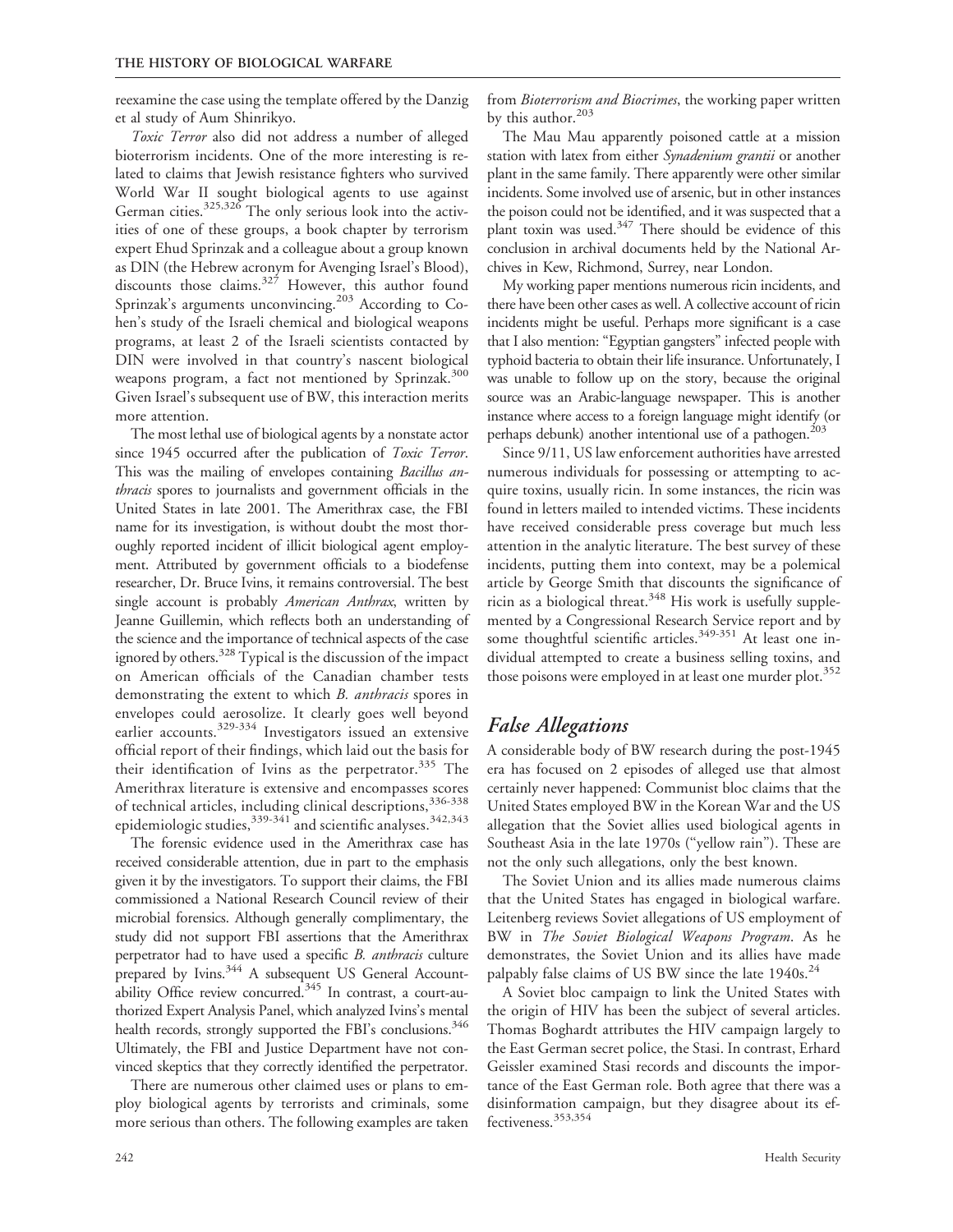The Cubans charged that the United States attacked Cuba with biological agents on multiple occasions; these claims were reviewed and refuted by Raymond Zilinskas and Milton Leitenberg.<sup>355-357</sup> Charles Calisher gave a firsthand account of a Cuban claim that the United States deliberately introduced the dengue virus into Cuba, putting it into a broader perspective.<sup>358</sup> Martin Furmanski and Mark Wheelis take a skeptical view of the Cuban claims in a book chapter reviewing allegations of biological weapons use, but they believe that the Cubans may have had plausible reasons to suspect that the United States was responsible for at least 2 animal epidemics. $359$ 

During the Korean War, the Communist bloc countries claimed that the United States employed biological agents against North Korea and China. To prove their claims, the Chinese supported an investigation by sympathetic foreign experts, the International Scientific Commission for the Investigation of the Facts Concerning Bacterial Warfare in Korea and China. Chaired by the noted scholar of Chinese technology, Joseph Needham, the Commission not surprisingly fully supported the allegations. These allegations were reviewed in several SIPRI volumes.<sup>2,360,361</sup>

Some authors continue to take these allegations seriously; the main Western proponent is Stephen Endicott.227,362 Others who have studied the incident, including Leitenberg and Moon, believe that the Chinese and North Koreans fabricated the allegations.<sup>363-366</sup> The first major new development was the release of about a dozen documents from Russian archives showing that the Soviets believed the accusations to be false.<sup>272</sup> Furmanski and Wheelis argue that the allegations coming from the North Koreans were scientifically implausible, but that at least one set of allegations from the Chinese, involving cases of anthrax, were scientifically valid, even if it is doubtful that the United States was responsible.<sup>359</sup>

Some Sinologists continue to accept the possibility that the allegations may be true,  $271,367,368$  although they tend to distance themselves from the writings of Endicott and Hagerman.<sup>362</sup> Similarly, some scientists writing about BW, such as Jeffrey Lockwood in his study of insects as weapons, are remarkably uncritical in reviewing the whole matter.<sup>25</sup> In contrast, Reid Kirby, a student of the US chemical and biological warfare programs, argues that the US military arthropod effort began only after the Korean War.<sup>369</sup> Recently, a Chinese historical journal published a short account by Wu Zhili, Director of the Chinese People's Volunteer Army Health Division at the time, claiming that the Chinese never had evidence of US biological weapons use.<sup>370</sup>

During the Reagan Administration, the United States accused the Soviet Union of employing mycotoxins (popularly called ''yellow rain'') in Southeast Asia and Afghanistan. Most BW experts, including Elisa Harris, Matthew Meselson, and Julian Perry Robinson, either reject the allegation<sup>359,371-373</sup> or find it open to dispute.<sup>374</sup> Rebecca Katz argues that while formerly classified documents support the hypothesis that

some kind of chemical or biological warfare attacks took place, the evidence does not support any conclusion about the agent employed.<sup>375-377</sup> An article by a former CIA operations officer gives a highly skeptical view of the whole matter from the perspective of someone involved in the search for intelligence supporting the "yellow rain" allegations,  $378$  as does the account of a former Australian intelligence official.<sup>379</sup>

False allegations were not just the product of the Cold War. For example, the Libyan government claimed foreign medical workers (mostly Bulgarians) deliberately caused an HIV outbreak at a pediatric hospital, causing some 400 cases.<sup>380,381</sup> The allegation became a cause célèbre in the international scientific community, especially after the Libyans chose to ignore scientific evidence that contradicted their desire to divert blame from the incompetence of their own medical system.382-385

Given the numerous allegations of BW, and the extent to which many of them have been proven false—either fabricated out of whole cloth or based on scientifically untenable evidence—the topic merits greater attention. The best study to date is the book chapter by Furmanski and Wheelis already mentioned, which reviews the Korean War, yellow rain, and the Cuban allegations.<sup>359</sup>

### A Research Agenda

The following is a list of topics for the period since 1945 that would benefit from additional research.

- 1. Plots to use BW to retaliate against the Germans by Jewish survivors of the Holocaust: There is clearly more to the story of the Avengers, and it would be helpful for someone to dissect the available sources to give an account of what was planned and why it was disrupted.
- 2. Israeli (and pre-independence Haganah) use of biological agents in 1948: It is unclear how much more can be added to the research of Avner Cohen, but as one of the few examples of BW, it merits at least some attention.
- 3. The covert BW capabilities of the United States, as developed by the CIA for clandestine operations and the special forces for covert military operations: The destruction of documents in the 1970s may make it impossible to adequately research this topic.
- 4. Soviet bloc allegations of Western (and especially US) use of BW: As suggested by recent scholarly writing, there is more that can be said about Soviet bloc allegations during the Cold War. Geissler's exploitation of East German archives suggests that there may be more information in Warsaw Pact country intelligence archives that are now available to researchers.
- 5. History of Rhodesian BW: A definitive review of the available evidence would be extremely helpful in clarifying this obscure aspect of the history of BW.
- 6. Additional studies of false allegations of BW: Much more could be said about the many false claims of biological weapons use since the end of World War II.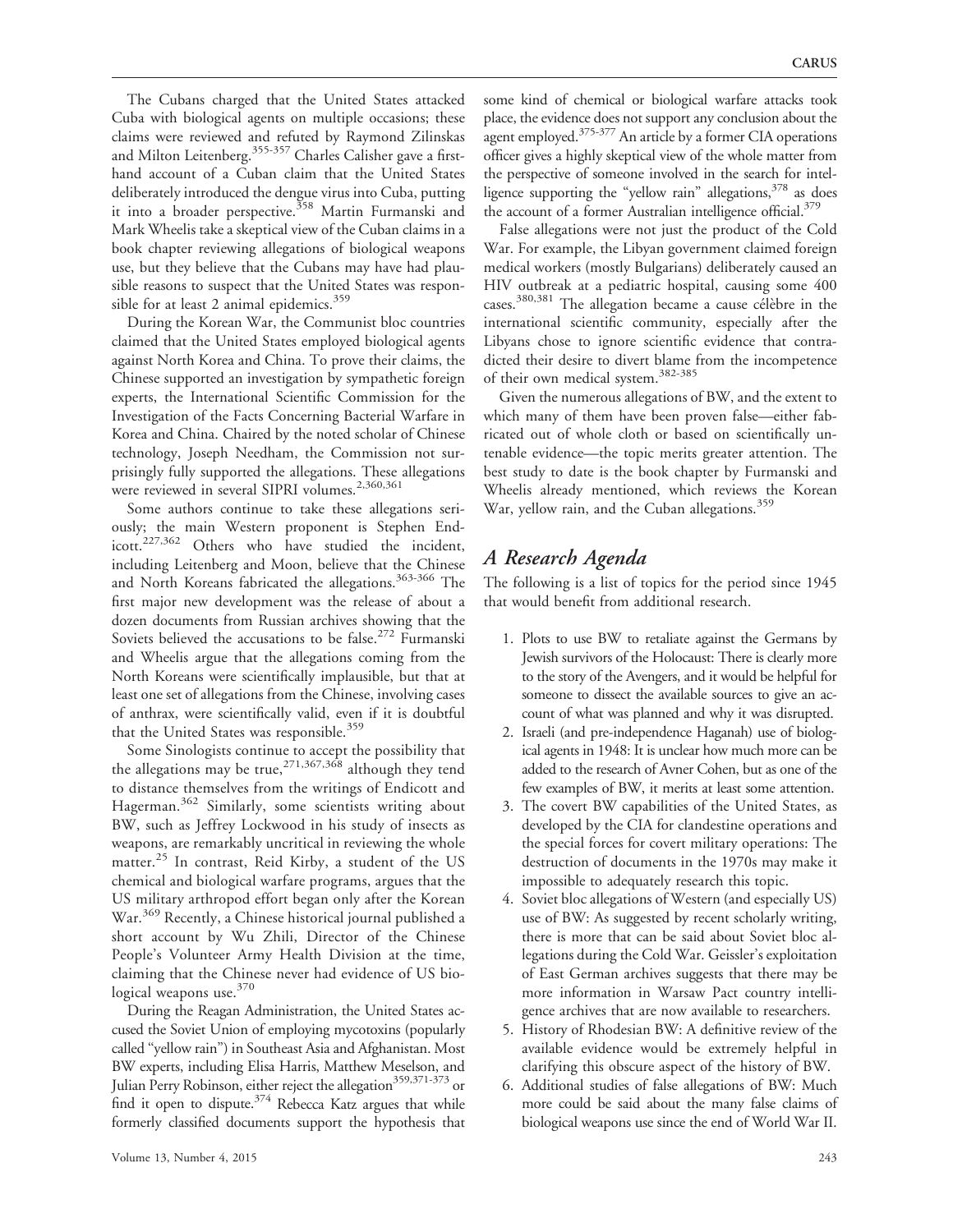7. Ricin incidents: There have been many instances, especially since the 1990s, of attempted or plotted use of ricin, although it is unclear whether they were successful.

### Topical Areas

Some of the most interesting BW histories address relatively narrow topics. Several topics that merit additional work are highlighted here, although there clearly are others that could be added to the list.

First, fears of intentional disease existed in many primitive societies and recur in more modern societies as well.<sup>101,386</sup> This topic merits additional attention, because it might help policymakers understand how we should think about contemporary bioterrorism concerns. Only a few studies look into fears of intentional biological agent use. Samuel K. Cohn reviewed reactions to the arrival of the Black Death in 14th century Europe and highlighted the pathological scapegoating that resulted.<sup>387</sup> Similarly, Fenn's studies of smallpox outbreaks in pre-Revolutionary and Revolutionary America highlight the fears that the British were trying to deliberately spread smallpox virus into the Continental Army and pro-rebel communities.<sup>149,150</sup> However, such fears are not inevitable. Cohn also has shown that reactions to epidemics can vary widely and do not inevitably lead communities to seek scapegoats to explain natural outbreaks.388

The utility of such studies is indicated by the research of Furmanski, who has examined fears of hostile BW and shown how unwarranted concerns have led to investments in both biological defenses and offensive biological warfare capabilities.<sup>389</sup>

Second, many scholars of BW argue that there is a widely accepted taboo against causing intentional disease. Surprisingly, given how often the existence of such a norm is mentioned, the topic has received relatively little serious academic attention. Cole provocatively put the issue in the context of evolutionary biology.<sup>54</sup> Moon examined the emergence of the taboo against poison through multiple prisms, including references in Western literature and opposition to food contamination and environmental pollution.<sup>390</sup> Jessica Stern, focusing on risk assessment, introduced the concept of biological agents as a ''dreaded risk."<sup>391</sup> Erica Charters has examined the ethical implications of the deliberate spread of smallpox to Native Americans during the Seven Years War, arguing that British commanders knew that their actions transgressed acceptable moral boundaries, even when fighting "savages."<sup>154</sup>

Michael Mandelbaum, in a book otherwise devoted to nuclear issues, offered some interesting thoughts on attitudes toward poisons, including an attempt to explore the issue through the lens of E. O. Wilson's sociobiology. Unfortunately, like many who have written on the poison taboo, Mandelbaum incorrectly argues, ''The poison taboo

recurs through time and across cultures."<sup>392(p38)</sup> As should be evident from the discussion of the role of poisons in primitive societies, this proposition is certainly debatable. Nevertheless, his effort to make use of the insights offered by evolutionary social sciences hints at the possibilities for a richer set of studies.

Third, relatively little has been written on the evolving role of BW science and technology. Malcolm Dando wrote an article that hints at the possibilities for research in this arena.<sup>393</sup> Dando's study apparently inspired Neil Davison to look into how science and technology shaped the first modern BW programs in the 20th century.<sup>195</sup> While these studies mainly help understand the structure of offensive biological weapons programs, they also contribute to an appreciation of the conduct of BW. Given the hyperbolic language often employed when describing capabilities to employ BW, these studies help put into context the strengths and weaknesses of capabilities.

Fourth, more could be done by exploring in depth specific forms of BW. The potential value of such accounts is evident in the survey of agricultural terrorism undertaken by Haralampos Keremidis and his colleagues.<sup>394</sup> Such reviews highlight the need for more focused studies of particular topics. Keremidis et al identified only 4 instances of agricultural bioterrorism; in several of those cases, it should be possible to obtain more information about what happened and why.

Finally, the reasons for the relatively limited resort to BW deserve a serious historical review. Although the technical obstacles to the use of biological agents are not trivial, it is doubtful that these obstacles alone have prevented resort to BW. Other factors, and not just moral and ethical considerations, undoubtedly were important in decisions to develop biological weapons, and then employ them, or the reverse, deliberately deciding not to use them. Putting these decisions into a historical perspective might be difficult, given the gaps in our existing knowledge, but would contribute to an understanding of the real dangers posed by BW.

# A Research Agenda

What follows are some suggested topics that merit additional research.

- 1. Fears of intentional disease: There is a long history in the United States of intentional spread of biological agents, dating to at least the time of the American Revolution. Such fears arose episodically in both the Native American and European populations. While it seems doubtful that such fears were limited to North Americans, there are no studies for other parts of the world.
- 2. Development of norms against BW: Given the widespread belief that a taboo against intentional infection is a major barrier against the use of biological weapons, it would be helpful to obtain a better understanding of the emergence of such views.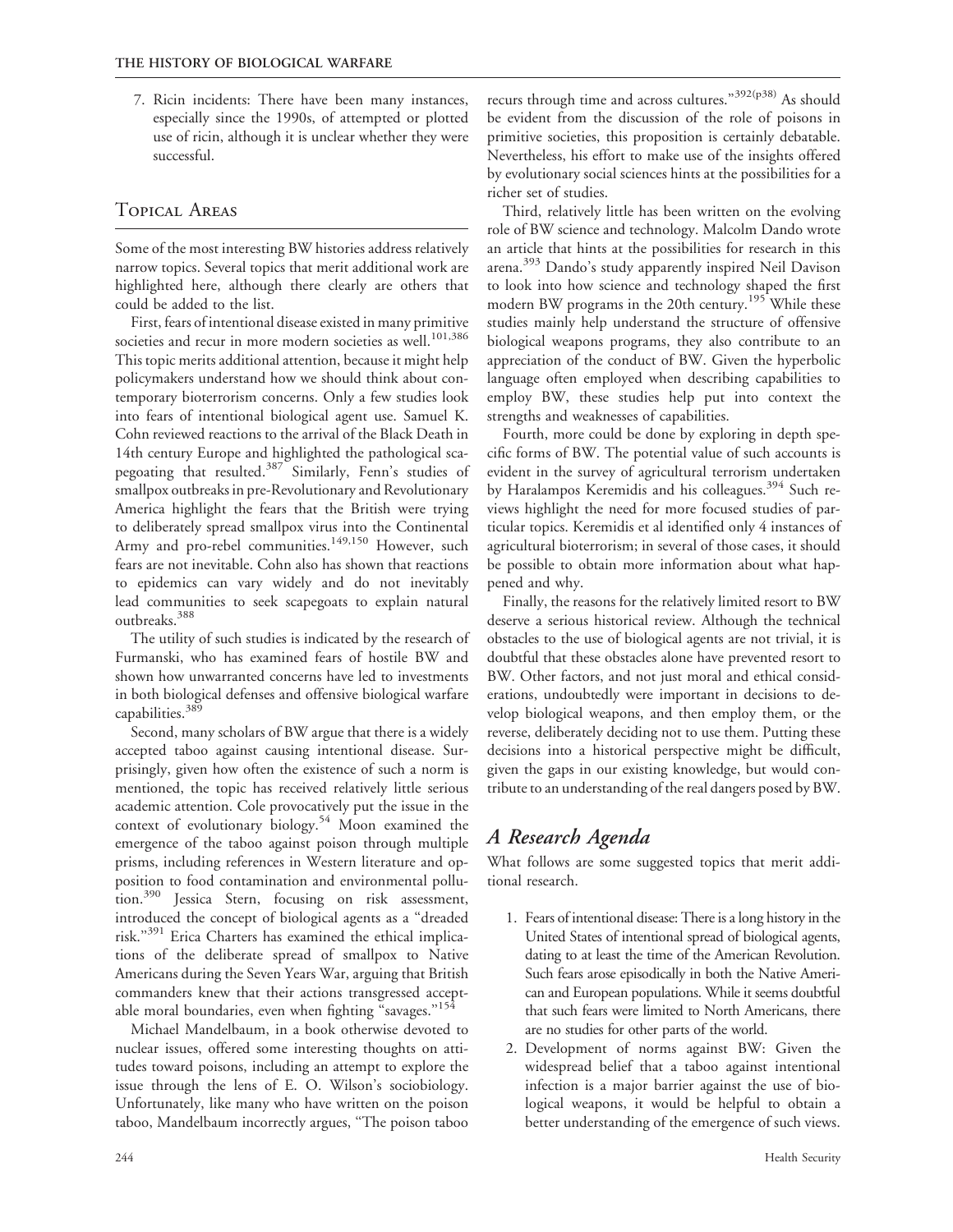In some ways, this would be a complementary study to one focusing on fears of intentional disease.

- 3. The role of science and technology in the evolution of BW: The potentialities of BW are defined by scientific and technological possibilities. The uses and failed uses of BW require some understanding of those possibilities.
- 4. Reasons for the use or nonuse of biological weapons: It is striking how relatively little BW there has been, despite the growing mastery of biological sciences that have made biological weapons increasingly accessible. Yet, some people have sought to employ them. Getting a better understanding of the conditions under which barriers to BW can erode would be useful in strengthening norms against BW.

#### **CONCLUSIONS**

Thanks to the efforts of scholars and journalists during the past 45 years, we know a great deal more about BW today than when Leitenberg undertook his survey in 1969. BW has occurred, although few of the allegations are provable using Rosebury's high standard of evidence. In most instances, the evidence is sufficiently compelling to satisfy the more reasonable standard of ''beyond a reasonable doubt.''

Two problems hamper our understanding of BW's history. First, the available lists of actual and alleged instances of BW are unsatisfactory. They often include events that never took place, or for which the supporting evidence is limited or unpersuasive. Conversely, BW specialists and historians often are unaware of past use or attempted use of biological agents.

Second, often we have limited knowledge of past incidents, so we cannot accurately assess motivations or consequences. It is particularly disturbing that the largest effort to employ BW, the Japanese use of biological agents against the Chinese, has never been subjected to a comprehensive, scholarly review in an English-language study.

What we can say is that incidence of illicit biological agent use is greater than many people realize. Equally important, we also know that the effect of these attacks has been limited. In some cases, we know that the ambitions of those seeking to perpetrate the attacks far exceeded their actual accomplishments. We also can document that fears of intentional disease are not new. The implications of these observations are beyond the scope of this literature review.

In closing, it is worth noting that while numerous articles attempt to survey the history of BW, it is evident, after reviewing this literature, that all should be used cautiously. None is complete, and some contain serious inaccuracies. For those seeking a short history of BW, however, the best are probably an article by Stephen A. Morse, $13$  which covers all forms of biological warfare (despite its title), and a book chapter by James W. Martin and his coauthors.<sup>15</sup> There does not appear to be a book-length history of BW. Given

the gaps in our knowledge highlighted above, however, it probably is premature for anyone to write one.

#### **ACKNOWLEDGMENTS**

The author is indebted to the anonymous reviewers who commented on an earlier draft of this article. In addition, he would like to thank John van Courtland Moon and the other participants of a not-for-attribution session on gaps in the history of biological warfare at the Chemical and Biological Warfare workshop, held November 7, 2013, in memory of Jonathan Tucker and cosponsored by the James Martin Center for Nonproliferation Studies (CNS) of the Monterey Institute of International Studies and the National Defense University's Center for the Study of Weapons of Mass Destruction. John Moon, Milton Leitenberg, Martin Furmanski, Glenn Cross, Lou Elin Dwyer, Amanda Moodie, and Raymond Zilinskas provided extensive comments on earlier drafts of this article. The views expressed in this article are the author's and do not necessarily reflect those of the National Defense University or the Department of Defense.

#### **REFERENCES**

- 1. Rosebury T. Some historical considerations. Bull At Sci 1960 Jun;16(6):227-236.
- 2. Stockholm International Peace Research Institute. The Problem of Chemical and Biological Warfare; A Study of the Historical, Technical, Military, Legal and Political Aspects of CBW, and Possible Disarmament Measures. Volume 1: The Rise of CB Weapons. New York: Humanities Press; 1971.
- 3. Poupard JA, Miller LA. History of biological warfare: catapults to capsomeres. Ann NY Acad Sci 1992 Dec;666:9-20.
- 4. Robertson AG, Robertson LJ. From asps to allegations: biological warfare in history. Mil Med 1995;160(8):369-373.
- 5. Christopher GW, Cieslak TJ, Pavlin JA, Eitzen EM Jr. Biological warfare. A historical perspective. JAMA 1997 Aug 6;278(5):412-417.
- 6. Smart JK. History of chemical and biological warfare: an American perspective. In: Sidell FR, Takafuji ET, Franz DR, eds. Medical Aspects of Chemical and Biological Warfare. Washington, DC: United States Army Medical Research and Material Command; Uniformed Services University of the Health Sciences; 1997:9-86.
- 7. Eitzen EM, Takafuji ET. Historical overview of biological warfare. In: Sidell FR, Takafuji ET, Franz DR, eds. Medical Aspects of Chemical and Biological Warfare. Washington, DC: United States Army Medical Research and Material Command; Uniformed Services University of the Health Sciences; 1997:415-423.
- 8. Lesho E, Dorsey D, Bunner D. Feces, dead horses, and fleas: evolution of the hostile use of biological agents. West J Med 1998;168(6):512-516.
- 9. Metcalfe N. A short history of biological warfare. Med Confl Surviv 2002;18(3):271-282.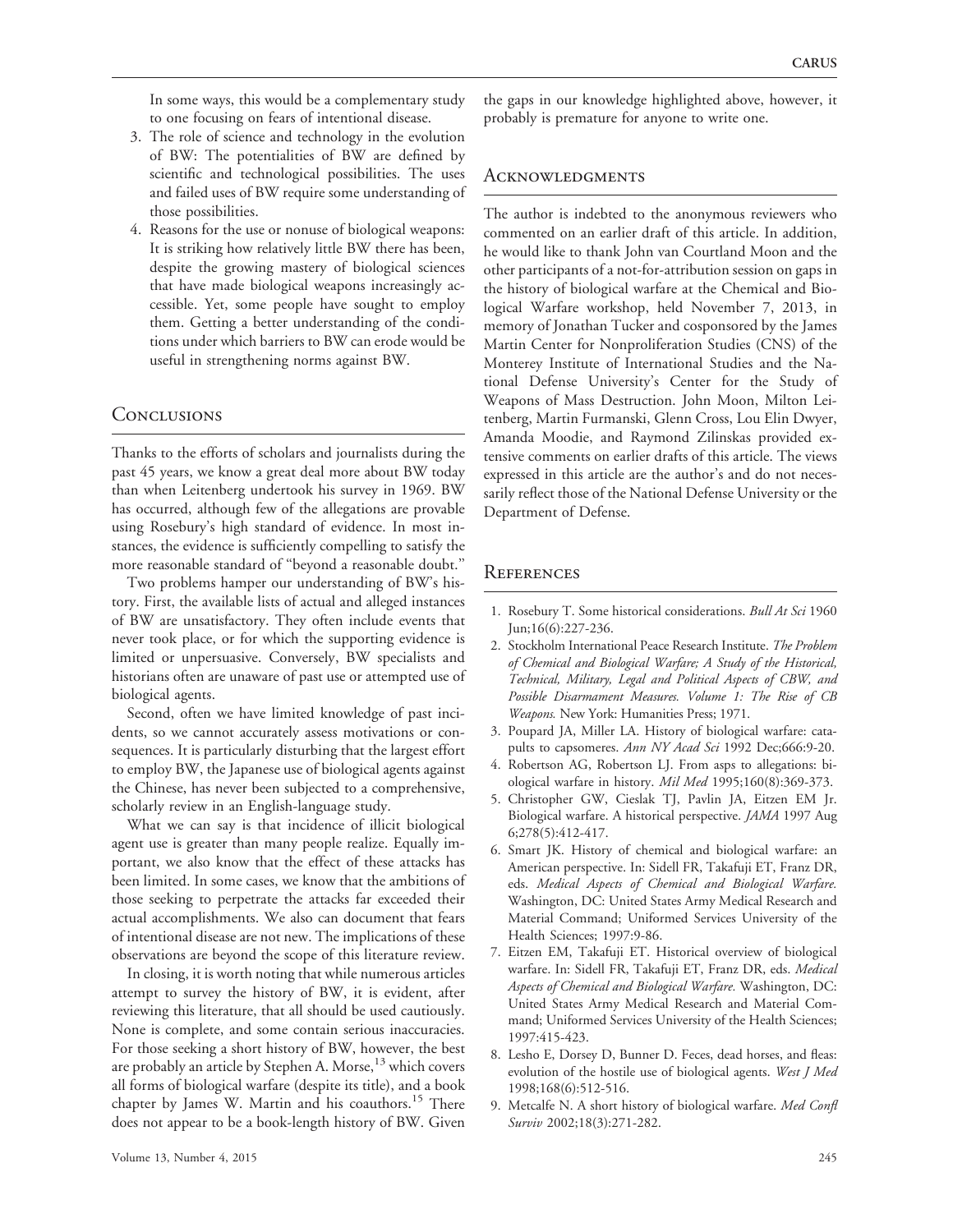- 10. Noah DL, Huebner KD, Darling RG, Waeckerle JF. The history and threat of biological warfare and terrorism. Emerg Med Clin North Am 2002 May;20(2):255-271.
- 11. Frischknecht F. The history of biological warfare. EMBO Rep 2003 Jun;4(Suppl 1):S47-S52.
- 12. Riedel S. Biological warfare and bioterrorism: a historical review. Proc (Bayl Univ Med Cent) 2004 Oct;17(4):400-406.
- 13. Morse SA. Historical perspectives of microbial bioterrorism. In: Anderson B, Friedman H, Bendinelli M, eds. Microorganisms and Bioterrorism. New York: Springer; 2006:15-29.
- 14. Dembek ZF. The history and threat of biological warfare and bioterrorism. In: McIsaac JH, ed. Preparing Hospitals for Bioterror: A Medical and Biomedical Systems Approach. Boston: Elsevier Academic Press; 2006:17-35.
- 15. Martin JW, Christopher GW, Eitzen EM. History of biological weapons: from poisoned darts to intentional epidemics. In: Dembek ZF, ed. Medical Aspects of Biological Warfare. Washington, DC: Office of the Surgeon General, United States Army; 2007:1-20.
- 16. Frischknecht F. The history of biological warfare. In: Richardt A, Blum M-M, eds. Decontamination of Warfare Agents. Wiley-VCH Verlag GmbH & Co. KGaA; 2008:1-10.
- 17. Katona P, Carus WS. The history of biowarfare, bioterrorism, and biocrimes. In: Katona P, Sullivan JP, Intriligator MD, eds. Global Biosecurity: Threats and Responses. Oxford: Routledge; 2010:41-60.
- 18. Szinicz L. History of chemical and biological warfare agents. Toxicology 2005 Oct 30;214(3):167-181.
- 19. Department of Defense Law of War Manual. Washington, DC: Office of General Cousel, Department of Defense; 2015.
- 20. Wheelis ML. Biological warfare before 1914. In: Geissler E, Moon JE van C, eds. Biological and Toxin Weapons: Research, Development, and Use from the Middle Ages to 1945. New York: Oxford University Press; 1999:8-34.
- 21. Grotius H. The Rights of War and Peace. Tuck R, ed. Indianapolis: Liberty Fund; 2005.
- 22. Bradbury J. The Medieval Siege. Woodbridge, Suffolk: Boydell Press; 1998.
- 23. Garrett BC. The Colorado potato beetle goes to war. Chemical Weapons Convention Bulletin 1996 Sep;(33):2-3.
- 24. Leitenberg M, Zilinskas RA, Kuhn JH. The Soviet Biological Weapons Program: A History. Cambridge, MA: Harvard University Press; 2012.
- 25. Lockwood JA. Six-Legged Soldiers: Using Insects as Weapons of War. New York: Oxford University Press; 2009.
- 26. Franz DR. Defense Against Toxin Weapons. Ft. Detrick, MD: U.S. Army Medical Research Institute of Infectious Diseases; 1997.
- 27. United States Congress, Senate Committee on Human Resources. Subcommittee on Health and Scientific Research. U.S. Army Activities in the U.S. Biological Warfare Programs, Volume I: 24 February 1977. Biological testing involving human subjects by the Department of Defense, 1977: hearings before the Subcommittee on Health and Scientific Research of the Committee on Human Resources, United States Senate, Ninety-fifth Congress, first session. March 8 and May 23, 1977. Washington, DC: U.S. GPO; 1977.
- 28. Parke TH. My Personal Experiences in Equatorial Africa. London: Sampson Low, Marston; 1891.
- 29. O'Malley GF, O'Donnell KD. Strychnine. In: Holstege CP, Neer TM, Saathoff GB, Furbee HB, eds. Criminal Poisoning:

Clinical and Forensic Perspectives. Sudbury, MA: Jones and Bartlett Publishers; 2011:159-163.

- 30. Lambert JR, Byrick RJ, Hammeke MD. Management of acute strychnine poisoning. Can Med Assoc J 1981 May 15;124(10):1268-1270.
- 31. Stevenson WS. Notes on a case of tetanic spasm with reference to the differential diagnosis between tetanus and strychnine poisoning. Br Med J 1909 Apr 24;1(2521):1003-1005.
- 32. Koblentz GD. Living Weapons: Biological Warfare and International Security. Ithaca: Cornell University Press; 2009.
- 33. Clunan AL, Lavoy PR, Martin SB, eds. Terrorism, War, or Disease?: Unraveling the Use of Biological Weapons. Stanford, CA: Stanford Security Studies; 2008.
- 34. Budowle B, Schutzer SE, Ascher MS, et al. Toward a system of microbial forensics: from sample collection to interpretation of evidence. Appl Environ Microbiol 2005 May;71(5): 2209-2213.
- 35. Keim P. Microbial Forensics: A Scientific Assessment. Washington, DC: American Academy of Microbiology; 2003.
- 36. Darling MI, Donoghue HD. Insights from paleomicrobiology into the indigenous peoples of pre-colonial America—a review. Mem Inst Oswaldo Cruz 2014 Apr;109(2):131-139.
- 37. Tran TN, Aboudharam G, Raoult D, Drancourt M. Beyond ancient microbial DNA: nonnucleotidic biomolecules for paleomicrobiology. Biotechniques 2011 Jun;50(6):370-380.
- 38. Barss P. Epidemic field investigation as applied to allegations of chemical, biological, or toxin warfare. Politics Life Sci 1992 Feb;11(1):5-22.
- 39. Goodman RA, Munson JW, Dammers K, Lazzarini Z, Barkley JP. Forensic epidemiology: law at the intersection of public health and criminal investigations. *J Law Med Ethics* 2003 Winter;31(4):684-700.
- 40. Dembek ZF, Pavlin JA, Kortepeter MG. Epidemiology of biowarfare and bioterrorism. In: Dembek ZF, ed. Medical Aspects of Biological Warfare. Washington, DC: Office of the Surgeon General, United States Army; 2007:39-86.
- 41. Martin SB, Clunan AL. Conclusion: the role of attribution in bio-security policy. In: Clunan AL, Lavoy PR, Martin SB, eds. Terrorism, War, or Disease?: Unraveling the Use of Biological Weapons. Stanford, CA: Stanford Security Studies; 2008:311-328.
- 42. Allen P. Etiological theory in America prior to the Civil War. J Hist Med Allied Sci 1947;2(4):489-520.
- 43. La Roche R. Yellow Fever, considered in its historical, pathological, etiological, and therapeutical relations. Including a sketch of the disease as it has occurred in Philadelphia from 1699 to 1854, with an examination of the connections between it and the fevers known under the same name in other parts of temperate, as well as in tropical, regions. Philadelphia: Blanchard and Lea; 1855.
- 44. Gorgas WC. Sanitation in Panama. New York: Appleton; 1915.
- 45. Owen RL. Yellow Fever; A Compilation of Various Publications. Results of the Work of Maj. Walter Reed, Medical Corps, United States Army, and the Yellow Fever Commission. Washington, DC: Government Printing Office; 1911.
- 46. Hill AB. Snow-an appreciation. Proc R Soc Med 1955 Dec;48(12):1008-1012.
- 47. Foster GM. Disease etiologies in non-Western medical systems. Am Anthropol 1976 Dec;78(4):773-782.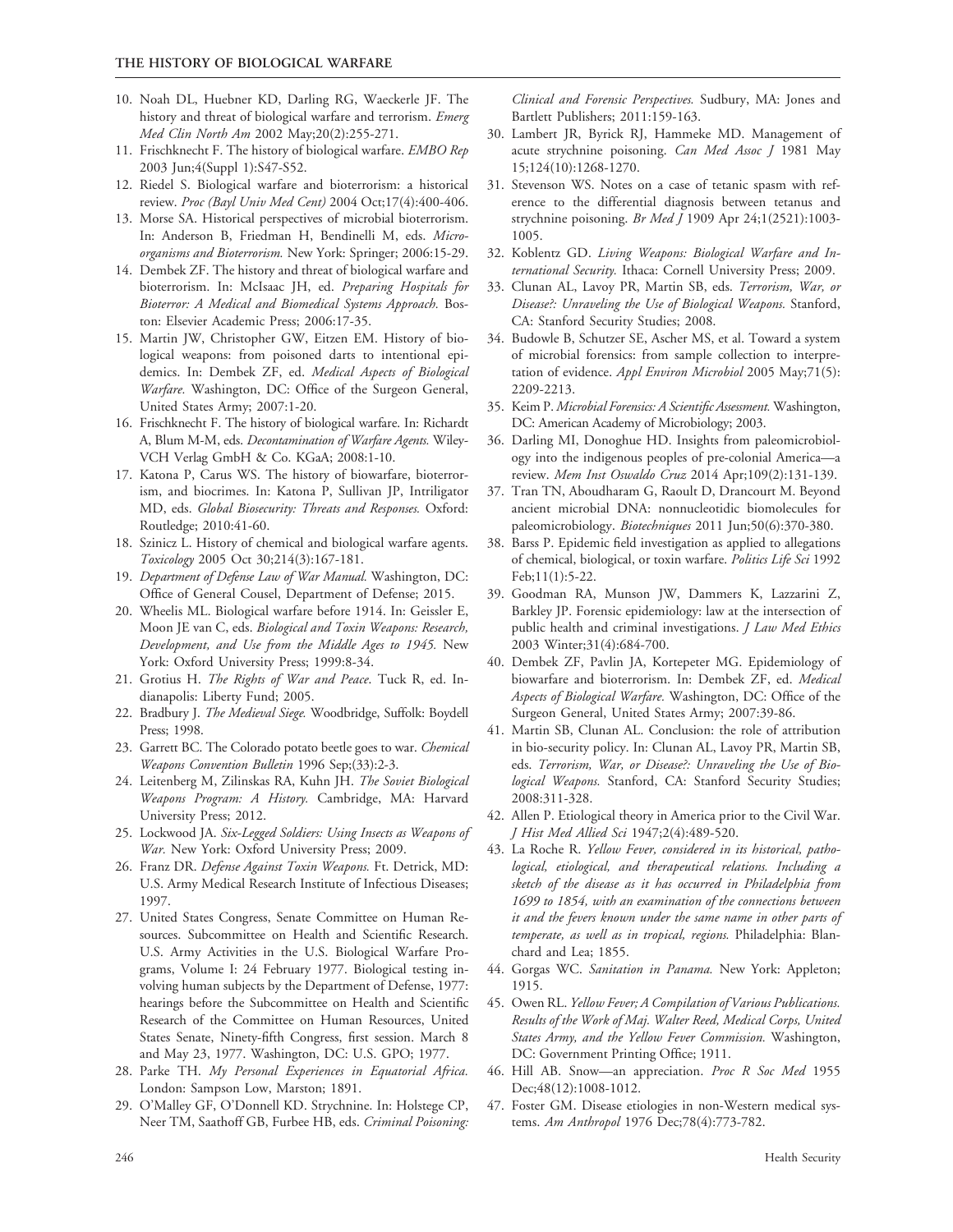- 48. Rivers WHR. Medicine, Magic, and Religion: The Fitzpatrick Lectures Delivered Before the Royal College of Physicians of London in 1915 and 1916. London, New York: Routledge; 2001.
- 49. Murdock GP, Wilson SF, Frederick V. World distribution of theories of illness. Ethnology 1978 Oct;17(4):449-470.
- 50. Perrot E, Vogt E. Poisons de flèches et poisons d'épreuve. Paris: Vigot Freres; 1913.
- 51. Neuwinger HD. Alkaloids in arrow poisons. In: Roberts MF, Wink M, eds. Alkaloids. New York: Springer US; 1998:45-84.
- 52. Jones DE. Poison Arrows: North American Indian Hunting and Warfare. Austin: University of Texas Press; 2007.
- 53. Lewin L. Die Pfeilgifte: nach eigenen toxikologischen und ethnologischen Untersuchungen. Leipzig: J.A. Barth; 1923.
- 54. Cole LA. The poison weapons taboo: biology, culture, and policy. Politics Life Sci 1998 Sep;17(2):119-132.
- 55. Ferguson RB, Farragher LE. The Anthropology of War: A Bibliography. New York: H.F. Guggenheim Foundation; 1988.
- 56. Levinson D, ed. Encyclopedia of World Cultures. Boston: G.K. Hall; 1991.
- 57. Steinhart EI. Elephant hunting in 19th-century Kenya: Kamba society and ecology in transformation. Int J Afr Hist Stud 2000;33(2):335-349.
- 58. Heizer RF. Aconite arrow poison in the Old and New World. J Wash Acad Sci 1938 Aug 15;28(8):358-364.
- 59. Evans AA. Arrow poisons in the Palaeolithic? Proc Natl Acad Sci U S A 2012 Nov 27;109(48):E3290-E3290.
- 60. Fröhlich A. Observations on the Munchi arrow poison.  $J$ Physiol 1905 May 9;32(3-4):319-326.
- 61. Gifford EW. The Southeastern Yavapai. University of California Publications in American Archaeology and Ethnology. Berkeley, CA: University of California Press; 1932:177-252.
- 62. Kroeber AL. Handbook of the Indians of California. Washington, DC: Smithsonian Institution; Bureau of American Ethnology; 1925.
- 63. Bourke JG. Remarks. Am Anthropol 1891 Jan;4(1):71-74.
- 64. Landtman G. The magic of the Kiwai Papuans in warfare. J R Anthropol Inst 1916 Dec;46:322-333.
- 65. Mines GR. On the Munchi arrow poison and strophanthin. J Physiol 1908 May 6;37(1):37-49.
- 66. Echenberg MJ. Late nineteenth-century military technology in Upper Volta. J Afr Hist 1971;12(2):241-254.
- 67. Hall IC, Whitehead RW. A pharmaco-bacteriologic study of African poisoned arrows. *J Infect Dis* 1927;41(1):51-69.
- 68. Hall IC. A pharmaco-bacteriologic study of two Malayan blowgun poisoned darts. Am Anthropol 1928 Mar;30(1):47-59.
- 69. Linné S. Technical secrets of American Indians.  $J R An$ thropol Inst 1957 Dec;87(2):149-164.
- 70. Thorell G, Santesson CG. Ein eigentümliches "Pfeilgift" aus Groajiro (Kolumbien, Südamerika). Skand Arch Physiol 1927 Jan;50(1):197-204.
- 71. Le Dantec. Origine tellurique du poison des flèches des naturels des Nouvelles-Hébrides (Océanie). Ann Inst Pasteur 1890 Nov;4(11):716-721.
- 72. Le Dantec. Origine tellurique du poison des flèches des Nouvelles-Hébrides (Océanie). Ann Inst Pasteur 1892 Dec; 6(12):851-853.
- 73. Mayor A. Greek Fire, Poison Arrows, and Scorpion Bombs: Biological and Chemical Warfare in the Ancient World. 1st ed. Woodstock: Overlook; 2003.
- 74. Balmer B, reviewer. Isis 2005 Jun;96(2):266. Review of: Mayor A. Greek Fire, Poison Arrows, and Scorpion Bombs: Biological and Chemical Warfare in the Ancient World.
- 75. Stoneman R. W.M.D.? Classical Rev 2005 Mar;55(1):192- 194.
- 76. Roland A. Review. Technol Cult 2005 Oct;46(4):878-879.
- 77. Wees H van. Germs of truth. Am Sci 2004 May;92(3):280-281.
- 78. Trevisanato SI. The "Hittite plague," an epidemic of tularemia and the first record of biological warfare. Med Hypotheses 2007;69(6):1371-1374.
- 79. Trevisanato SI. The biblical plague of the Philistines now has a name, tularemia. Med Hypotheses 2007;69(5):1144-1146.
- 80. Trevisanato SI. Did an epidemic of tularemia in Ancient Egypt affect the course of world history? Med Hypotheses 2004;63(5):905-910.
- 81. Conrad LI. The biblical tradition for the plague of the Philistines. J Am Orient Soc 1984 Jun;104(2):281-287.
- 82. Bremmer J. Scapegoat rituals in ancient Greece. Harv Stud Classic Philol 1983;87:299-320.
- 83. Gurney OR. Some Aspects of Hittite Religion. Oxford, New York: Oxford University Press, for the British Academy; 1977.
- 84. Faraone CA. Talismans and Trojan Horses: Guardian Statues in Ancient Greek Myth and Ritual. New York: Oxford University Press; 1992.
- 85. Westbrook R, Lewis TJ. Who led the scapegoat in Leviticus 16:21? Journal of Biblical Literature 2008 Fall;127(3):417- 422.
- 86. Moore M. Hittites ''used germ warfare 3,500 years ago.'' Telegraph London December 8, 2007.
- 87. Dembek ZF, ed. USAMRIID's Medical Management of Biological Casualties Handbook. Fort Detrick, MD: U.S. Army Medical Research Institute of Infectious Diseases; 2011.
- 88. Loike JD, Fischbach RL. Ethical challenges in biodefense and bioterrorism. J Bioterror Biodef 2013;(S12):2.
- 89. Campbell JB, Tritle LA. The Oxford Handbook of Warfare in the Classical World. Oxford; New York: Oxford University Press; 2013.
- 90. Papagrigorakis MJ, Synodinos PN, Stathi A, Skevaki CL, Zachariadou L. The plague of Athens: an ancient act of bioterrorism? Biosecur Bioterror 2013 Sep;11(3):228-229.
- 91. Cunha BA. The cause of the plague of Athens: plague, typhoid, typhus, smallpox, or measles? Infect Dis Clin North Am 2004 Mar;18(1):29-43.
- 92. Massell TB. What caused the plague of Athens? West J Med 1986 Jul;145(1):104-105.
- 93. Olson PE, Hames CS, Benenson AS, Genovese EN. The Thucydides syndrome: Ebola déjà vu? (or Ebola reemergent?). *Emerg Infect Dis* 1996 Mar;2(2):155-156.
- 94. Papagrigorakis MJ, Yapijakis C, Synodinos PN, Baziotopoulou-Valavani E. DNA examination of ancient dental pulp incriminates typhoid fever as a probable cause of the plague of Athens. Int J Infect Dis 2006 May;10(3):206-214.
- 95. Papagrigorakis MJ, Synodinos PN, Yapijakis C. Ancient typhoid epidemic reveals possible ancestral strain of Salmonella enterica serovar Typhi. *Infect Genet Evol* 2007 Jan;7(1): 126-127.
- 96. Callaway E. Plague genome: the Black Death decoded. Nature 2011 Oct 27;478(7370):444-446.
- 97. Shapiro B, Rambaut A, Gilbert MTP. No proof that typhoid caused the plague of Athens (a reply to Papagrigorakis et al.). Int J Infect Dis 2006 Jul;10(4):334-335.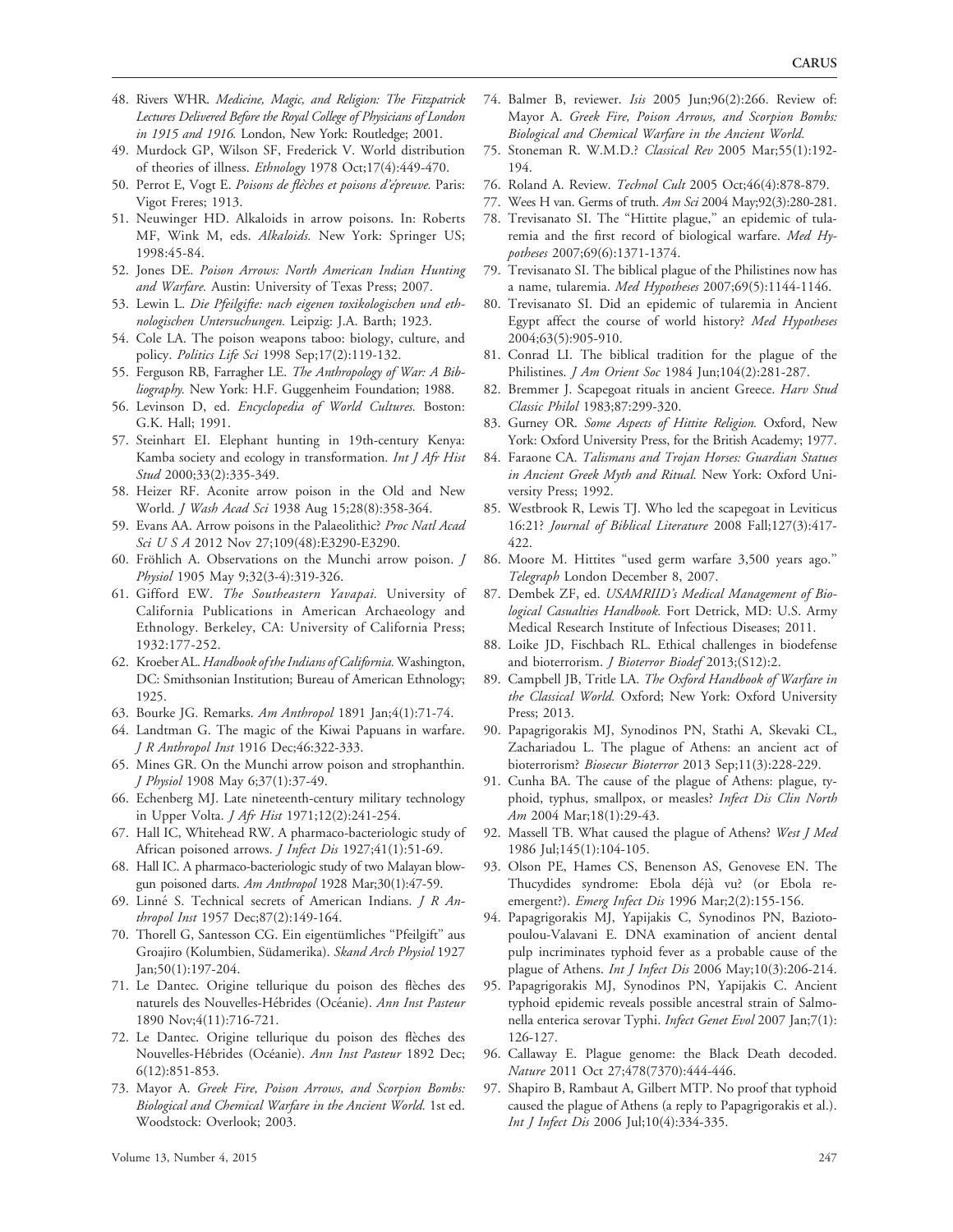- 98. Papagrigorakis MJ, Yapijakis C, Synodinos PN, Baziotopoulou-Valavani E. Insufficient phylogenetic analysis may not exclude candidacy of typhoid fever as a probable cause of the plague of Athens (reply to Shapiro et al.). Int J Infect Dis 2006 Jul;10(4):335-336.
- 99. Littman RJ. The plague of Athens: epidemiology and paleopathology. Mt Sinai J Med 2009 Oct;76(5):456-467.
- 100. Thucydides. History of the Peloponnesian Wars. New York: G.P. Putnam's Sons; 1919.
- 101. Leven K-H. Biological warfare—perspectives from premodern history. Nova Acta Leopold 2005;92(344):19-25.
- 102. Rolle R. The World of the Scythians. Berkeley: University of California Press; 1989.
- 103. Barnes J. The Complete Works of Aristotle: The Revised Oxford Translation. Princeton, NJ: Princeton University Press; 1984.
- 104. Pliny the Elder. The Natural History of Pliny. London: H. G. Bohn; 1855.
- 105. Aelian. On the Characteristics of Animals. Scholfield AF, ed. Cambridge: Harvard University Press; 1958.
- 106. Medical Management of Biological Casualties Handbook. 2d ed. Fort Detrick, Frederick, MD: U.S. Army Medical Research Institute of Infectious Diseases; 1996.
- 107. Miller J. Biological weapons, literally older than Methuselah. New York Times September 19, 1998:B7.
- 108. Glenday C, ed. Guinness World Records. London: Guinness World Records; 2008.
- 109. Ostfield ML. Historical uses of biological agents as weapons. SAIS Rev 2004;24(1):135-137.
- 110. Jacobs MK. The history of biologic warfare and bioterrorism. Dermatol Clin 2004 Jul;22(3):231-246.
- 111. Biggs RD. Ergotism and other mycotoxicoses in ancient Mesopotamia? Aula Orientalis 1991;9(1-2):15-21.
- 112. Scurlock JA, Andersen BR. Diagnoses in Assyrian and Babylonian Medicine: Ancient Sources, Translations, and Modern Medical Analyses.Champaign: University of Illinois Press; 2005.
- 113. Robertson N. The myth of the first sacred war. Class Q 1978;28(1):38-73.
- 114. Frost FJ. The Athenian military before Cleisthenes. Historia 1984;33(3):283-294.
- 115. Richardson NJ. Three Homeric Hymns: to Apollo, Hermes, and Aphrodite. New York: Cambridge University Press; 2010.
- 116. Hall JM. A History of the Archaic Greek World: ca. 1200-479 BCE. Malden, MA: Wiley-Blackwell; 2014.
- 117. Chappell M. Delphi and the Homeric hymn to Apollo. Class Q 2006 Dec; 56(2): 331-348.
- 118. Cassius Dio Cocceianus. Dio's Roman History. Cambridge, MA: G. P. Putnam's Sons; 1925, 1955. https://archive.org/ details/diosromanhistory08cassuoft. Accessed June 30, 2015.
- 119. Littman RJ, Littman ML. Galen and the Antonine plague. Am J Philol 1973 Autumn; 94(3): 243-255.
- 120. Price RM. The Chemical Weapons Taboo. Ithaca: Cornell University Press; 1997.
- 121. Manu. The Law Code of Manu. Oxford, New York: Oxford University Press; 2004.
- 122. Olivelle P, ed. Dharmasūtras: The Law Codes of Apastamba, Gautama, Baudhāyana, and Vasistha. Oxford, New York: Oxford University Press; 1999.
- 123. Kangle RP. The Kautiliya Arthasastra. Delhi: Motilal Banarsidass; 1986.
- 124. Boesche R. Kautilya's "Arthaśāstra" on war and diplomacy in ancient India. J Mil Hist 2003;67(1):9-37.
- 125. Kaut?alya. The Arthasästra: Selections from the Classic Indian Work on Statecraft. Indianapolis: Hackett Pub. Co; 2012.
- 126. Geissler E, Moon JE van C, eds. Biological and Toxin Weapons: Research, Development, and Use from the Middle Ages to 1945. New York: Oxford University Press; 1999.
- 127. Wheelis ML. Biological warfare at the 1346 siege of Caffa. Emerg Infect Dis 2002;8(9):971-975.
- 128. Derbes VJ. De Mussis and the great plague of 1348. A forgotten episode of bacteriological warfare. JAMA 1966 Apr 4;196(1):59-62.
- 129. Gross L. How the plague bacillus and its transmission through fleas were discovered: reminiscences from my years at the Pasteur Institute in Paris. Proc Natl Acad Sci U S A 1995 Aug 15;92(17):7609-7611.
- 130. Clarke R. The Silent Weapons. New York: D. McKay Co.; 1968.
- 131. Nicol DM. Byzantium and Venice: A Study in Diplomatic and Cultural Relations. New York: Cambridge University Press; 1988.
- 132. Madden TF. Venice and Constantinople in 1171 and 1172: Enrico Dandolo's attitudes towards Byzantium. Mediterr Hist Rev 1993 Dec 1;8(2):166-185.
- 133. Louis XIV. Encyclopaedia Britannica Online Academic Edition. 2015. academic.eb.com/EBchecked/topic/348968/ Louis-XIV. Accessed June 17, 2015.
- 134. Partington JR. A History of Greek Fire and Gunpowder. Baltimore: Johns Hopkins University Press; 2009.
- 135. P. Poli (Martino). Hoefer JCF, ed. Nouvelle biographie générale depuis les temps les plus reculés jusqu'à nos jours, avec les renseignements bibliographiques et l'indication des sources a` consulter. Paris: Firmin Didot frères, fils et cie; 1862.
- 136. Fontenelle. Œuvres de Fontenelle précédées d'une notice sur sa vie et ses ouvrages. Champagnac JBJ, ed. Paris: Salmon, Libraire-Editeur; 1825. http://books.google.com/books?id = A-JcAAAAMAAJ. Accessed June 17, 2015.
- 137. Grmek MD. Ruses de guerre biologiques dans l'antiquité. Revue des Études Grecques 1979;92(436):141-163.
- 138. Berdal BP, Omland T. Biologiske vapen—konvensjoner og historikk [Biological weapons—conventions and history]. Tidsskr Nor Laegeforen 1990 Feb 28;110(6):736-740.
- 139. Siemienowicz K. The great art of artillery: of Casimir Simienowicz. Translated from the French by George Shelvocke, jun. gent. London: Printed for J. Tonson; 1729.
- 140. Ling W. On the invention and use of gunpowder and firearms in China. Isis 1947 Jul;37(3/4):160-178.
- 141. Bisset NG. Arrow poisons in China. Part I. *J Ethno*pharmacol 1979 Dec;1(4):325-384.
- 142. DeVries K, Smith RD. Medieval Military Technology. Tonawanda, NY: University of Toronto Press; 2012.
- 143. Stapor M. Early medieval arrowheads with twisted sockets discovered in Poland: concepts of purpose. Wratislavia Antiqua 2013;18:57-68.
- 144. Riley JC. Smallpox and American Indians revisited. *J Hist* Med Allied Sci 2010;65(4):445-477.
- 145. Mayor A. The Nessus shirt in the New World: smallpox blankets in history and legend. *J Am Folk* 1995;108(427): 54-77.
- 146. Lévi-Strauss C. Tristes Tropiques. New York: Criterion Books; 1961.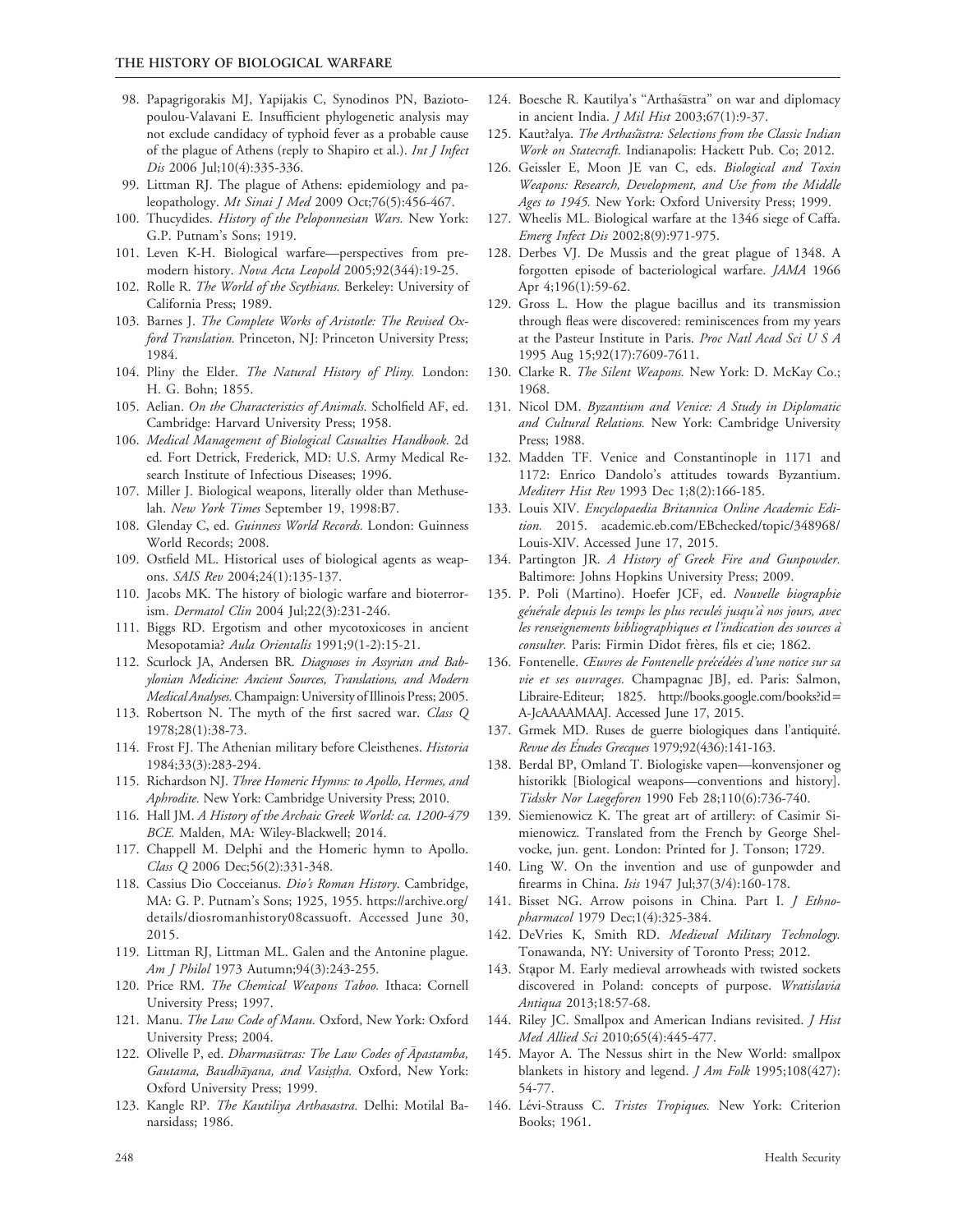- 147. McCaa R, Nimlos A, Martínez TH. Why blame smallpox? The death of the Inca Huayna Capac and the demographic destruction of Tawantinsuyu (ancient Peru). Paper presented at the American Historical Association Annual Meeting; January 8-11, 2004; Washington, DC. http:// www.hist.umn.edu/~rmccaa/aha2004/index.htm. Accessed June 30, 2015.
- 148. Cook ND. Born to Die: Disease and New World Conquest, 1492-1650. Cambridge, England: Cambridge University Press; 1998.
- 149. Fenn EA. Biological warfare in eighteenth-century North America: beyond Jeffery Amherst. *J Am Hist* 2000;86(4): 1552-1580.
- 150. Fenn EA. Pox Americana: The Great Smallpox Epidemic of 1775-82. New York: Hill and Wang; 2001.
- 151. Ranlet P. The British, the Indians, and smallpox: what actually happened at Fort Pitt in 1763? Pa Hist 2000;67(3): 427-441.
- 152. Knollenberg B. General Amherst and germ warfare. Mississippi Valley Historical Review 1954;41(3):489-494.
- 153. Knollenberg B, Kent DH. Communications. Mississippi Valley Historical Review 1955;41(4):762-763.
- 154. Charters E. Military medicine and the ethics of war: British colonial warfare during the Seven Years War (1756-63). Can Bull Med Hist 2010;27(2):273-298.
- 155. Churchill W. A Little Matter of Genocide: Holocaust and Denial in the Americas, 1492 to the Present. San Francisco: City Lights Books; 1997.
- 156. Churchill W. An American holocaust? The structure of denial. Socialism & Democracy 2003 Winter/Spring;17(1):25.
- 157. Brown T. Did the U.S. Army distribute smallpox blankets to Indians? Fabrication and falsification in Ward Churchill's genocide rhetoric. Plagiary 2006;1:100-129.
- 158. University of Colorado, Boulder. Report of the Investigative Committee of the Standing Committee on Research Misconduct at the University of Colorado at Boulder Concerning Allegations of Academic Misconduct Against Professor Ward Churchill. Boulder, CO: University of Colorado at Boulder; 2006. http://onlinebooks.library.upenn.edu/webbin/book/ lookupid?key = olbp48331. Accessed June 30, 2015.
- 159. Lewy G. Were American Indians the victims of genocide? Commentary 2004 Sep;118(2):55-63.
- 160. Brown T. Is Ward Churchill the new Michael Bellesiles? History News Network March 14, 2005. http://hnn.us/ article/10633. Accessed June 30, 2015.
- 161. McCoy I. History of Baptist Indian Missions: Embracing Remarks on the Former and Present Condition of the Aboriginal Tribes and Their Settlement Within the Indian Territory, and Their Future Prospects. New York: Wm. M. Morrison; 1840.
- 162. Addis C. The Whitman Massacre: religion and manifest destiny on the Columbia Plateau, 1809-1858. *J Early Repub* 2005 Summer;25(2):221-258.
- 163. Drury CM. Marcus and Narcissa Whitman, and the Opening of Old Oregon. Glendale, CA: A. H. Clark Co.; 1973.
- 164. Cumpston JHL. The History of Small-pox in Australia, 1788- 1908. Melbourne: Albert J. Mullett, Government Printer; 1914. http://archive.org/details/39002011127157.med.yale. edu. Accessed June 30, 2015.
- 165. Butlin NG. Macassans and aboriginal smallpox: the "1789" and "1829" epidemics. Hist Stud 1985;21(84):315-335.
- 166. Bennett MJ. Smallpox and cowpox under the Southern Cross: the smallpox epidemic of 1789 and the advent of vaccination in colonial Australia. Bull Hist Med 2009 Spring;83(1):37-62.
- 167. Warren C. Smallpox at Sydney Cove—who, when, why? J Aust Stud 2013;38(1):68-86.
- 168. Marchant LR. La Pérouse, Jean-François de Galaup (1741-1788). Australian Dictionary of Biography. Canberra: National Centre of Biography, Australian National University; 1967. http://adb.anu.edu.au/biography/la-perouse-jeanfrancois-de-galaup-2329. Accessed June 30, 2015.
- 169. Parkman F. The Conspiracy of Pontiac and the Indian War After the Conquest of Canada. Boston: Little, Brown; 1870.
- 170. Frandsen K-E. The Last Plague in the Baltic Region 1709- 1713. Copenhagen: Museum Tusculanum Press, University of Copenhagen; 2010.
- 171. Prinzing F. Epidemics Resulting from Wars. Westergaard H, ed. Oxford: Clarendon Press; 1916.
- 172. Rocco F. The Miraculous Fever-Tree: Malaria and the Quest for a Cure That Changed the World. 1st ed. New York: Harper; 2003.
- 173. Ranlet P. The British, slaves, and smallpox in Revolutionary Virginia. J Negro Hist 1999 Summer;84(3):217-226.
- 174. United States. House of Representatives. Committee on Armed Services. Hearings on military posture and legislation to authorize appropriations during the fiscal year 1970 for procurement of aircraft, missiles, naval vessels, and tracked combat vehicles, research, development, test, and evaluation for the Armed Forces, and to prescribe the authorized strength of the reserve forces, and for other purposes. Washington, DC: U.S. Government Printing Office; 1969.
- 175. Dr. Blackburn. Daily Globe Toronto, Ontario May 23, 1865:2.
- 176. Hyams and Blackburn. Daily Globe Toronto, Ontario May 26, 1865:2.
- 177. Mollaret HH. Bref historique de la guerre bactériologique. Méd Mal Infect 1985 Jul;15(7):402-406.
- 178. Gallagher NE. Medicine and Power in Tunisia, 1780-1900. Cambridge, New York: Cambridge University Press; 1983.
- 179. Steiner PE. Disease in the Civil War: Natural Biological Warfare in 1861-1865. Springfield, IL: Charles C Thomas; 1968.
- 180. Davis WB. Report on Vaccination. Transactions of the Twenty-Fifth Annual Meeting of the Ohio Medical Society. Columbus: Nevins and Myers; 1870:131-166.
- 181. Baird ND. The yellow fever plot. Civil War Times Illustrated 1974;13:16-23.
- 182. Baird ND. Luke Pryor Blackburn, Physician, Governor, Reformer. Lexington: University Press of Kentucky; 1979.
- 183. Steers E. Risking the wrath of God. North and South 2000;3(7):59-70.
- 184. Steers E. Blood on the Moon: The Assassination of Abraham Lincoln. Lexington: University Press of Kentucky; 2001.
- 185. Singer J. The fiend in gray. Washington Post Magazine June 1, 2003;18-22, 28.
- 186. Singer J. The Confederate Dirty War: Arson, Bombings, Assassination, and Plots for Chemical and Germ Attacks on the Union. Jefferson, NC: McFarland & Co.; 2005.
- 187. Goldman AS, Schmalstieg FC. Abraham Lincoln's Gettysburg illness. J Med Biogr 2007;15(2):104-110.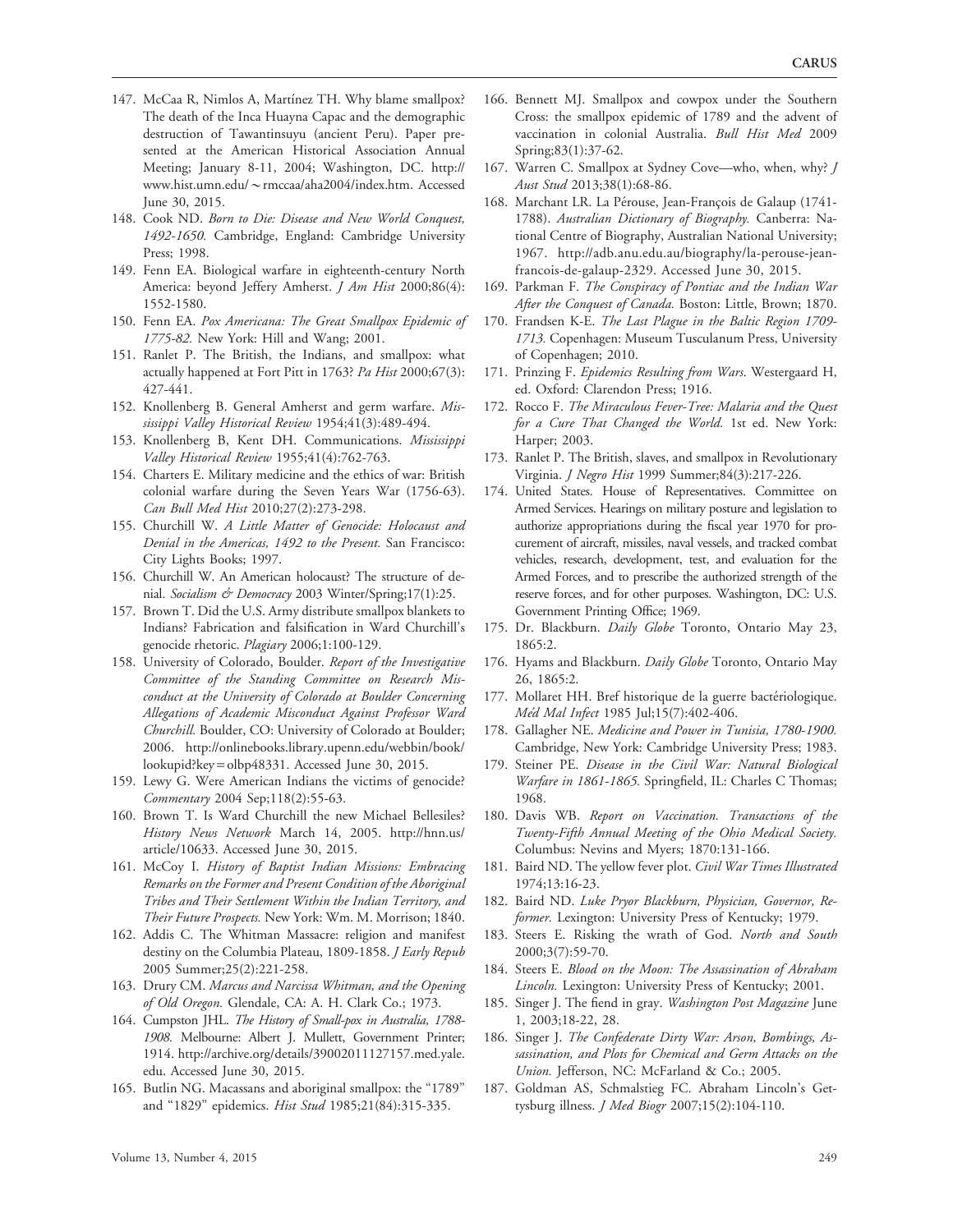- 188. Wheelis ML. Biological sabotage in World War I. In: Geissler E, Moon JE van C, eds. Biological and Toxin Weapons: Research, Development, and Use from the Middle Ages to 1945. New York: Oxford University Press; 1999:35-62.
- 189. Chapin CV. Studies in air and contact infection at the Providence City Hospital. Am J Public Health 1912 Mar;2(3):135-140.
- 190. Langmuir AD. The potentialities of biological warfare against man. An epidemiological appraisal. Public Health Rep 1951;66(13):387-399.
- 191. Langmuir AD. Public health implications of airborne infection: medical aspects. Microbiol Mol Biol Rev 1961; 25(3):356-358.
- 192. Langmuir AD. Airborne infection: how important for public health?: I. A historical review. Am J Public Health 1964;54(10):1666-1668.
- 193. Langmuir AD. Changing concepts of airborne infection of acute contagious diseases: a reconsideration of classic epidemiologic theories. Ann NY Acad Sci 1980 Dec;353(1): 35-44.
- 194. Lepick O. French activities related to biological warfare, 1919-45. In: Geissler E, Moon JE van C, eds. Biological and Toxin Weapons: Research, Development, and Use from the Middle Ages to 1945. New York: Oxford University Press; 1999:70-90.
- 195. Davison N. The Role of Scientific Discovery in the Establishment of the First Biological Weapons Programmes. Bradford, UK: Bradford University; 2005.
- 196. Laqueur W. The New Terrorism: Fanaticism and the Arms of Mass Destruction. New York: Oxford University Press; 1999.
- 197. Heinzen K. Murder. In: Laqueur W, ed. Voices of Terror: Manifestos, Writings, and Manuals of Al Qaeda, Hamas, and Other Terrorists from Around the World and Throughout the Ages. New York, NY: Reed Press; 2004:57-67.
- 198. Heinzen K. Murder and liberty: a contribution for the "Peace-League" of Geneva. In: Rapoport DC, ed. Terrorism: Critical Concepts in Political Science. New York: Routledge; 2006:97-114.
- 199. Most JJ. Military Science for Revolutionaries. El Dorado, AZ: Desert Publications; 1978.
- 200. Quail J. The Slow Burning Fuse. London: Paladin; 1978.
- 201. Startling revelations of an anarchist. Tit-Bits London March 10, 1894:4.
- 202. McLean GN. The Rise and Fall of Anarchy in America. From its Incipient Stage to the First Bomb Thrown in Chicago. A Comprehensive Account of the Great Conspiracy Culminating in the Haymarket Massacre, May 4th, 1886. The Apprehension, Trial, Conviction and Execution of the Leading Conspirators. New York: Haskell House; 1972. https://archive.org/details/risefallofanarch00mcle. Accessed June 30, 2015.
- 203. Carus WS. Bioterrorism and Biocrimes: The Illicit Use of Biological Agents Since 1900. Washington, DC: Center for Counterproliferation Research, National Defense University; 2001.
- 204. Boers inoculating horses? New York Times April 25, 1901:1.
- 205. Doubts that Boers inoculated horses. New York Times April 2, 1901:1.
- 206. Diseased British mules. New York Times June 22, 1902:1.
- 207. Witcover J. Sabotage at Black Tom: Imperial Germany's Secret War in America, 1914-1917. Chapel Hill, NC: Algonquin Books of Chapel Hill; 1989.
- 208. Landau H. The Enemy Within; The Inside Story of German Sabotage in America. New York: G. P. Putnam's Sons; 1937.
- 209. Koenig RL. The Fourth Horseman: One Man's Secret Mission to Wage the Great War in America. New York: Public Affairs; 2006.
- 210. Blum H. Dark Invasion: 1915: Germany's Secret War and the Hunt for the First Terrorist Cell in America. 1st ed. New York: Harper; 2014.
- 211. McCoy GW, Leake JP, Corbitt HB. Tetanus in courtplaster. Public Health Rep 1917 Sep 7;32(36):1450-1454.
- 212. Hawaii, Board of Commissioners of Agriculture and Forestry. Division of Animal Industry: annual report. Hawaiian Forester and Agriculturist 1918 Feb;15(2):165-168.
- 213. Bisher J. During World War I, terrorists schemed to use anthrax in the cause of Finnish independence. Mil Hist 2003 Aug;20(3):18-22, 77.
- 214. Bisher J. Baron von Rosen's 1916 anthrax mission. 2014. http://anthrax1916.weebly.com/. Accessed June 30, 2015.
- 215. Furmanski M. Defense against biological warfare in the Great War: the victory of veterinary ''public health.'' Presented at: World Association for the History of Veterinary Medicine; September 2004; Torino, Italy.
- 216. Furmanski M. Personal communication, article on Japanese BW report. 2014.
- 217. Street CJC. The Administration of Ireland, 1920. London: Philip Allan & Co.; 1921.
- 218. Townshend C. The Irish Republican Army and the development of guerrilla warfare, 1916-1921. Engl Hist Rev 1979;94(371):318-345.
- 219. Dadrian VN. The role of Turkish physicians in the World War I genocide of Ottoman Armenians. Holocaust Genocide Stud 1986;1(2):169-192.
- 220. Strong RP, Shattuck GC, Sellards AW, Zinsser H, Hopkins JG. Typhus Fever with Particular Reference to the Serbian Epidemic. Cambridge, MA: American Red Cross at the Harvard University Press; 1920.
- 221. Regan JC. The advantage of serum therapy as shown by a comparison of various methods of treatment of anthrax. Am J Med Sci 1921 Sep;162(3):406-423.
- 222. Rutecki GW. A revised timeline for biological agents: revisiting the early years of the germ theory of disease. Med Hypotheses 2007;68(1):222-226.
- 223. Lewy G. Revisiting the Armenian genocide. Middle East Quarterly 2005 Fall;3-12.
- 224. Erickson EJ. Review of The Armenian Massacres in Ottoman Turkey: A Disputed Genocide by Guenter Lewy. Middle East J 2006 Spring;60(2):377-379.
- 225. Sugishima M. Biocrimes in Japan. In: Sugishima M, ed. A Comprehensive Study on Bioterrorism (English Part). Mizuho City, Japan: Legal Research Institute, Asahi University; 2003:86-121.
- 226. Sbacchi A. Legacy of bitterness: poison gas and atrocities in the Italo-Ethiopian War 1935-1936. Geneva Afr 1974; 13(2):30-53.
- 227. Williams P, Wallace D. Unit 731: Japan's Secret Biological Warfare in World War II. New York: Free Press; 1989.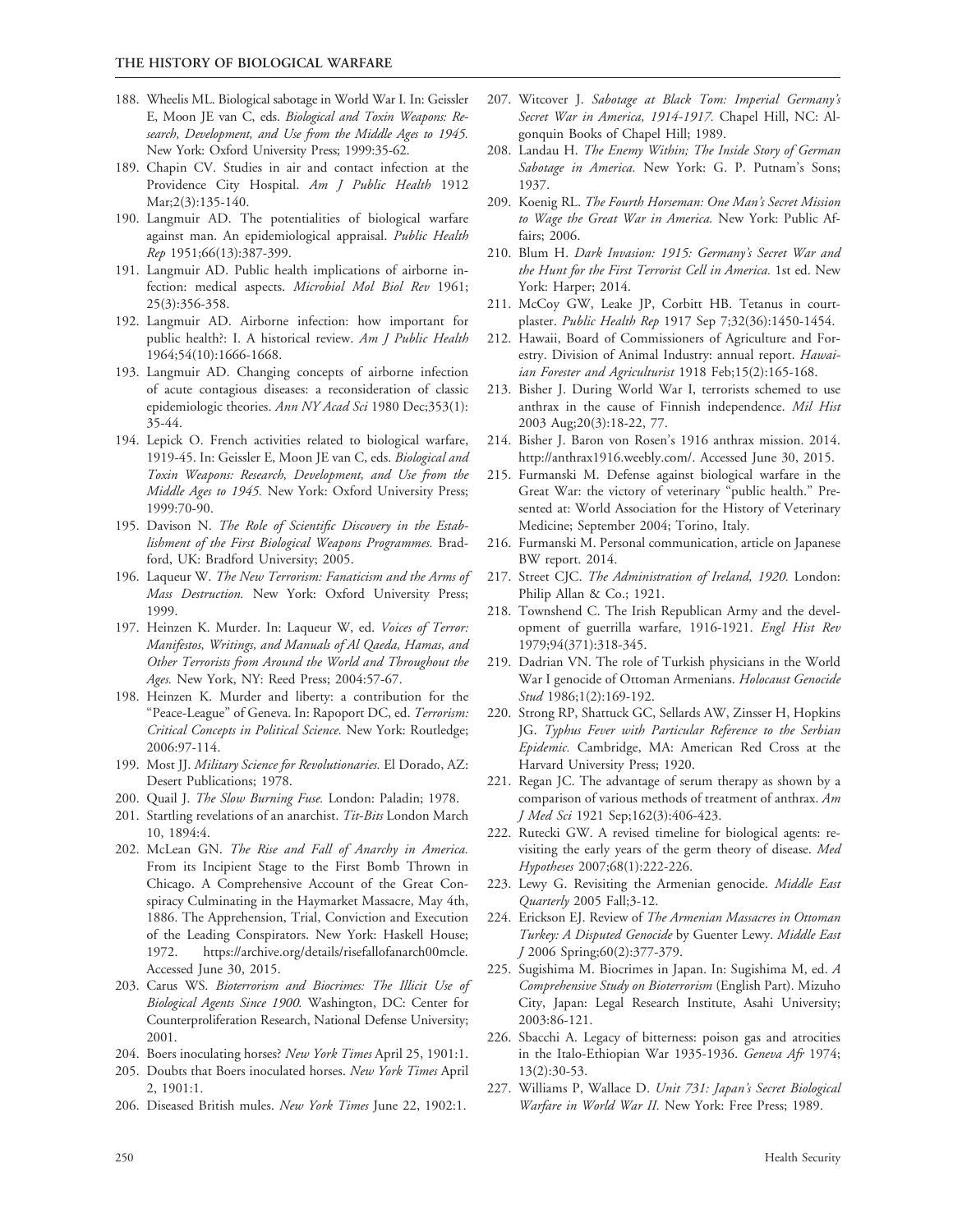- 228. Yin J, Fan W. The Rape of Biological Warfare. San Francisco: Northpole Light Publishing House; 2000.
- 229. Barenblatt D. A Plague upon Humanity: The Secret Genocide of Axis Japan's Germ Warfare Operation. 1st ed. New York: HarperCollins; 2004.
- 230. Li P. Japan's biochemical warfare and experimentation in China. In: Li P, ed. Japanese War Crimes: The Search for Justice. New Brunswick: Transaction Publishers; 2003:289-300.
- 231. Unit 731 Criminal Evidence Museum. Unit 731: Japanese Germ Warfare Unit in China. Beijing Shi: China Intercontinental Press; 2005.
- 232. Li X. Blood-Weeping Accusations: Records of Anthrax Victims. Beijing: Zhong yang wen xian chu ban she; 2005.
- 233. Harris SH. Factories of Death: Japanese Biological Warfare, 1932-1945, and the American Cover-up. New York: Routledge; 2002.
- 234. Nie J-B, Guo N, Selden M, Kleinman A, eds. Japan's Wartime Medical Atrocities: Comparative Inquiries in Science, History, and Ethics. London: Routledge; 2011.
- 235. Harris S. The Japanese biological warfare programme. In: Geissler E, Moon JE van C, eds. Biological and Toxin Weapons: Research, Development, and Use from the Middle Ages to 1945. New York: Oxford University Press; 1999:127-152.
- 236. Keiichi T. Unit 731 and the Japanese Imperial Army's biological warfare program. In: Nie J-B, Guo N, Selden M, Kleinman A, eds. Japan's Wartime Medical Atrocities: Comparative Inquiries in Science, History, and Ethics. London: Routledge; 2011:23-31.
- 237. Schoppa RK. In a Sea of Bitterness: Refugees During the Sino-Japanese War. Cambridge, MA: Harvard University Press; 2011.
- 238. Furmanski M. An investigation of the afflicted area of anthrax and glanders attacks by Japanese aggressors. In: Li X, ed. Blood-Weeping Accusations: Records of Anthrax Victims. Beijing: Zhong yang wen xian chu ban she; 2005:36-42.
- 239. Walker JR. Allegations of BW use and their investigation: lessons from the past. A case study from 1941. CBW Conventions Bulletin 2009 Jul; $(83 + 84)$ :14-17.
- 240. Furmanski M. Personal communication, article on Japanese BW report. 2011.
- 241. Fothergill LD. The biological warfare threat. In: Nonmilitary Defense: Chemical and Biological Defenses in Perspective. Washington, DC: American Chemical Society; 1960:23-33.
- 242. Geissler E. Biological warfare activities in Germany, 1923- 45. In: Geissler E, Moon JE van C, eds. Biological and Toxin Weapons: Research, Development, and Use from the Middle Ages to 1945. New York: Oxford University Press; 1999:91-126.
- 243. Bojtzov V, Geissler E. Military biology in the USSR, 1920- 45. In: Geissler E, Moon JE van C, eds. Biological and Toxin Weapons: Research, Development, and Use from the Middle Ages to 1945. New York: Oxford University Press; 1999:153-67.
- 244. Irving DJC. Hitler's War. New York: Viking Press; 1977.
- 245. Harris R, Paxman J. A Higher Form of Killing: The Secret History of Chemical and Biological Warfare. New York: Random House; 2002.
- 246. Nowak J. Courier from Warsaw. Detroit: Wayne State University Press; 1982.
- 247. Tucker JB. War of Nerves: Chemical Warfare from World War I to al-Qaeda. New York: Pantheon Books; 2006.
- 248. Brown FJ. Chemical Warfare: A Study in Restraints. New Brunswick, NJ: Transaction Publishers; 2006.
- 249. Moon JE van C. The US biological weapons program. In: Wheelis ML, Rózsa L, Dando MR, eds. Deadly Cultures: Biological Weapons Since 1945. Cambridge, MA: Harvard University Press; 2006:9-46.
- 250. Bryden J. Deadly Allies: Canada's Secret War, 1937-1947. Toronto: McClelland & Stewart; 1989.
- 251. Avery D. Canadian biological and toxin warfare research, development and planning, 1925-45. In: Geissler E, Moon JE van C, eds. Biological and Toxin Weapons: Research, Development, and Use from the Middle Ages to 1945. New York: Oxford University Press; 1999:190-214.
- 252. Carter GB, Pearson GS. British biological warfare and biological defence, 1925-45. In: Geissler E, Moon JE van C, eds. Biological and Toxin Weapons: Research, Development, and Use from the Middle Ages to 1945. New York: Oxford University Press; 1999:168-189.
- 253. Alibek K, Handelman S. Biohazard: The Chilling True Story of the Largest Covert Biological Weapons Program in the World, Told from the Inside by the Man Who Ran It. New York: Random House; 2000.
- 254. Croddy E, Krcalova S. Tularemia, biological warfare, and the battle for Stalingrad (1942-1943). Mil Med 2001; 166(10):837-838.
- 255. Geissler E. Alibek, tularemia and the Battle of Stalingrad. CBW Conventions Bulletin 2005 Dec;(69-70):10-15.
- 256. Carter GB. The legend of Fildes and the Heydrich assassination. ASA Newsletter 1996 Aug 16;96(4):8.
- 257. Geissler E. More about Heydrich assassination. ASA Newsletter 1996 Dec 5;96(6):10.
- 258. Matousek J. A BTX-bomb for Reinhard Heydrich? Doubts and questions still remain. ASA Newsletter 1996 Oct 11; 96(5):8.
- 259. Defalque RJ, Wright AJ. The puzzling death of Reinhard Heydrich. Bull Anesth Hist 2009 Jan;27(1):1, 4-7.
- 260. Weisz GM, Albury WR. The attempt on the life of Reinhard Heydrich, architect of the ''final solution'': a review of his treatment and autopsy. Isr Med Assoc J 2014 Apr;16(4): 212-216.
- 261. Geissler E. Biologische Waffen—nicht in Hitlers Arsenalen: biologische und Toxin-Kampfmittel in Deutschland von 1915 bis 1945. 2d ed. Münster: Lit; 1999.
- 262. Geissler E. Hitler und die Biowaffen. Münster: Lit; 1998.
- 263. Hansen F. Biologische Kriegsführung im Dritten Reich. Frankfurt; New York: Campus Verlag; 1993.
- 264. Hugh-Jones M. Wickham Steed and German BW. Intelligence and National Security 1992;7(4):379-402.
- 265. Snowden FM. Mosquito wars: malaria and bioterrorism in Italy, 1943-1945. Skinmed 2012 Dec;10(6):64-65.
- 266. Snowden F. Latina Province, 1944-1950. J Contemp Hist 2008 Jul;43(3):509-526.
- 267. Snowden FM. The Conquest of Malaria in Italy, 1900-1962. New Haven: Yale University Press; 2006.
- 268. Geissler E, Guillemin J. German flooding of the Pontine Marshes in World War II. Politics Life Sci 2010 Mar;29(1): 2-23.
- 269. Folchi A. Cronache di guerra littoria 1940-1945. Italy: D'Arco edizioni; 2010.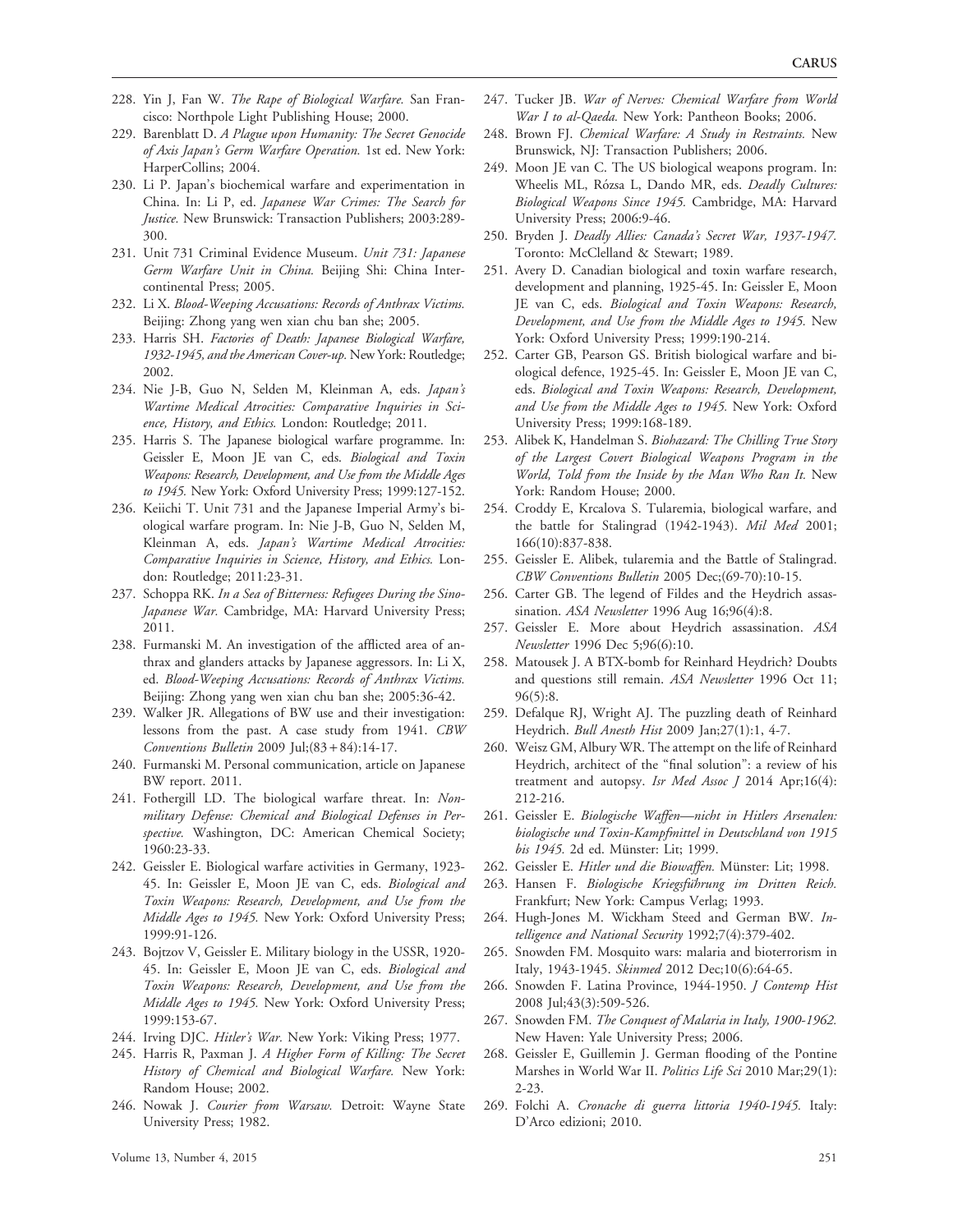- 270. Sabbatani S, Fiorino S, Manfredi R. [The re-introduction of malaria in the Pontine Marshes and the Cassino district during the end of World War II. Biological warfare or global war tactics?]. Infez Med 2013 Dec;21(4):320-342.
- 271. Chen S. History of three mobilizations: a reexamination of the Chinese biological warfare allegations against the United States in the Korean War. Journal of American-East Asian Relations 2009 Fall;16(3):213-247.
- 272. Weathersby K. Deceiving the deceivers: Moscow, Beijing, Pyongyang, and the allegations of bacteriological weapons use in Korea. Cold War International History Project Bulletin 1998 Winter;(11):176-185.
- 273. Domaradskii IV, Orent W. Biowarrior: Inside the Soviet/ Russian Biological War Machine. Amherst, NY: Prometheus Books; 2003.
- 274. Kadlec R. Interview. 2014.
- 275. Kirby R. Evolving role of biological weapons (DRAFT). 1997. http://www.scribd.com/doc/43529780/Evolving-Roleof-Biological-Weapons-DRAFT. Accessed June 30, 2015.
- 276. White L. Poisoned food, poisoned uniforms, and anthrax: or, how guerillas die in war. Osiris 2004;19:220-233.
- 277. Ellert H. The Rhodesian Front War: Counter-Insurgency and Guerrilla War in Rhodesia, 1962-1980. Gweru: Mambo Press; 1989.
- 278. Gould C, Folb PI. Project Coast: Apartheid's Chemical and Biological Warfare Programme. Geneva, Switzerland: United Nations Institute for Disarmament Research (UNIDIR); Centre for Conflict Resolution (CCR); 2002.
- 279. Davies JC. Transmission of anthrax. Cent Afr J Med 1980 Feb;26(2):47.
- 280. Jena GP. Intestinal anthrax in man: a case report. Cent Afr J Med 1980 Dec;26(12):253-254.
- 281. Lawrence JA, Foggin CM, Norval RA. The effects of war on the control of diseases of livestock in Rhodesia (Zimbabwe). Vet Rec 1980;107(4):82-85.
- 282. McKendrick DR. Anthrax and its transmission to humans. Cent Afr J Med 1980;26(6):126-129.
- 283. Turner M. Anthrax in humans in Zimbabwe. Cent Afr J Med 1980 Jul;26(7):160-161.
- 284. Levy LM, Baker N, Meyer MP, Crosland P, Hampton J. Anthrax meningitis in Zimbabwe. Cent Afr J Med 1981 Jun;27(6):101-104.
- 285. Davies JC. A major epidemic of anthrax in Zimbabwe. Cent Afr J Med 1982 Dec;28(12):291-298.
- 286. Davies JC. A major epidemic of anthrax in Zimbabwe. Part II. Cent Afr J Med 1983 Jan;29(1):8-12.
- 287. Latif AS, Nathoo KJ. Scrotal anthrax in a child: a case report. Ann Trop Paediatr 1983;3(1):47-49.
- 288. Davies JC. A major epidemic of anthrax in Zimbabwe. The experience at the Beatrice Road Infectious Diseases Hospital, Harare. Cent Afr J Med 1985 Sep;31(9):176-180.
- 289. Nass M. Anthrax epizootic in Zimbabwe, 1978-1980: due to deliberate spread? PSR Q 1992 Dec;2(4):198-209.
- 290. Nass M. Zimbabwe's anthrax epizootic. Covertaction Q 1992 Winter;(43):12-8, 61.
- 291. Martinez I. The history of the use of bacteriological and chemical agents during Zimbabwe's liberation war of 1965- 80 by Rhodesian forces. Third World Q 2002 Dec;23(6): 1159-1179.
- 292. Mangold T, Goldberg J. Plague Wars: A True Story of Biological Warfare. New York: St. Martin's Press; 2000.
- 293. Interviews, Dr. Timothy Stamps. Plague War, Frontline, PBS. http://www.pbs.org/wgbh/pages/frontline/shows/plague/ sa/stamps.html. Accessed June 30, 2015.
- 294. Cross GA. Dirty War: The Rhodesian Chemical and Biological Warfare Effort, 1975 to 1979 [dissertation]. Fairfax, VA: George Mason University; 2007.
- 295. Gould C, Folb PI. The South African chemical and biological warfare program: an overview. Nonproliferation Review 2000 Fall-Winter;7(3):10-23.
- 296. Burger M, Gould C. Secrets and Lies: Wouter Basson and South Africa's Chemical and Biological Warfare Programme. Cape Town, SA: Zebra Press; 2002.
- 297. Gould C. South Africa's Chemical and Biological Warfare Programme 1981-1995 [dissertation]. Rhodes University; 2005.
- 298. Burgess SF, Purkitt HE. The Rollback of South Africa's Biological Warfare Program. Colorado Springs: USAF Institute for National Security Studies, USAF Academy; 2001.
- 299. Purkitt HE, Burgess SF. South Africa's Weapons of Mass Destruction. Bloomington, IN: Indiana University Press; 2005.
- 300. Cohen A. Israel and chemical/biological weapons: history, deterrence, and arms control. Nonproliferation Review 2001;8(3):27-53.
- 301. Cohen A. Israel: reconstructing a black box. In: Wright S, ed. Biological Warfare and Disarmament: New Problems New Perspectives. Lanham, MD: Rowan & Littlefield; 2002:181-212.
- 302. Central Intelligence Agency. Quarterly Review of Biological Warfare Intelligence: First Quarter 1949. 1949 May. Report No.: OSI/SR-1/49.
- 303. Shpiro S. Poisoned chalice: intelligence use of chemical and biological weapons. International Journal of Intelligence and CounterIntelligence 2008;22(1):1-30.
- 304. Stalin's plan to assassinate Tito. Cold War International History Project Bulletin 1998 Mar;10:137.
- 305. Knight B. Ricin—a potent homicidal poison. Br Med J 1979 Feb 3;1(6159):350-351.
- 306. Hristov H. The Double Life of Agent Piccadilly. [Sofia, Bulgaria]; 2008.
- 307. Hristov H. Kill the Wanderer: The Secret Archives of the Bulgarian State Security Services Reveal the Truth about Georgi Markov—Murdered in London by a Poisoned Umbrella. Sofia: Gutenberg Publishing House; 2013.
- 308. Montgomery PL. Killing of Indians charged in Brazil: 134 are accused of crimes aimed at stealing land; killing of Brazilian Indians for their lands charged to officials. New York Times March 21, 1968.
- 309. Davis SH. Victims of the Miracle: Development and the Indians of Brazil. New York: Cambridge University Press; 1977.
- 310. Caufield C. In the Rainforest. New York: Alfred A. Knopf; 1985.
- 311. Watts J, Rocha J. Report into Brazilian genocide resurfaces. Guardian London May 30, 2013:25.
- 312. Wheelis ML, Sugishima M. Terrorist use of biological weapons. In: Wheelis ML, Rózsa L, Dando MR, eds. Deadly Cultures: Biological Weapons Since 1945. Cambridge, MA: Harvard University Press; 2006:284-303.
- 313. Tucker JB, ed. Toxic Terror: Assessing Terrorist Use of Chemical and Biological Weapons. Cambridge, MA: MIT Press; 2000.
- 314. Carus WS. R.I.S.E. (1972). In: Tucker JB, ed. Toxic Terror: Assessing Terrorist Use of Chemical and Biological Weapons. Cambridge, MA: MIT Press; 2000:55-70.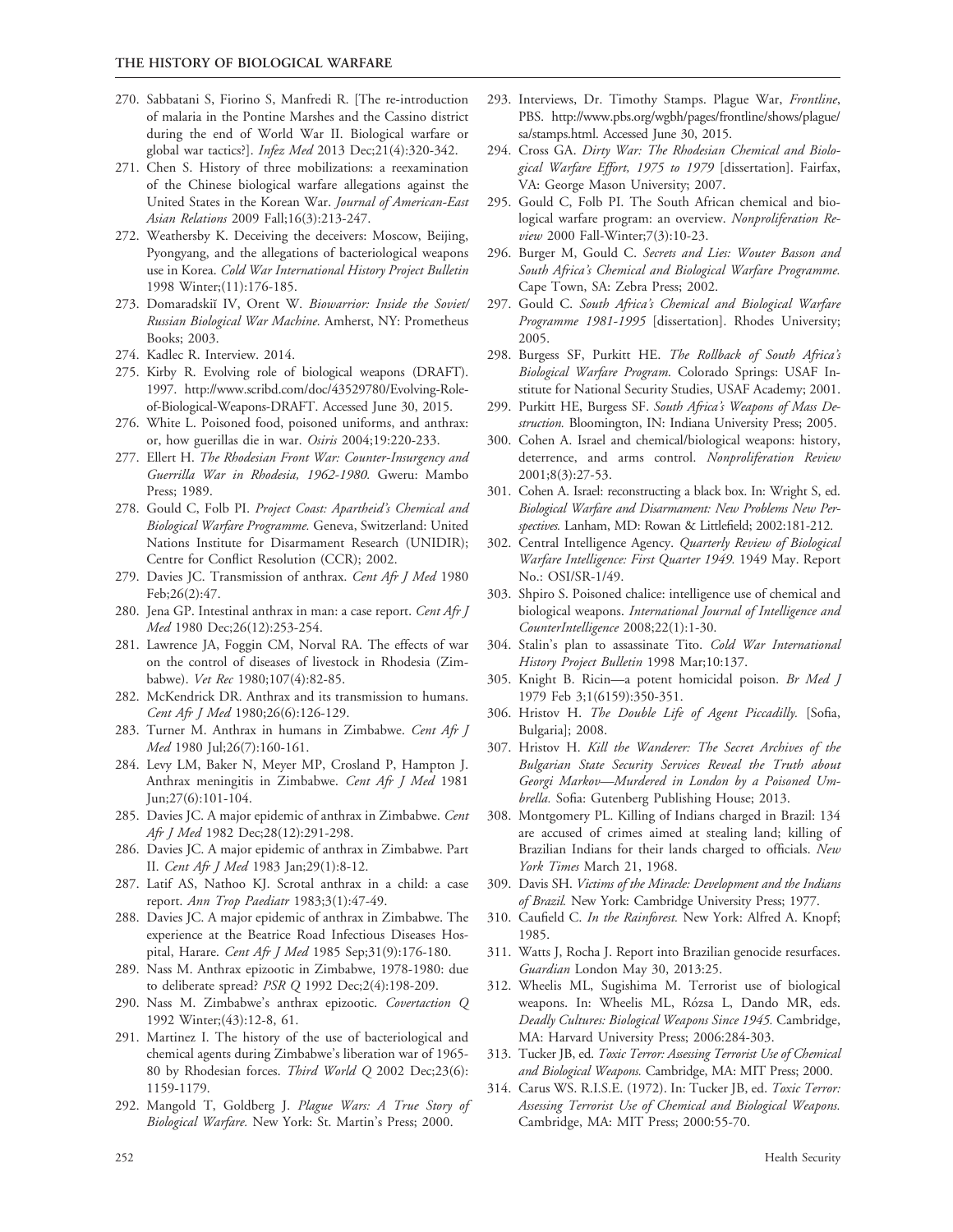- 315. Tucker JB, Pate J. Minnesota Patriots Council (1991). In: Tucker JB, ed. Toxic Terror: Assessing Terrorist Use of Chemical and Biological Weapons. Cambridge, MA: MIT Press; 2000:159-183.
- 316. Stern JE. Larry Wayne Harris (1998). In: Tucker JB, ed. Toxic Terror: Assessing Terrorist Use of Chemical and Biological Weapons. Cambridge, MA: MIT Press; 2000:227-246.
- 317. Parachini JV. Weather Underground (1970). In: Tucker JB, ed. Toxic Terror: Assessing Terrorist Use of Chemical and Biological Weapons. Cambridge, MA: MIT Press; 2000:43-53.
- 318. Kaplan DE. Aum Shinrikyo (1995). In: Tucker JB, ed. Toxic Terror: Assessing Terrorist Use of Chemical and Biological Weapons. Cambridge, MA: MIT Press; 2000:207-226.
- 319. Leitenberg M. Aum Shinrikyo's efforts to produce biological weapons: a case study in the serial propagation of misinformation. Terrorism & Political Violence 1999;11(4):149-158.
- 320. Danzig R, Sageman M, Leighton T, et al. Aum Shinrikyo: Insights into How Terrorists Develop Biological and Chemical Weapons. 2d ed. Washington, DC: Center for a New American Security; 2012.
- 321. Taylor T, Trevan T. Red Army Faction (1980). In: Tucker JB, ed. Toxic Terror: Assessing Terrorist Use of Chemical and Biological Weapons. Cambridge, MA: MIT Press; 2000:107-113.
- 322. Keil L-B, Kellerhoff SF. Aufstieg und Fall der zweiten RAF-Generation. Die Welt Online May 15, 2007. http:// www.welt.de/politik/article714651/Aufstieg-und-Fall-derzweiten-RAF-Generation.html. Accessed June 30, 2015.
- 323. Carus WS. The Rajneeshees (1984). In: Tucker JB, ed. Toxic Terror: Assessing Terrorist Use of Chemical and Biological Weapons. Cambridge, MA: MIT Press; 2000:115-137.
- 324. Miller J, Engelberg S, Broad WJ. Germs: Biological Weapons and America's Secret War. New York: Simon & Schuster; 2001.
- 325. Elkins M. Forged in Fury. Loughton, Essex: Piatkus; 1981.
- 326. Bar-Zohar M. The Avengers. New York: Hawthorn Books; 1969.
- 327. Sprinzak E, Zertal I. Avenging Israel's blood (1946). In: Tucker JB, ed. Toxic Terror: Assessing Terrorist Use of Chemical and Biological Weapons. Cambridge, MA: MIT Press; 2000:17-41.
- 328. Guillemin J. American Anthrax: Fear, Crime, and the Investigation of the Nation's Deadliest Bioterror Attack. New York: Times Books; 2011.
- 329. Cole LA. The Anthrax Letters: A Medical Detective Story. Washington, DC: Joseph Henry Press; 2003.
- 330. Cole LA. The Anthrax Letters: A Leading Expert on Bioterrorism Explains the Science Behind the Anthrax Attacks. New York: Skyhorse Publishing; 2009.
- 331. Graysmith R. Amerithrax: The Hunt for the Anthrax Killer. New York: Berkley Books; 2003.
- 332. Coen B, Nadler ED. Dead Silence: Fear and Terror on the Anthrax Trail. Berkeley, CA: Counterpoint; 2009.
- 333. Thompson MW. The Killer Strain: Anthrax and a Government Exposed. New York: HarperCollins; 2003. http:// www.loc.gov/catdir/description/hc041/2002191933.html. Accessed June 30, 2015.
- 334. Willman D. The Mirage Man: Bruce Ivins, the Anthrax Attacks, and America's Rush to War. New York, NY: Bantam Books; 2011.
- 335. United States Department of Justice. Amerithrax Investigative Summary. Released Pursuant to the Freedom of

Information Act. Washington, DC: Department of Justice; 2010. http://www.justice.gov/archive/amerithrax/docs/amxinvestigative-summary.pdf. Accessed June 30, 2015.

- 336. Bush LM, Abrams BH, Beall A, Johnson CC. Index case of fatal inhalational anthrax due to bioterrorism in the United States. N Engl J Med 2001 Nov 29;345(22):1607-1610.
- 337. Borio L, Frank D, Mani V, et al. Death due to bioterrorism-related inhalational anthrax: report of 2 patients. JAMA 2001 Nov 28;286(20):2554-2559.
- 338. Barakat LA, Quentzel HL, Jernigan JA, et al. Fatal inhalational anthrax in a 94-year-old Connecticut woman. JAMA 2002 Feb 20;287(7):863-868.
- 339. Jernigan DB, Raghunathan PL, Bell BP, et al. Investigation of bioterrorism-related anthrax, United States, 2001: epidemiologic findings. Emerg Infect Dis 2002 Oct;8(10): 1019-1028.
- 340. Dewan PK, Fry AM, Laserson K, et al. Inhalational anthrax outbreak among postal workers, Washington, D.C., 2001. Emerg Infect Dis 2002 Oct;8(10):1066-1072.
- 341. Holtz TH, Ackelsberg J, Kool JL, et al. Isolated case of bioterrorism-related inhalational anthrax, New York City, 2001. Emerg Infect Dis 2003 Jun;9(6):689-696.
- 342. Rasko DA, Worsham PL, Abshire TG, et al. Bacillus anthracis comparative genome analysis in support of the Amerithrax investigation. Proc Natl Acad Sci U S A 2011 Mar 22;108(12):5027-5032.
- 343. Kreuzer-Martin HW, Jarman KH. Stable isotope ratios and forensic analysis of microorganisms. Appl Environ Microbiol 2007 Jun;73(12):3896-3908.
- 344. Committee on Review of the Scientific Approaches Used During the FBI's Investigation of the 2001 Bacillus anthracis Mailings. Review of the Scientific Approaches Used During the FBI's Investigation of the 2001 Anthrax Letters. Washington, DC: National Academies Press; 2011.
- 345. US Government Accountability Office. Anthrax: Agency Approaches to Validation and Statistical Analyses Could Be Improved. Washington, DC: US Government Accountability Office; 2014. http://www.gao.gov/products/GAO-15-80. Accessed June 30, 2015.
- 346. Expert Behavioral Analysis Panel. The Amerithrax Case: Report of the Expert Behavioral Analysis Panel. Vienna, VA: Research Strategies Network; 2011.
- 347. Thorold PW. Suspected malicious poisoning. J S Afr Vet Med Assoc 1953 Dec;24(4):215-217.
- 348. Smith G, Destiny D. The American way of bioterror—an A-Z of ricin crackpots. Register April 22, 2008. http:// www.theregister.co.uk/2008/04/22/ricin\_losers\_roundup/. Accessed June 30, 2015.
- 349. Shea DA, Gottron F. Ricin: Technical Background and Potential Role in Terrorism. Washington, DC: Congressional Research Service; 2013.
- 350. Audi J, Belson M, Patel M, Schier J, Osterloh J. Ricin poisoning: a comprehensive review. JAMA 2005 Nov 9;294(18):2342-2351.
- 351. Musshoff F, Madea B. Ricin poisoning and forensic toxicology. Drug Test Anal 2009 Apr;1(4):184-191.
- 352. Information, United States of America v Jesse William Korff. United States District Court, District of New Jersey. http://www.justice.gov/sites/default/files/usao-nj/legacy/ 2014/08/12/Korff%2C%20Jesse%20Information.pdf. Accessed June 30, 2015.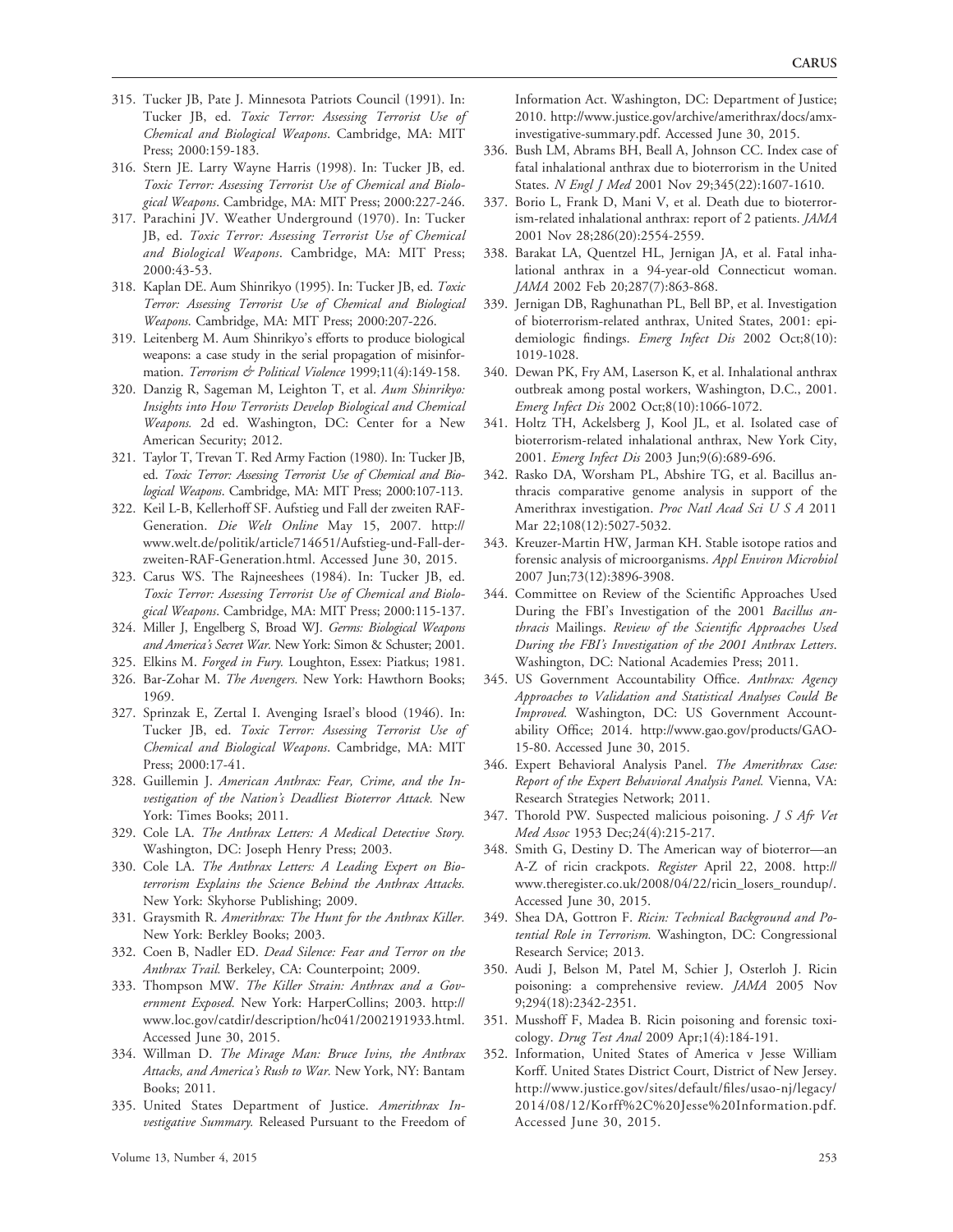- 353. Boghardt T. Operation INFEKTION: Soviet bloc intelligence and its AIDS disinformation. Studies in Intelligence 2009 Dec;53(4):1-24.
- 354. Geissler E, Hunt Sprinkle R. Disinformation squared. Politics Life Sci 2013 Fall;32(1):2-99.
- 355. Zilinskas RA. Cuban allegations of biological warfare by the United States: assessing the evidence. Crit Rev Microbiol 1999;25(3):173-227.
- 356. Zilinskas RA. Cuban allegations of U.S. biological warfare: false allegations and their impact on attribution. In: Clunan AL, Lavoy PR, Martin SB, eds. Terrorism, War, or Disease?: Unraveling the Use of Biological Weapons. Stanford, CA: Stanford Security Studies; 2008:144-164.
- 357. Leitenberg M. The Problem of Biological Weapons. Stockholm: Swedish National Defence College, Dept. of Security and Strategic Studies; 2004.
- 358. Calisher CH. Scientist in a strange land. Nonproliferation Review 2009;16(3):509-519.
- 359. Furmanski M, Wheelis ML. Allegations of biological weapons use. In: Wheelis ML, Rózsa L, Dando MR, eds. Deadly Cultures: Biological Weapons Since 1945. Cambridge, MA: Harvard University Press; 2006:252-283.
- 360. Stockholm International Peace Research Institute. The Problem of Chemical and Biological Warfare; A Study of the Historical, Technical, Military, Legal and Political Aspects of CBW, and Possible Disarmament Measures, Volume 4: CB Disarmament Negotiations, 1920-1970. New York: Humanities Press; 1971.
- 361. Stockholm International Peace Research Institute. The Problem of Chemical and Biological Warfare; A Study of the Historical, Technical, Military, Legal and Political Aspects of CBW, and Possible Disarmament Measures. New York: Humanities Press; 1971.
- 362. Endicott SL, Hagerman E. The United States and Biological Warfare: Secrets from the Early Cold War and Korea. Bloomington: Indiana University Press; 1998.
- 363. Leitenberg M. The Korean War Biological Warfare Allegations Resolved. Stockholm: Center for Pacific Asia Studies at Stockholm University; 1998.
- 364. Leitenberg M. New Russian evidence on the Korean War biological warfare allegations: background and analysis. Cold War International History Project Bulletin 1998 Winter;(11):185-199.
- 365. Leitenberg M. Resolution of the Korean War biological warfare allegations. Crit Rev Microbiol 1998;24(3): 169-194.
- 366. Moon JE van C. Biological warfare allegations: the Korean War case. In: Zilinskas RA, ed. The Microbiologist and Biological Defense Research: Ethics, Politics, and International Security. New York: New York Academy of Sciences; 1992:53-83.
- 367. Rogaski R. Nature, annihilation, and modernity: China's Korean War germ-warfare experience reconsidered. J Asian Stud 2002 May;61(2):381-415.
- 368. Buchanan T. The courage of Galileo: Joseph Needham and the "germ warfare" allegations in the Korean War. History 2001 Oct;86(284):503-522.
- 369. Kirby R. Using the flea as a weapon. Army Chemical Review 2005 Dec;30-35.
- 370. Casey D. Translation: The Bacteriological War of 1952 is a False Alarm. Center for the Study of Chinese Military Affairs, Institute for National Strategic Studies; 2015.
- 371. Harris ED. Sverdlovsk and yellow rain: two cases of Soviet noncompliance? Int Secur 1987 Spring;11(4):41-95.
- 372. Robinson J, Guillemin J, Meselson M. Yellow rain: the story collapses. Foreign Policy 1987 Autumn;(68):100-117.
- 373. Meselson M, Robinson JP. ''Yellow rain'' biological warfare agent use: evidence and remaining questions. In: Clunan AL, Lavoy PR, Martin SB, eds. Terrorism, War, or Disease ?: Unraveling the Use of Biological Weapons. Stanford, CA: Stanford Security Studies; 2008:72-96.
- 374. Tucker JB. The ''yellow rain'' controversy: lessons for arms control compliance. Nonproliferation Review 2001;8(1):25-42.
- 375. Katz R. ''Yellow rain'' biological warfare agent use: evidence and remaining questions. In: Clunan AL, Lavoy PR, Martin SB, eds. Terrorism, War, or Disease?: Unraveling the Use of Biological Weapons. Stanford, CA: Stanford Security Studies; 2008:97-117.
- 376. Katz R, Singer B. Can an attribution assessment be made for yellow rain?: systematic reanalysis in a chemical-andbiological-weapons use investigation. Politics Life Sci 2007; 26(1):24-42.
- 377. Katz RL. Yellow Rain Revisited: Lessons Learned for the Investigation of Chemical and Biological Weapons Allegations [dissertation]. Princeton University; 2005.
- 378. Pribbenow ML. ''Yellow rain'': lessons from an earlier WMD controversy. International Journal of Intelligence and CounterIntelligence 2006;19(4):737-745.
- 379. Barton R. The Weapons Detective: The Inside Story of Australia's Top Weapons Inspector. Melbourne: Black Inc. Agenda; 2006.
- 380. Bagasra O, Alsayari M. The case of the Libyan HIV-1 outbreak. Libyan J Med 2007;2(1):21-23.
- 381. Rosenthal E. HIV injustice in Libya—scapegoating foreign medical professionals. N Engl J Med 2006 Dec 14;355(24): 2505-2508.
- 382. Yerly S, Quadri R, Negro F, et al. Nosocomial outbreak of multiple bloodborne viral infections. J Infect Dis 2001 Aug;184(3):369-372.
- 383. De Oliveira T, Pybus OG, Rambaut A, et al. Molecular epidemiology: HIV-1 and HCV sequences from Libyan outbreak. Nature 2006 Dec 14;444(7121):836-837.
- 384. Colizzi V, de Oliveira T, Roberts RJ. Libya should stop denying scientific evidence on HIV. Nature 2007 Aug 30;448(7157):992.
- 385. Butler D. Molecular HIV evidence backs accused medics. Nature 2006 Dec 7;444(7120):658-659.
- 386. Leven K-H. Poisoners and ''plague-smearers.'' Lancet 1999 Dec;354(Suppl):SIV53.
- 387. Cohn SK Jr. The Black Death and the burning of Jews. Past Present 2007 Aug;(196):3-36.
- 388. Cohn SK. Pandemics: waves of disease, waves of hate from the plague of Athens to A.I.D.S. Hist Res 2012 Nov;85(230): 535-555.
- 389. Furmanski M. Misperceptions in preparing for biological attack: an historical survey. Rev Sci tech - Off Int Epiz 2006 Apr;25(1):53-70.
- 390. Moon JE van C. The development of the norm against the use of poison. Politics Life Sci 2008;27(1):55-77.